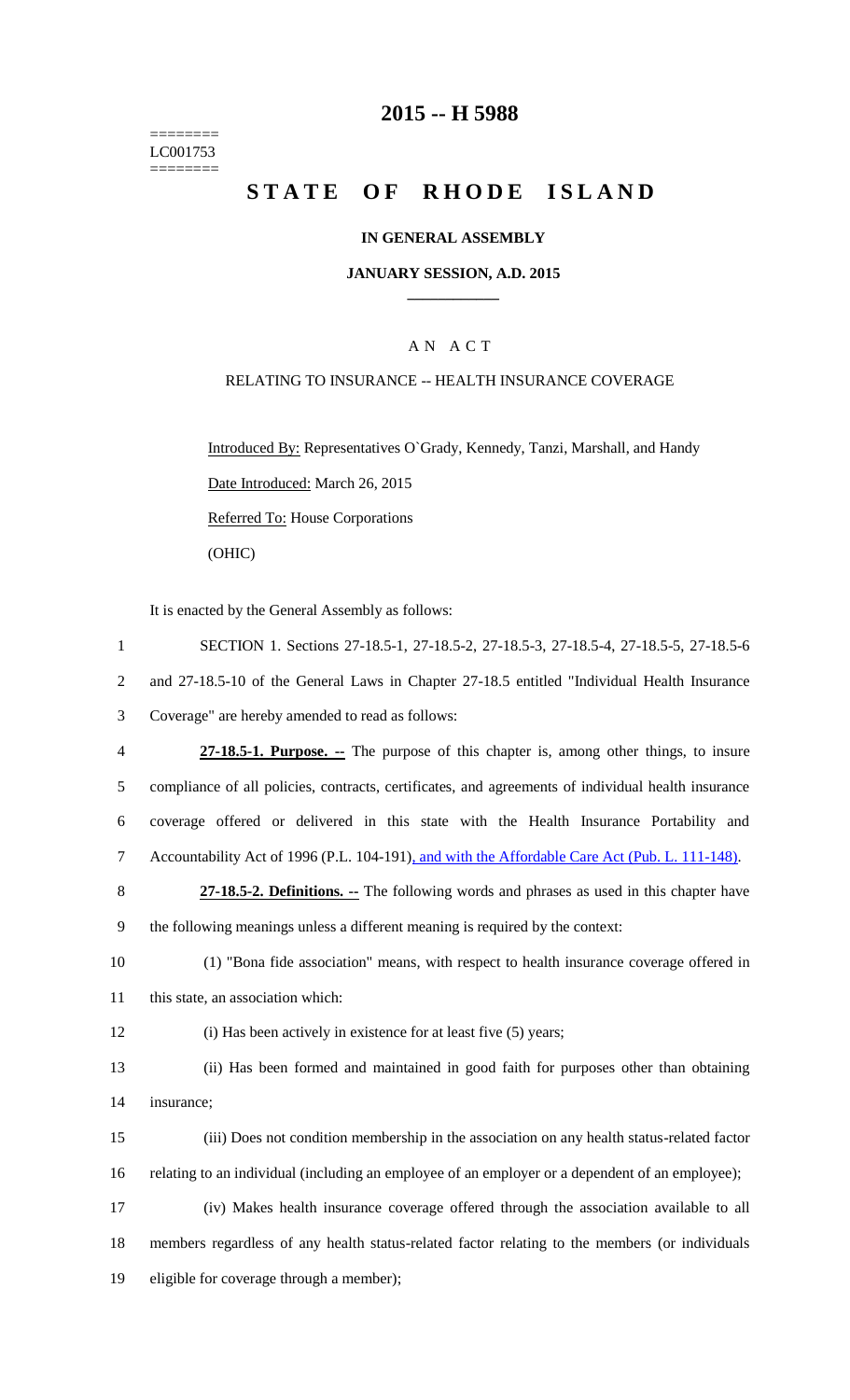| $\mathbf{1}$   | (v) Does not make health insurance coverage offered through the association available             |
|----------------|---------------------------------------------------------------------------------------------------|
| $\overline{2}$ | other than in connection with a member of the association;                                        |
| 3              | (vi) Is composed of persons having a common interest or calling;                                  |
| 4              | (vii) Has a constitution and bylaws; and                                                          |
| 5              | (viii) Meets any additional requirements that the director may prescribe by regulation;           |
| 6              | (2) "COBRA continuation provision" means any of the following:                                    |
| $\tau$         | (i) Section 4980(B) of the Internal Revenue Code of 1986, 26 U.S.C. § 4980B, other                |
| 8              | than subsection $(f)(1)$ of that section insofar as it relates to pediatric vaccines;             |
| 9              | (ii) Part 6 of subtitle B of Title I of the Employee Retirement Income Security Act of            |
| 10             | 1974, 29 U.S.C. § 1161 et seq., other than Section 609 of that act, 29 U.S.C. § 1169; or          |
| 11             | (iii) Title XXII of the United States Public Health Service Act, 42 U.S.C. § 300bb 1 et           |
| 12             | $seq$ ;                                                                                           |
| 13             | (3) "Creditable coverage" has the same meaning as defined in the United States Public             |
| 14             | Health Service Act, Section 2701(c), 42 U.S.C. § 300gg(c), as added by P.L. 104-191;              |
| 15             | (4) "Director" means the director of the department of business regulation;                       |
| 16             | $\frac{5(2)}{2}$ "Eligible individual" means an individual <u>resident in this state</u> :        |
| 17             | (i) For whom, as of the date on which the individual seeks coverage under this chapter,           |
| 18             | the aggregate of the periods of creditable coverage is eighteen (18) or more months and whose     |
| 19             | most recent prior creditable coverage was under a group health plan, a governmental plan          |
| 20             | established or maintained for its employees by the government of the United States or by any of   |
| 21             | its agencies or instrumentalities, or church plan (as defined by the Employee Retirement Income   |
| 22             | Security Act of 1974, 29 U.S.C. § 1001 et seq.);                                                  |
| 23             | (ii) Who is not eligible for coverage under a group health plan, part A or part B of title        |
| 24             | XVIII of the Social Security Act, 42 U.S.C. § 1395c et seq. or 42 U.S.C. § 1395j et seq., or any  |
| 25             | state plan under title XIX of the Social Security Act, 42 U.S.C. § 1396 et seq. (or any successor |
| 26             | program), and does not have other health insurance coverage;                                      |
| 27             | (iii) With respect to whom the most recent coverage within the coverage period was not            |
| 28             | terminated based on a factor described in § 27-18.5-4(b)(relating to nonpayment of premiums or    |
| 29             | fraud);                                                                                           |
| 30             | (iv) If the individual had been offered the option of continuation coverage under a               |
| 31             | COBRA continuation provision, or under chapter 19.1 of this title or under a similar state        |
| 32             | program of this state or any other state, who elected the coverage; and                           |
| 33             | (v) Who, if the individual elected COBRA continuation coverage, has exhausted the                 |
| 34             | continuation coverage under the provision or program;                                             |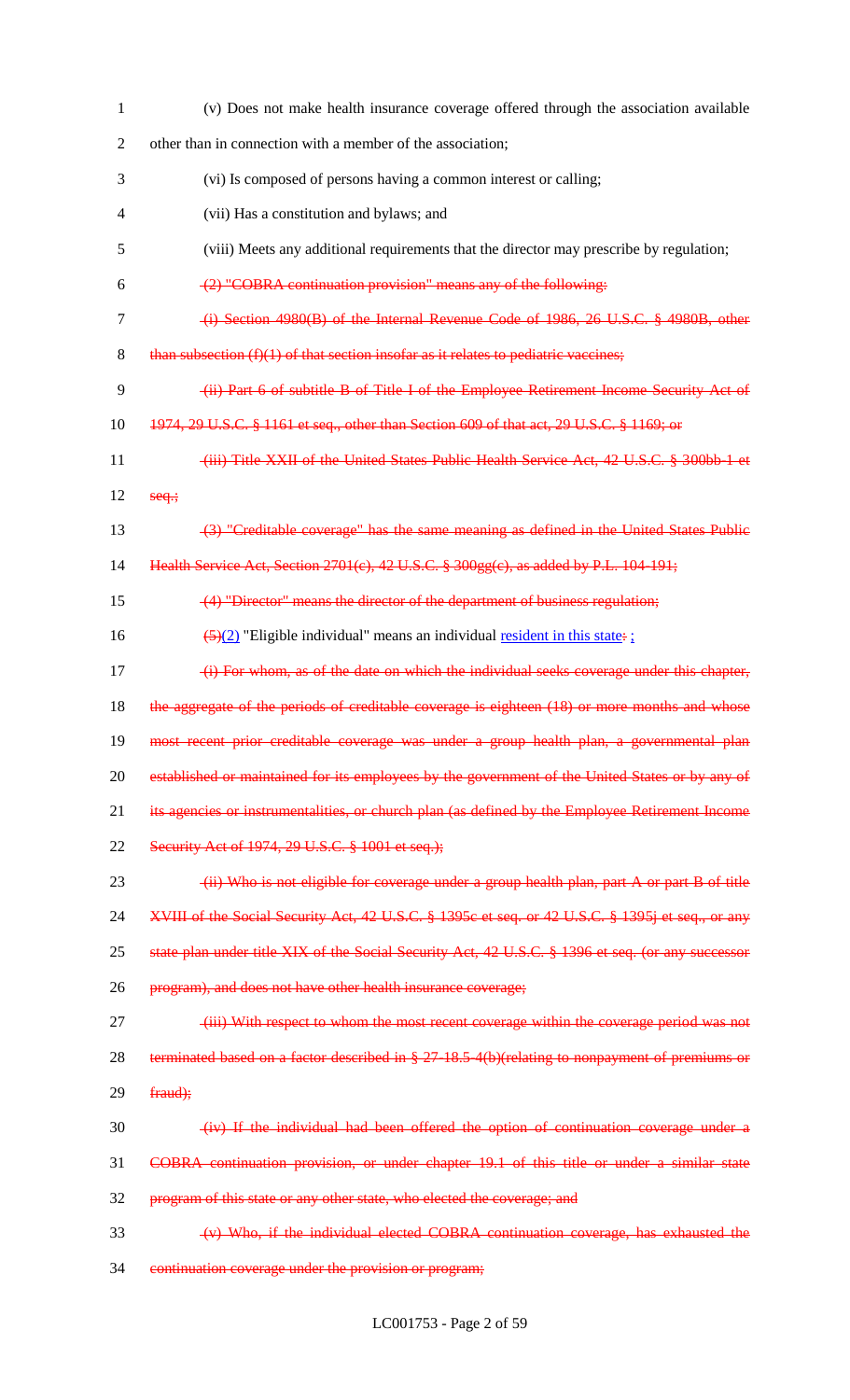$\left(\frac{6}{3}\right)$  "Group health plan" means an employee welfare benefit plan as defined in section 3(1) of the Employee Retirement Income Security Act of 1974, 29 U.S.C. § 1002(1), to the extent that the plan provides medical care and including items and services paid for as medical care to employees or their dependents as defined under the terms of the plan directly or through insurance, reimbursement or otherwise;

 $\frac{(7)(4)}{(7)(4)}$  "Health insurance carrier" or "carrier" means any entity subject to the insurance 7 laws and regulations of this state, or subject to the jurisdiction of the director commissioner, that contracts or offers to contract to provide, deliver, arrange for, pay for, or reimburse any of the costs of health care services, including, without limitation, an insurance company offering 10 accident and sickness insurance, a health maintenance organization, a nonprofit hospital, or 11 medical or dental service corporation, or any other entity providing a plan of health insurance or health benefits by which health care services are paid or financed for an eligible individual or his or her dependents by such entity on the basis of a periodic premium, paid directly or through an association, trust, or other intermediary, and issued, renewed, or delivered within or without Rhode Island to cover a natural person who is a resident of this state, including a certificate issued to a natural person which evidences coverage under a policy or contract issued to a trust or association;

18  $\left(\frac{(8)(5)}{1}\right)$  "Health insurance coverage" means a policy, contract, certificate, or agreement offered by a health insurance carrier to provide, deliver, arrange for, pay for or reimburse any of the costs of health care services.

### (ii) "Health insurance coverage" does not include one or more, or any combination of,

the following:

 (A) Coverage only for accident, or disability income insurance, or any combination of those;

(B) Coverage issued as a supplement to liability insurance;

 (C) Liability insurance, including general liability insurance and automobile liability insurance;

(D) Workers' compensation or similar insurance;

(E) Automobile medical payment insurance;

(F) Credit-only insurance;

(G) Coverage for on-site medical clinics; and

 (H) Other similar insurance coverage, specified in federal regulations issued pursuant to P.L. 104-191, under which benefits for medical care are secondary or incidental to other 34 insurance benefits; and .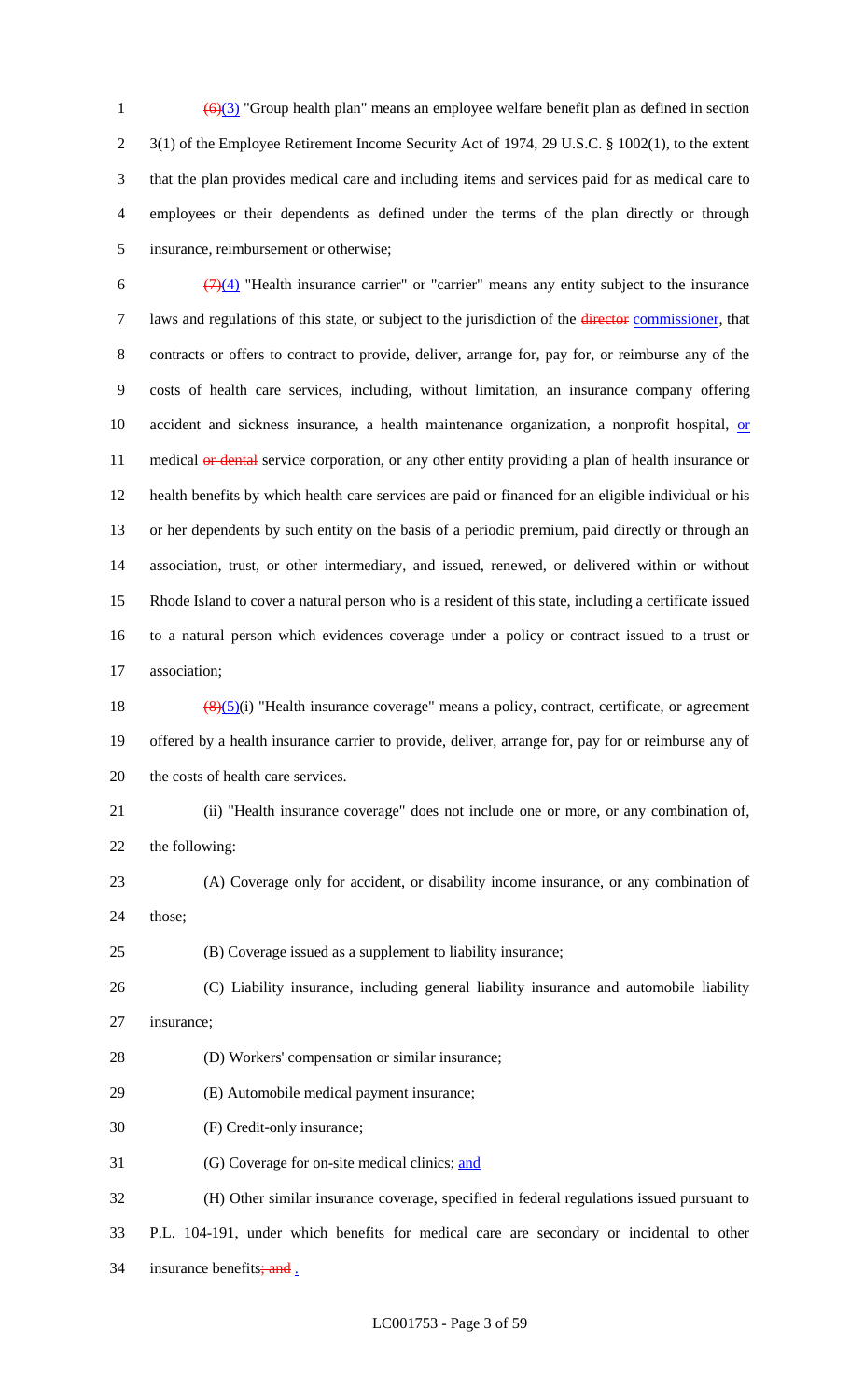# (I) Short term limited duration insurance;

| $\overline{2}$ | (iii) "Health insurance coverage" does not include the following benefits if they are                  |
|----------------|--------------------------------------------------------------------------------------------------------|
| 3              | provided under a separate policy, certificate, or contract of insurance or are not an integral part of |
| 4              | the coverage, and if the coverage complies with all other applicable state and federal laws and        |
| 5              | regulations:                                                                                           |
| 6              | (A) Limited scope dental or vision benefits;                                                           |
| 7              | (B) Benefits for long-term care, nursing home care, home health care, community-based                  |
| 8              | care, or any combination of these;                                                                     |
| 9              | (C) Any other similar, limited benefits that are specified in federal regulation issued                |
| 10             | pursuant to P.L. 104-191;                                                                              |
| 11             | (iv) "Health insurance coverage" does not include the following benefits if the benefits               |
| 12             | are provided under a separate policy, certificate, or contract of insurance, there is no coordination  |
| 13             | between the provision of the benefits and any exclusion of benefits under any group health plan        |
| 14             | maintained by the same plan sponsor, and the benefits are paid with respect to an event without        |
| 15             | regard to whether benefits are provided with respect to the event under any group health plan          |
| 16             | maintained by the same plan sponsor and if the coverage complies with all other applicable state       |
| 17             | and federal laws and regulations:                                                                      |
| 18             | (A) Coverage only for a specified disease or illness; or                                               |
| 19             | (B) Hospital indemnity or other fixed indemnity insurance; and                                         |
| 20             | (v) "Health insurance coverage" does not include the following if it is offered as a                   |
| 21             | separate policy, certificate, or contract of insurance:                                                |
| 22             | (A) Medicare supplemental health insurance as defined under section $1882(g)(1)$ of the                |
| 23             | Social Security Act, 42 U.S.C. § 1395ss(g)(1);                                                         |
| 24             | (B) Coverage supplemental to the coverage provided under 10 U.S.C. § 1071 et seq.; and                 |
| 25             | (C) Similar supplemental coverage provided to coverage under a group health plan;                      |
| 26             | $\left(\frac{9}{6}\right)$ "Health status-related factor" means any of the following factors:          |
| 27             | (i) Health status;                                                                                     |
| 28             | (ii) Medical condition, including both physical and mental illnesses;                                  |
| 29             | (iii) Claims experience;                                                                               |
| 30             | (iv) Receipt of health care;                                                                           |
| 31             | (v) Medical history;                                                                                   |
| 32             | (vi) Genetic information;                                                                              |
| 33             | (vii) Evidence of insurability, including conditions arising out of acts of domestic                   |

violence; and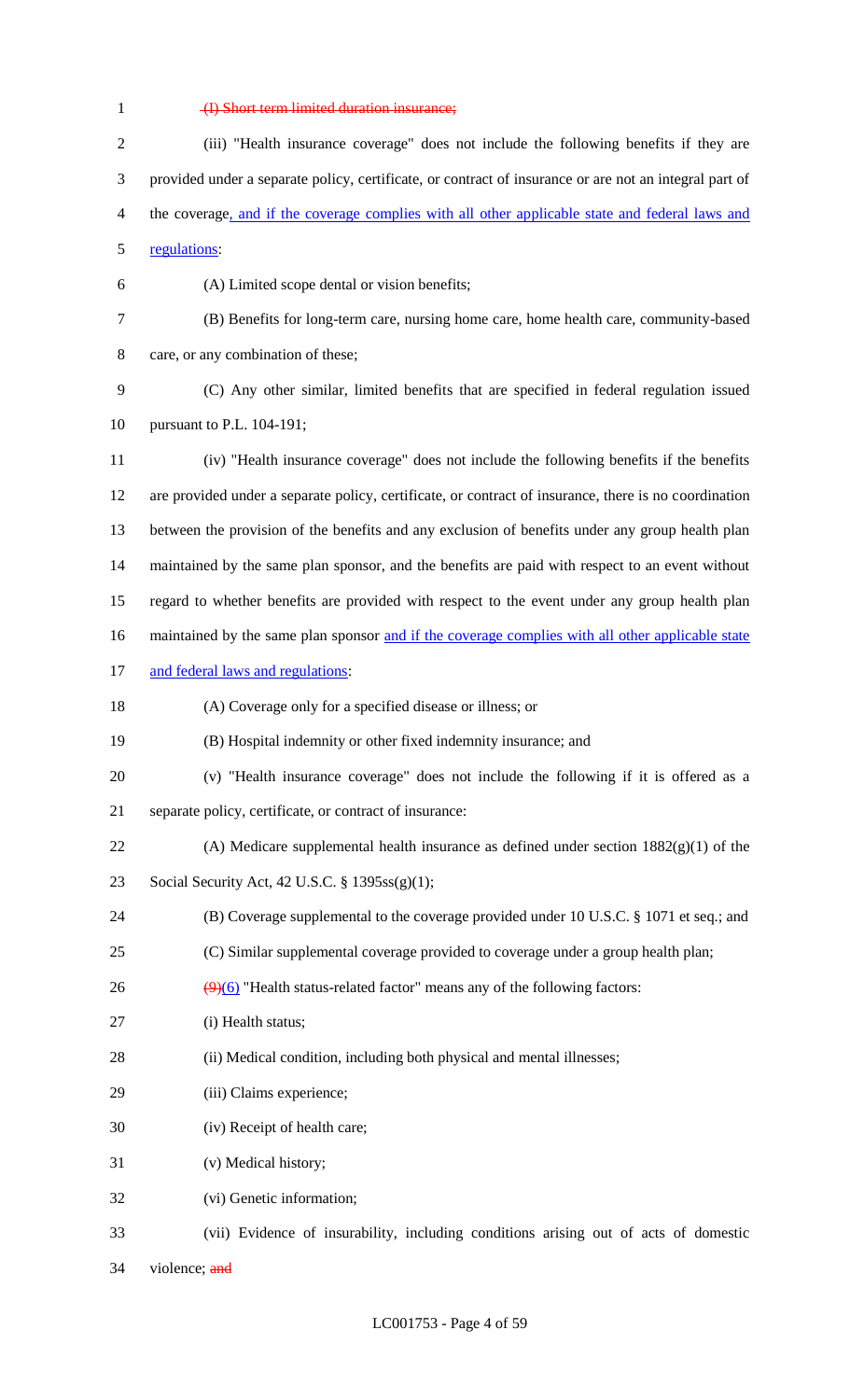- 1 (viii) Disability; and 2 (ix) Any other factor designated by the commissioner which he or she determines is 3 susceptible to use as a health status-related factor.  $\left(\frac{10}{7}\right)$  "Individual market" means the market for health insurance coverage offered to 5 individuals other than in connection with a group health plan; 6  $\left(\frac{(11)(8)}{8}\right)$  "Network plan" means health insurance coverage offered by a health insurance 7 carrier under which the financing and delivery of medical care including items and services paid 8 for as medical care are provided, in whole or in part, through a defined set of providers under 9 contract with the carrier; 10  $\left(\frac{(12)(9)}{2}\right)$  "Preexisting condition" means, with respect to health insurance coverage, a 11 condition (whether physical or mental), regardless of the cause of the condition, that was present 12 before the date of enrollment for the coverage, for which medical advice, diagnosis, care, or 13 treatment was recommended or received within the six (6) month period ending on the enrollment 14 date. Genetic information shall not be treated as a preexisting condition in the absence of a 15 diagnosis of the condition related to that information a limitation or exclusion of benefits 16 (including a denial of coverage) based on the fact that the condition was present before the 17 effective date of coverage (or if coverage is denied, the date of the denial) under a group health 18 plan or group or individual health insurance coverage (or other coverage provided to federally 19 eligible individuals pursuant to 45 CFR part 148), whether or not any medical advice, diagnosis, 20 care, or treatment was recommended or received before that day. A preexisting condition 21 exclusion includes any limitation or exclusion of benefits (including a denial of coverage) 22 applicable to an individual as a result of information relating to an individual's health status 23 before the individual's effective date of coverage (or if coverage is denied, the date of the denial) 24 under a group health plan, or group or individual health insurance coverage (or other coverage 25 provided to federally eligible individuals pursuant to 45 CFR part 148), such as a condition 26 identified as a result of a pre-enrollment questionnaire or physical examination given to the 27 individual, or review of medical records relating to the pre-enrollment period; and 28 (13) "High-risk individuals" means those individuals who do not pass medical 29 underwriting standards, due to high health care needs or risks; 30 (14) "Wellness health benefit plan" means that health benefit plan offered in the 31 individual market pursuant to § 27-18.5-8; and  $\frac{(15)(10)}{20}$  "Commissioner" means the health insurance commissioner. 33 **27-18.5-3. Guaranteed availability to certain individuals. --** (a) Subject to subsections
- 34 (b) through (h) of this section, Notwithstanding any of the provisions of this title to the contrary,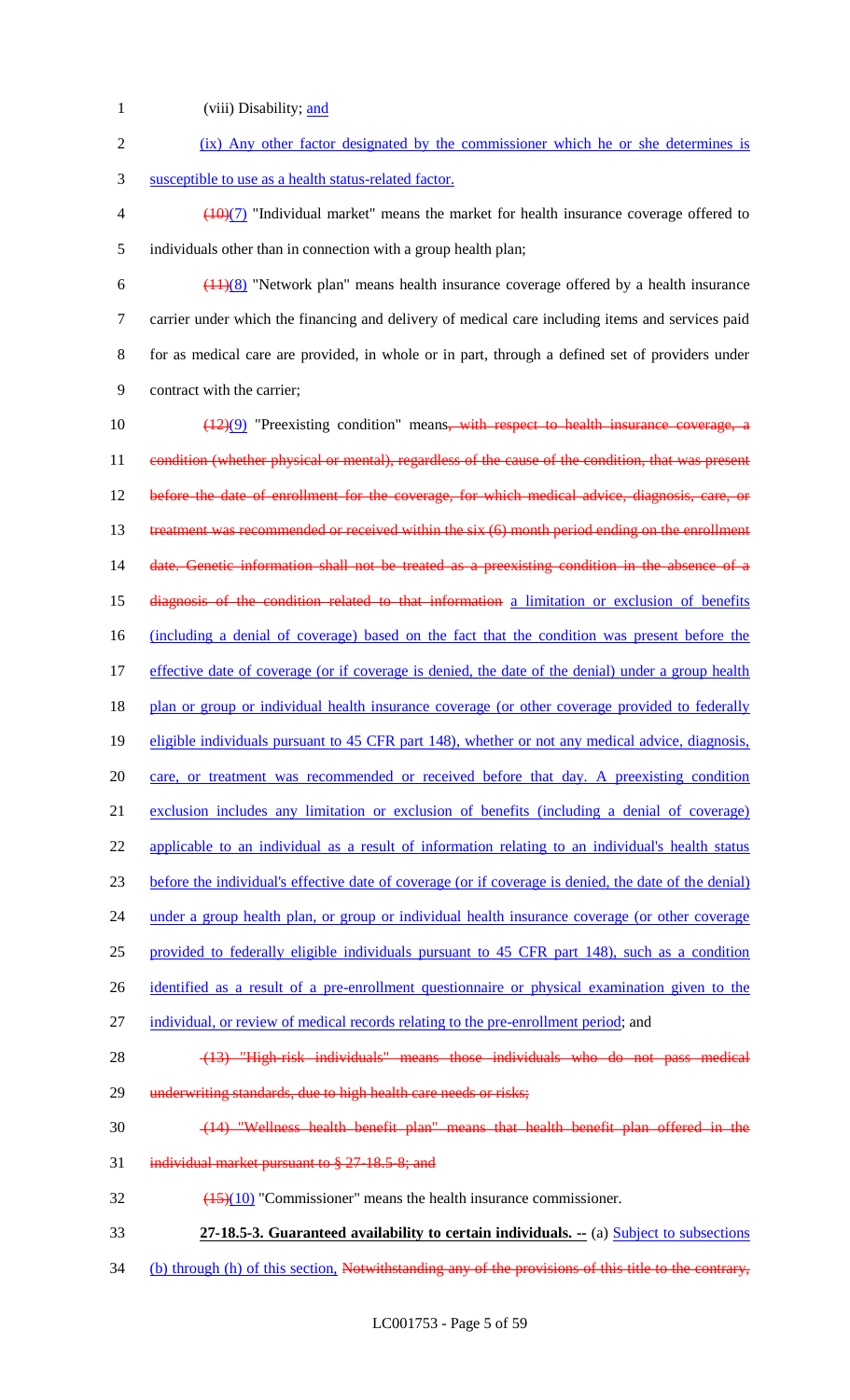1 all health insurance carriers that offer health insurance coverage in the individual market in this 2 state shall provide for the guaranteed availability of coverage to an eligible individual. or an 3 individual who has had health insurance coverage, including coverage in the individual market, or 4 coverage under a group health plan or coverage under 5 U.S.C. § 8901 et seq. and had that 5 coverage continuously for at least twelve (12) consecutive months and who applies for coverage 6 in the individual market no later than sixty-three (63) days following termination of the coverage, 7 desiring to enroll in individual health insurance coverage, and who is not eligible for coverage 8 under a group health plan, part A or part B or title XVIII of the Social Security Act, 42 U.S.C. § 9 1395c et seq. or 42 U.S.C. § 1395j et seq., or any state plan under title XIX of the Social Security 10 Act, 42 U.S.C. § 1396 et seq. (or any successor program) and does not have other health 11 insurance coverage (provided, that eligibility for the other coverage shall not disqualify an 12 individual with twelve (12) months of consecutive coverage if that individual applies for 13 coverage in the individual market for the primary purpose of obtaining coverage for a specific 14 pre-existing condition, and the other available coverage excludes coverage for that pre-existing 15 condition) and A carrier offering health insurance coverage in the individual market must offer to 16 any eligible individual in the state all health insurance coverage plans that are approved for sale in 17 the individual market, and must accept any eligible individual that applies for coverage under 18 those plans. A carrier may not: 19 (1) Decline to offer the coverage to, or deny enrollment of, the individual; or 20 (2) Impose any preexisting condition exclusion with respect to the coverage. 21 (b) (1) All health insurance carriers that offer health insurance coverage in the individual 22 market in this state shall offer to all eligible individuals all policy forms of health insurance 23 coverage. Provided, the carrier may elect to limit the coverage offered so long as it offers at least 24 two (2) different policy forms of health insurance coverage (policy forms which have different 25 cost-sharing arrangements or different riders shall be considered to be different policy forms) 26 both of which: 27 (i) Are designed for, made generally available to, and actively market to, and enroll both 28 eligible and other individuals by the carrier; and 29  $(iii)$  Meet the requirements of subparagraph  $(A)$  or  $(B)$  of this paragraph as elected by the 30 carrier: 31 (A) If the carrier offers the policy forms with the largest, and next to the largest, 32 premium volume of all the policy forms offered by the carrier in this state; or 33 (B) If the carrier offers a choice of two (2) policy forms with representative coverage, 34 consisting of a lower-level coverage policy form and a higher-level coverage policy form each of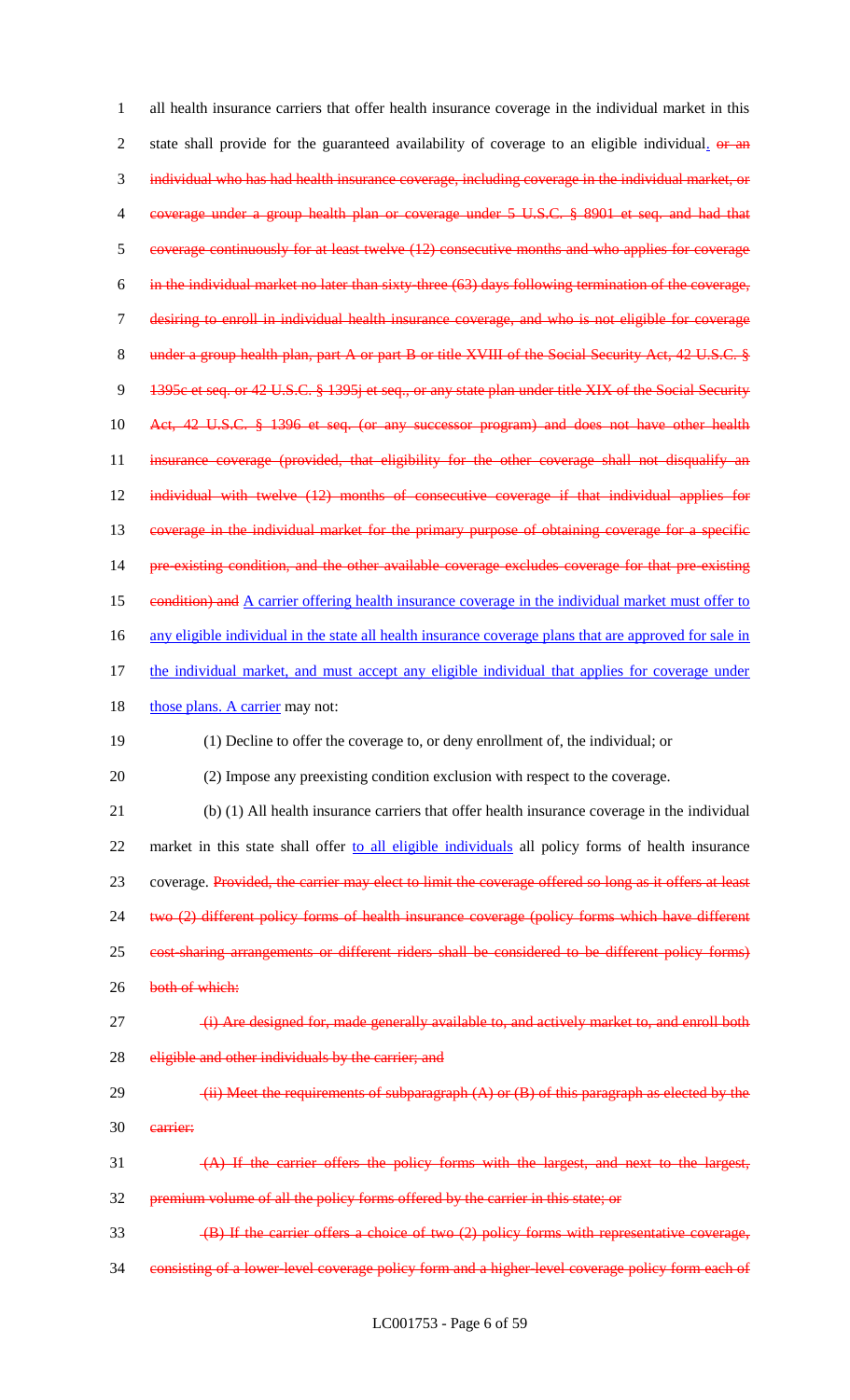1 which includes benefits substantially similar to other individual health insurance coverage offered 2 by the carrier in this state and each of which is covered under a method that provides for risk 3 adjustment, risk spreading, or financial subsidization.

4 (2) For the purposes of this subsection, "lower-level coverage" means a policy form for 5 which the actuarial value of the benefits under the coverage is at least eighty-five percent (85%) 6 but not greater than one hundred percent (100%) of the policy form weighted average.

7 (3) For the purposes of this subsection, "higher-level coverage" means a policy form for 8 which the actuarial value of the benefits under the coverage is at least fifteen percent (15%) 9 greater than the actuarial value of lower-level coverage offered by the carrier in this state, and the 10 actuarial value of the benefits under the coverage is at least one hundred percent (100%) but not 11 greater than one hundred twenty percent (120%) of the policy form weighted average.

12 (4) For the purposes of this subsection, "policy form weighted average" means the 13 average actuarial value of the benefits provided by all the health insurance coverage issued (as 14 elected by the carrier) either by that carrier or, if the data are available, by all carriers in this state 15 in the individual market during the previous year (not including coverage issued under this 16 subsection), weighted by enrollment for the different coverage. The actuarial value of benefits 17 shall be calculated based on a standardized population and a set of standardized utilization and 18 cost factors.

19 (5) The carrier elections under this subsection shall apply uniformly to all eligible 20 individuals in this state for that carrier. The election shall be effective for policies offered during 21 a period of not shorter than two (2) years.

22 (c)(1) A carrier may deny health insurance coverage in the individual market to an 23 eligible individual if the carrier has demonstrated to the director satisfaction of the commissioner 24 that:

25 (i) It does not have the financial reserves necessary to underwrite additional coverage; 26 and

27 (ii) It is applying this subsection uniformly to all individuals in the individual market in 28 this state consistent with applicable state law and without regard to any health status-related 29 factor of the individuals and without regard to whether the individuals are eligible individuals.

 (2) A carrier upon denying individual health insurance coverage in this state in accordance with this subsection may not offer that coverage in the individual market in this state for a period of one hundred eighty (180) days after the date the coverage is denied or until the 33 carrier has demonstrated to the director satisfaction of the commissioner that the carrier has sufficient financial reserves to underwrite additional coverage, whichever is later.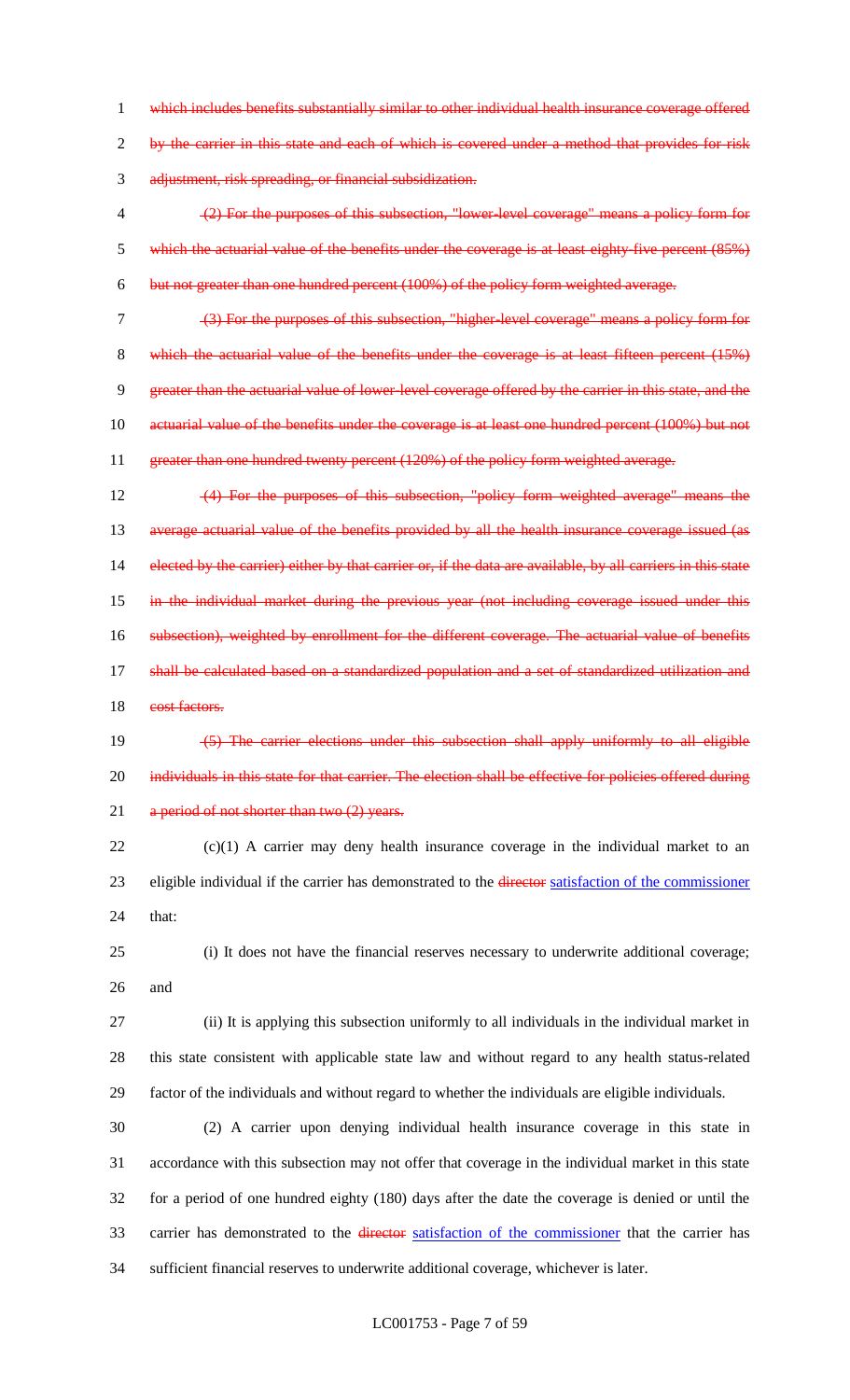(d) Nothing in this section shall be construed to require that a carrier offering health insurance coverage only in connection with group health plans or through one or more bona fide associations, or both, offer health insurance coverage in the individual market.

 (e) A carrier offering health insurance coverage in connection with group health plans under this title shall not be deemed to be a health insurance carrier offering individual health insurance coverage solely because the carrier offers a conversion policy.

 (f) Except for any high risk pool rating rules to be established by the Office of the Health 8 Insurance Commissioner (OHIC) as described in this section, nothing Nothing in this section shall be construed to create additional restrictions on the amount of premium rates that a carrier may charge an individual for health insurance coverage provided in the individual market; or to prevent a health insurance carrier offering health insurance coverage in the individual market from establishing premium rates or modifying applicable copayments or deductibles in return for adherence to programs of health promotion and disease prevention.

 (g) OHIC may pursue federal funding in support of the development of a high risk pool 15 for the individual market, as defined in § 27-18.5-2, contingent upon a thorough assessment of 16 any financial obligation of the state related to the receipt of said federal funding being presented 17 to, and approved by, the general assembly by passage of concurrent general assembly resolution. 18 The components of the high risk pool program, including, but not limited to, rating rules, 19 eligibility requirements and administrative processes, shall be designed in accordance with § 2745 of the Public Health Service Act (42 U.S.C. § 300gg-45) also known as the State High Risk 21 Pool Funding Extension Act of 2006 and defined in regulations promulgated by the office of the health insurance commissioner on or before October 1, 2007.

23 (h)(g)(1) In the case of a health insurance carrier that offers health insurance coverage in 24 the individual market through a restricted provider network plan, the carrier may limit the individuals who may be enrolled under that coverage to those who live, reside, or work within the 26 service geographic areas for which can be served by the providers and facilities that are participating in the network plan, consistent with state and federal network adequacy 28 requirements; and within the service areas of the plan, deny coverage to individuals if the carrier 29 has demonstrated to the director satisfaction of the commissioner that:

 (i) It will not have the capacity to deliver services adequately to additional individual enrollees because of its obligations to existing group contract holders and enrollees and individual enrollees; and

 (ii) It is applying this subsection uniformly to individuals without regard to any health status-related factor of the individuals and without regard to whether the individuals are eligible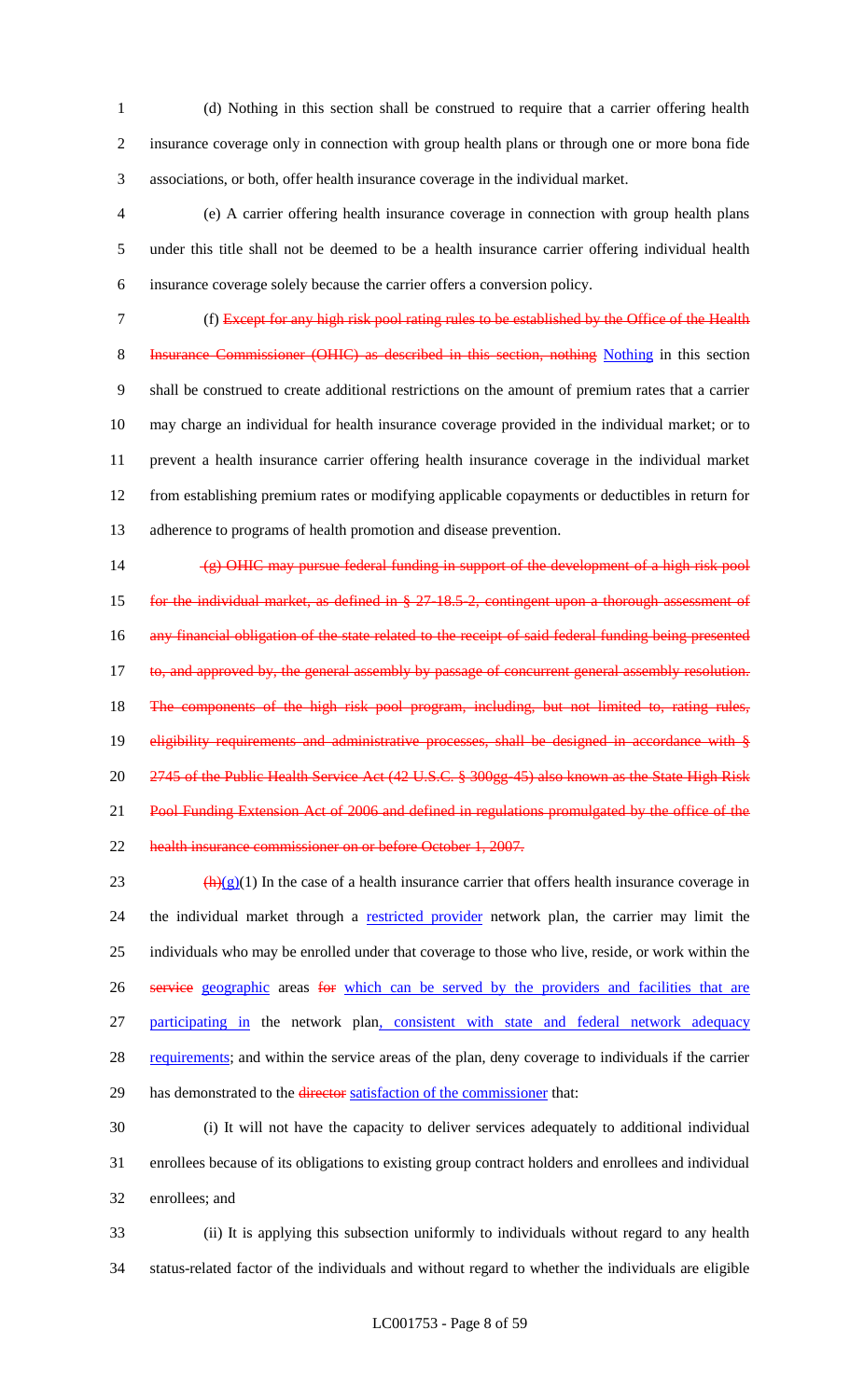individuals.

- (2) Upon denying health insurance coverage in any service area in accordance with the terms of this subsection, a carrier may not offer coverage in the individual market within the service area for at least a period of one hundred eighty (180) days after the coverage is denied, or 5 for a longer period of time if so ordered by the commissioner.
- **27-18.5-4. Continuation of coverage -- Renewability. --** (a) A health insurance carrier 7 that provides individual health insurance coverage to an eligible individual in this state shall renew or continue in force that coverage at the option of the individual.

 (b) A health insurance carrier may nonrenew or discontinue health insurance coverage of an individual in the individual market based only on one or more of the following:

 (1) The individual has failed to pay premiums or contributions in accordance with the 12 terms of the health insurance coverage or the carrier has not received timely premium payments;

 (2) The individual has performed an act or practice that constitutes fraud or made an 14 intentional misrepresentation of material fact under the terms of the coverage within two (2) years from the act or practice of the application, and the eligible individual has failed to reimburse the

16 carrier for the premiums associated with the fraud or misrepresentation;

 (3) The carrier is ceasing to offer coverage in accordance with subsections (c) and (d) of 18 this section;

 (4) In the case of a carrier that offers health insurance coverage in the market through a 20 geographically-restricted network plan, the individual no longer resides, lives, or works in the service area (or in an area for which the carrier is authorized to do business) but only if the coverage is terminated uniformly without regard to any health status-related factor of covered individuals; or

 (5) In the case of health insurance coverage that is made available in the individual market only through one or more bona fide associations, the membership of the individual in the association (on the basis of which the coverage is provided) ceases but only if the coverage is terminated uniformly and without regard to any health status-related factor of covered individuals.

29 (c) In any case in which a carrier decides to discontinue offering a particular type of 30 health insurance coverage plan policy form offered in the individual market, coverage of that type under that form may be discontinued only if:

32 (1) The carrier provides notice, to each covered individual provided coverage of this type 33 in the market, of the discontinuation at least ninety (90) days prior to the date of discontinuation of the coverage;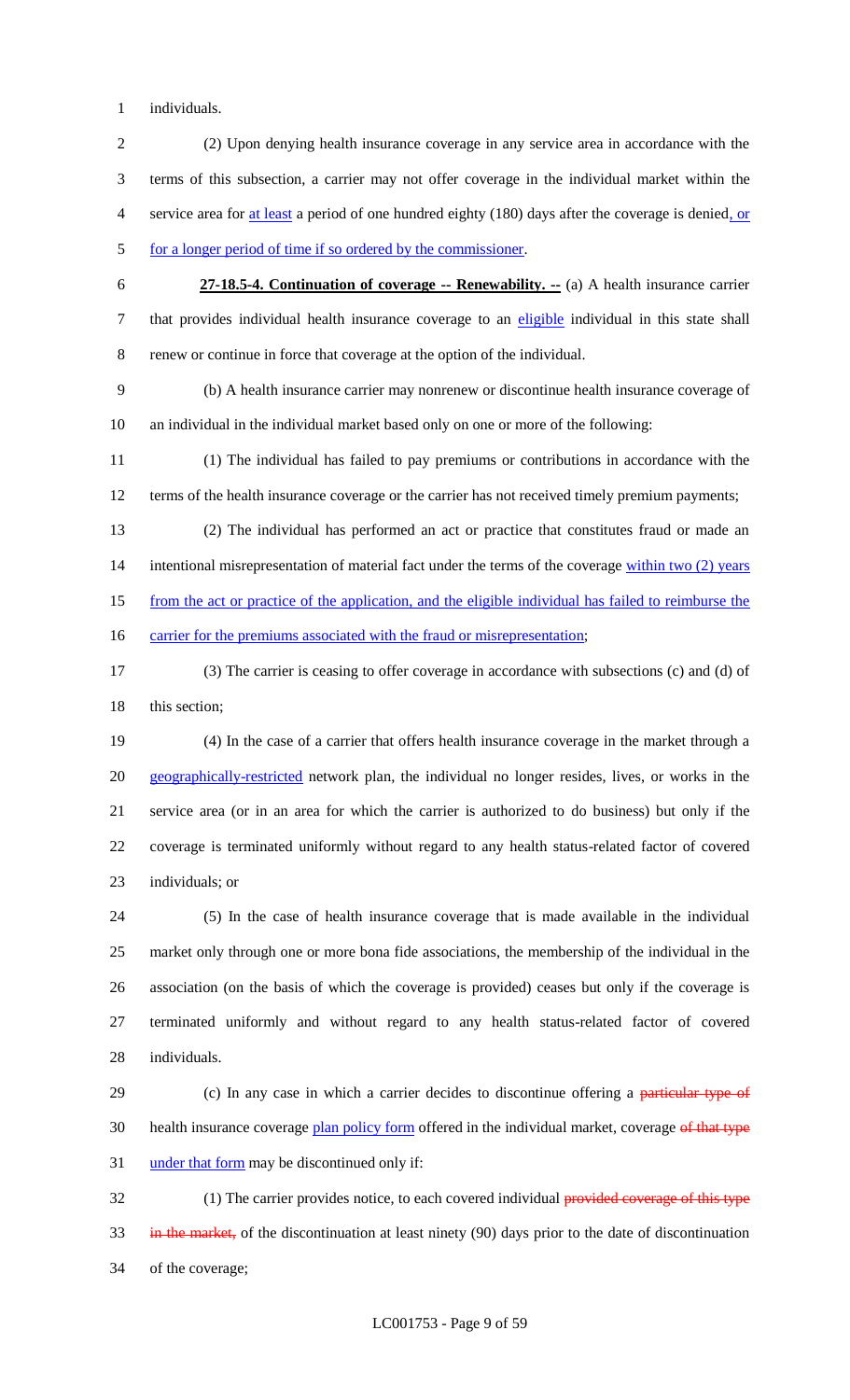1 (2) The carrier offers to each individual in the individual market provided coverage of 2 this type, the opportunity to purchase any other individual health insurance coverage currently 3 being offered by the carrier for individuals in the market; and

 (3) In exercising this option to discontinue coverage of this type and in offering the option of coverage under subdivision (2) of this subsection, the carrier acts uniformly without regard to any health status-related factor of enrolled individuals or individuals who may become 7 eligible for the coverage- $\frac{1}{2}$  and

#### (4) The commissioner determines the discontinuance is in the best interests of the public.

 (d) In any case in which a carrier elects to discontinue offering all health insurance coverage in the individual market in this state, health insurance coverage may be discontinued only if:

12 (1) The carrier provides notice to the director commissioner and to each individual of the discontinuation at least one hundred eighty (180) days prior to the date of the expiration of the 14 coverage; and

 (2) All health insurance issued or delivered in this state in the market is discontinued and 16 coverage under this health insurance coverage in the market is not renewed. *;* and

(3) The commissioner determines the discontinuance is in the best interests of the public.

 (e) In the case of a discontinuation under subsection (d) of this section, the carrier may not provide for the issuance of any health insurance coverage in the individual market in this state during the five (5) year period beginning on the date the carrier filed its notice with the department to withdraw from the individual health insurance market in this state. This five (5) year period may be reduced to a minimum of three (3) years at the discretion of the health insurance commissioner, based on his/her analysis of market conditions and other related factors.

 (f) The provisions of subsections (d) and (e) of this section do not apply if, at the time of coverage renewal, a health insurance carrier modifies the health insurance coverage for a policy form offered to individuals in the individual market so long as the modification is consistent with this chapter and other applicable law and effective on a uniform basis among all individuals with that policy form.

 (g) In applying this section in the case of health insurance coverage made available by a carrier in the individual market to individuals only through one or more associations, a reference to an "individual" includes a reference to the association (of which the individual is a member).

 **27-18.5-5. Enforcement -- Limitation on actions. --** The director commissioner has the power to enforce the provisions of this chapter in accordance with § 42-14-16 and all other applicable laws.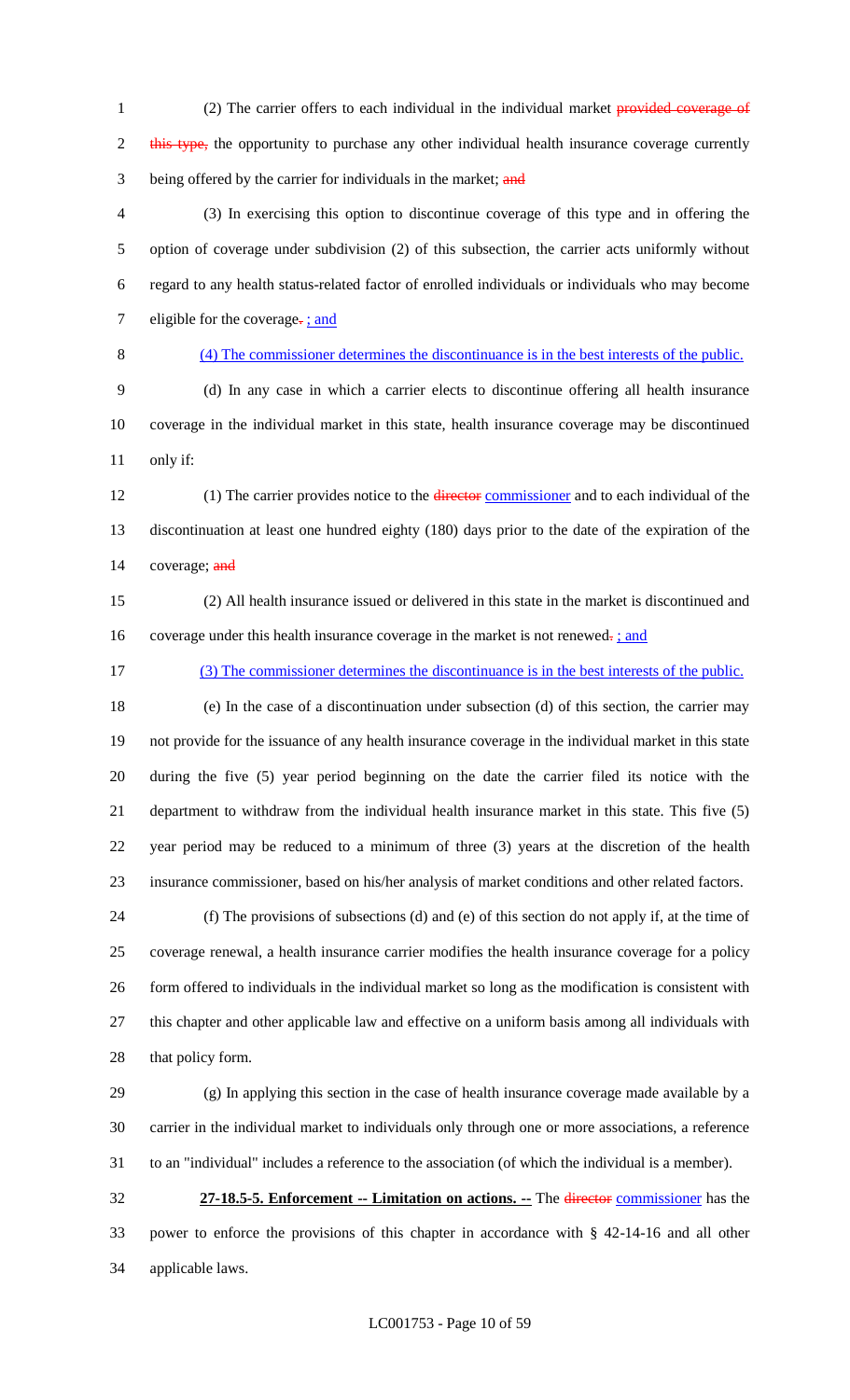**27-18.5-6. Rules and regulations Rules and regulations; Compliance with federal laws and regulations. --** The director commissioner may promulgate rules and regulations 3 necessary to effectuate the purposes of this chapter. A carrier shall comply with all federal laws and regulations relating to health insurance coverage in the individual market, as interpreted and 5 enforced by the commissioner. The commissioner may establish additional standards relating to health insurance coverage in the individual market that the commissioner determines are necessary to provide greater protection for Rhode Island consumers, to ensure the stability and proper functioning of the individual health insurance market, and to clarify the meaning of the requirements of federal laws and regulations. **27-18.5-10. Prohibition on preexisting condition exclusions. --** (a) A health insurance policy, subscriber contract, or health plan offered, issued, issued for delivery, or issued to cover a 12 resident of this state by a health insurance company licensed pursuant to this title and/or chapter. (1) Shall not limit or exclude coverage for an individual under the age of nineteen (19) 14 by imposing a preexisting condition exclusion on that individual. (2) For plan or policy years beginning on or after January 1, 2014, shall not limit or exclude coverage for any individual by imposing a preexisting condition exclusion on that individual. (b) As used in this section: 19 (1) "Preexisting condition exclusion" means a limitation or exclusion of benefits, 20 including a denial of coverage, based on the fact that the condition (whether physical or mental) 21 was present before the effective date of coverage, or if the coverage is denied, the date of denial, under a health benefit plan whether or not any medical advice, diagnosis, care or treatment was recommended or received before the effective date of coverage. "Preexisting condition exclusion" means a limitation or exclusion of benefits (including a denial of coverage) based on the fact that the condition was present before the effective date of coverage (or if coverage is denied, the date 26 of the denial) under a group health plan or group or individual health insurance coverage (or other coverage provided to federally eligible individuals pursuant to 45 CFR part 148), whether or not 28 any medical advice, diagnosis, care, or treatment was recommended or received before that day. 29 A preexisting condition exclusion includes any limitation or exclusion of benefits (including a denial of coverage) applicable to an individual as a result of information relating to an individual's health status before the individual's effective date of coverage (or if coverage is denied, the date of the denial) under a group health plan, or group or individual health insurance coverage (or other coverage provided to federally eligible individuals pursuant to 45 CFR part 148), such as a condition identified as a result of a pre-enrollment questionnaire or physical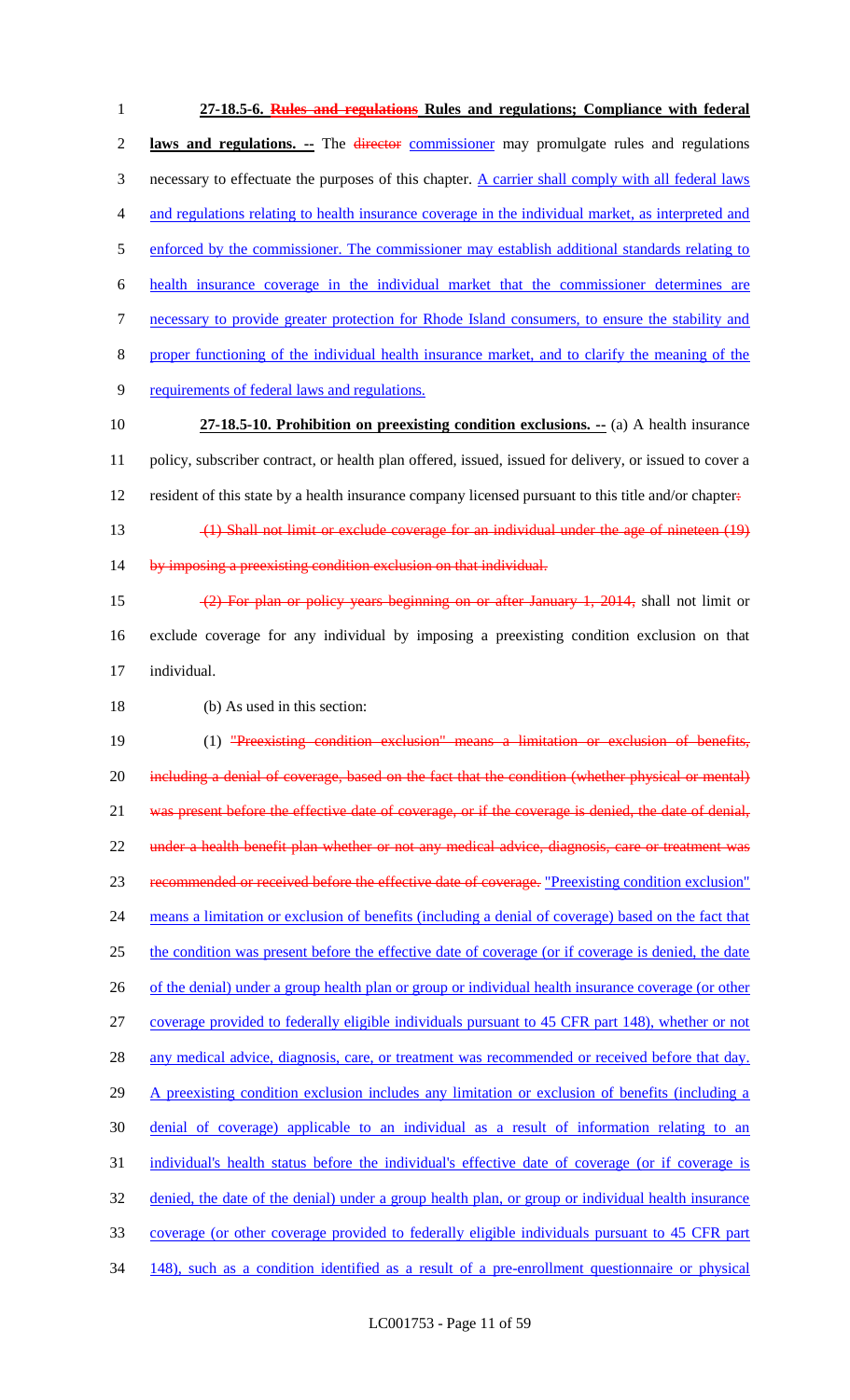examination given to the individual, or review of medical records relating to the pre-enrollment

period.

 (2) "Preexisting condition exclusion" means any limitation or exclusion of benefits, 4 including a denial of coverage, applicable to an individual as a result of information relating to an individual's health status before the individual's effective date of coverage, or if the coverage is denied, the date of denial, under the health benefit plan, such as a condition (whether physical or mental) identified as a result of a pre-enrollment questionnaire or physical examination given to the individual, or review of medical records relating to the pre-enrollment period.

 (c) This section shall not apply to grandfathered health plans providing individual health insurance coverage.

 (d) This section shall not apply to insurance coverage providing benefits for: (1) Hospital 12 confinement indemnity; (2) Disability income; (3) Accident only; (4) Long-term care; (5) 13 Medicare supplement; (6) Limited benefit health; (7) Specified disease indemnity; (8) Sickness or bodily injury or death by accident or both; and (9) Other limited benefit policies.

 SECTION 2. Sections 27-18.5-8 and 27-18.5-9 of the General Laws in Chapter 27-18.5 entitled "Individual Health Insurance Coverage" are hereby repealed.

 **27-18.5-8. Wellness health benefit plan. --** All carriers that offer health insurance in the 18 individual market shall actively market and offer the wellness health direct benefit plan to eligible individuals. The wellness health direct benefit plan shall be determined by regulation 20 promulgated by the office of the health insurance commissioner (OHIC). The OHIC shall develop 21 the criteria for the direct wellness health benefit plan, including, but not limited to, benefit levels, cost sharing levels, exclusions and limitations in accordance with the following:

23 (1) Form and utilize an advisory committee in accordance with subsection 27-50-10(5).

24 (2) Set a target for the average annualized individual premium rate for the direct wellness health benefit plan to be less than ten percent (10%) of the average annual statewide 26 wage, dependent upon the availability of reinsurance funds, as reported by the Rhode Island 27 department of labor and training, in their report entitled "Quarterly Census of Rhode Island 28 Employment and Wages." In the event that this report is no longer available, or the OHIC determines that it is no longer appropriate for the determination of maximum annualized premium, an alternative method shall be adopted in regulation by the OHIC. The maximum annualized individual premium rate shall be determined no later than August 1st of each year, to be applied to the subsequent calendar year premiums rates.

(3) Ensure that the direct wellness health benefit plan creates appropriate incentives for

employers, providers, health plans and consumers to, among other things: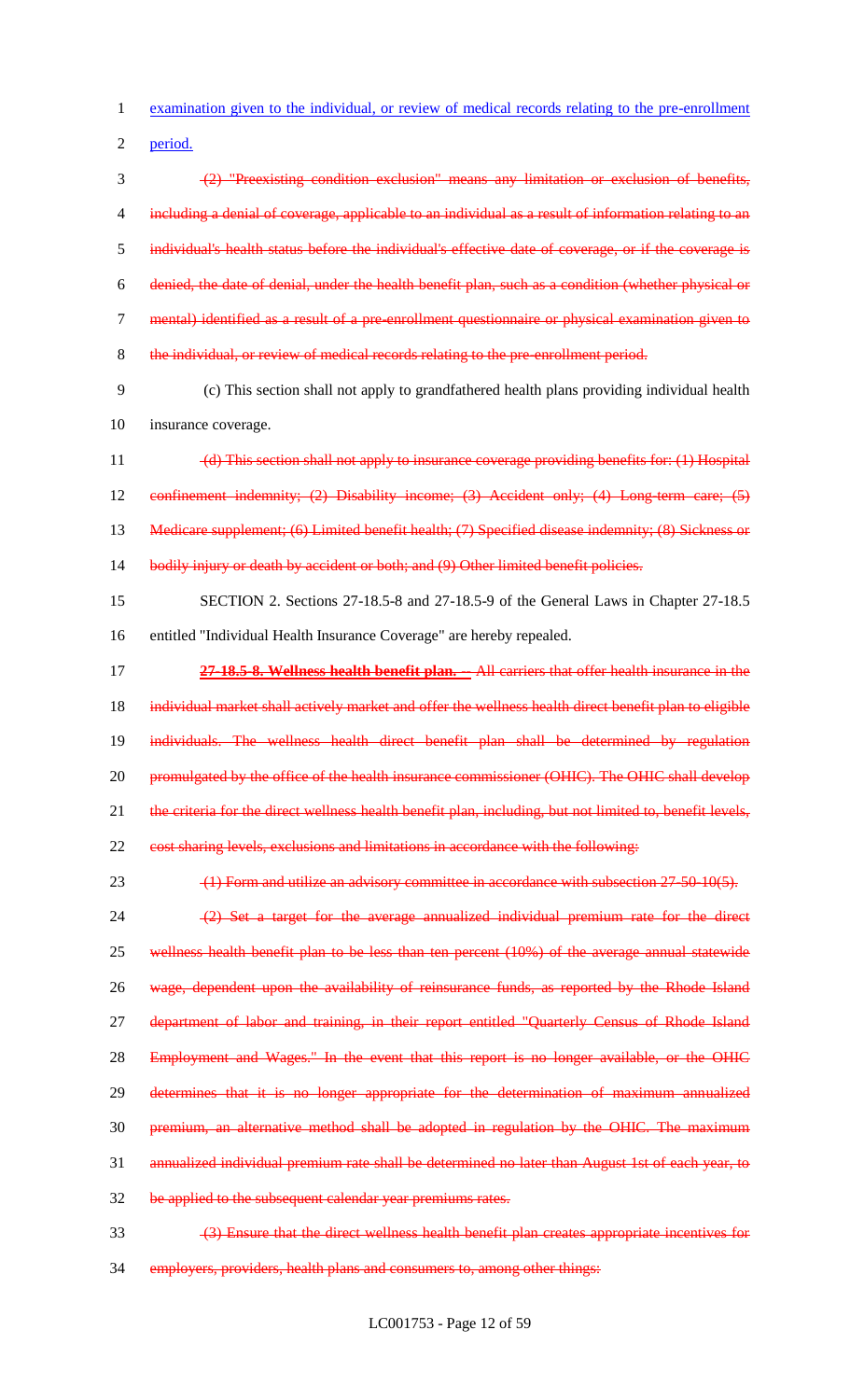| 1  | (i) Focus on primary care, prevention and wellness;                                                 |
|----|-----------------------------------------------------------------------------------------------------|
| 2  | (ii) Actively manage the chronically ill population;                                                |
| 3  | (iii) Use the least cost, most appropriate setting; and                                             |
| 4  | (iv) Use evidence based, quality care.                                                              |
| 5  | $(4)$ The plan shall be made available in accordance with title 27, chapter 18.5 as required        |
| 6  | by regulation on or before May 1, 2007.                                                             |
| 7  | 27-18.5-9. Affordable health plan reinsurance program for individuals. -- (a) The                   |
| 8  | commissioner shall allocate funds from the affordable health plan reinsurance fund for the          |
| 9  | affordable health reinsurance program.                                                              |
| 10 | (b) The affordable health reinsurance program for individuals shall only be available to            |
| 11 | high-risk individuals as defined in § 27-18.5-2, and who purchase the direct wellness health        |
| 12 | benefit plan pursuant to the provisions of this section. Eligibility shall be determined based on   |
| 13 | state and federal income tax filings.                                                               |
| 14 | (e) The affordable health plan reinsurance shall be in the form of a carrier cost sharing           |
| 15 | arrangement, which encourages carriers to offer a discounted premium rate to participating          |
| 16 | individuals, and whereby the reinsurance fund subsidizes the carriers' losses within a prescribed   |
| 17 | corridor of risk as determined by regulation.                                                       |
| 18 | (d) The specific structure of the reinsurance arrangement shall be defined by regulations           |
| 19 | promulgated by the commissioner.                                                                    |
| 20 | (e) The commissioner shall determine total eligible enrollment under qualifying                     |
| 21 | individual health insurance contracts by dividing the funds available for distribution from the     |
| 22 | reinsurance fund by the estimated per member annual cost of claims reimbursement from the           |
| 23 | reinsurance fund.                                                                                   |
| 24 | (f) The commissioner shall suspend the enrollment of new individuals under qualifying               |
| 25 | individual health insurance contracts if the director determines that the total enrollment reported |
| 26 | under such contracts is projected to exceed the total eligible enrollment, thereby resulting in     |
| 27 | anticipated annual expenditures from the reinsurance fund in excess of ninety five percent (95%)    |
| 28 | of the total funds available for distribution from the fund.                                        |
| 29 | $(g)$ The commissioner shall provide the health maintenance organization, health insurers           |
| 30 | and health plans with notification of any enrollment suspensions as soon as practicable after       |
| 31 | receipt of all enrollment data.                                                                     |
| 32 | (h) The premiums of qualifying individual health insurance contracts must be no more                |
| 33 | than ninety percent (90%) of the actuarially determined and commissioner approved premium for       |
| 34 | this health plan without the reinsurance program assistance.                                        |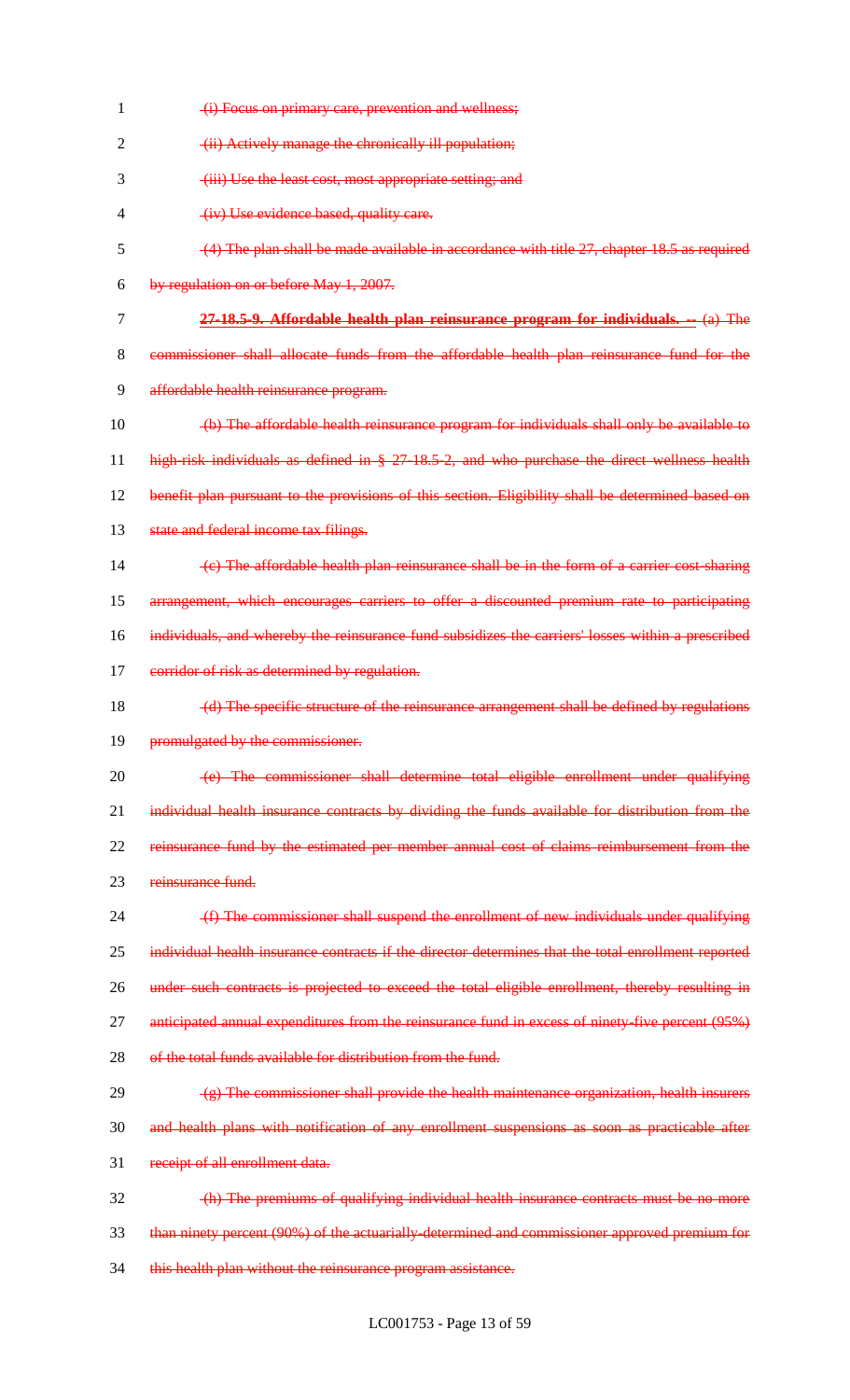(i) The commissioner shall prepare periodic public reports in order to facilitate evaluation and ensure orderly operation of the funds, including, but not limited to, an annual report of the affairs and operations of the fund, containing an accounting of the administrative expenses charged to the fund. Such reports shall be delivered to the co-chairs of the joint legislative committee on health care oversight by March 1st of each year. SECTION 3. Sections 27-18.6-1, 27-18.6-2, 27-18.6-3, 27-18.6-5, 27-18.6-6 and 27- 18.6-9 of the General Laws in Chapter 27-18.6 entitled "Large Group Health Insurance Coverage" are hereby amended to read as follows: **27-18.6-1. Purpose. --** The purpose of this chapter is to insure compliance of all policies, contracts, certificates, and agreements of group health insurance coverage offered or delivered in this state with the Health Insurance Portability and Accountability Act of 1996 (P.L. 104-191) 12 and with the Affordable Care Act (Pub. L. 111-148). **27-18.6-2. Definitions. --** The following words and phrases as used in this chapter have the following meanings unless a different meaning is required by the context: (1) "Affiliation period" means a period which, under the terms of the health insurance

 coverage offered by a health maintenance organization, must expire before the health insurance coverage becomes effective. The health maintenance organization is not required to provide health care services or benefits during the period and no premium shall be charged to the participant or beneficiary for any coverage during the period;

- (2) "Beneficiary" has the meaning given that term under section 3(8) of the Employee Retirement Security Act of 1974, 29 U.S.C. § 1002(8);
- (3) "Bona fide association" means, with respect to health insurance coverage in this state, an association which:
- 24 (i) Has been actively in existence for at least five (5) years;

 (ii) Has been formed and maintained in good faith for purposes other than obtaining insurance;

 (iii) Does not condition membership in the association on any health status-relating factor relating to an individual (including an employee of an employer or a dependent of an employee);

 (iv) Makes health insurance coverage offered through the association available to all members regardless of any health status-related factor relating to the members (or individuals eligible for coverage through a member);

 (v) Does not make health insurance coverage offered through the association available other than in connection with a member of the association;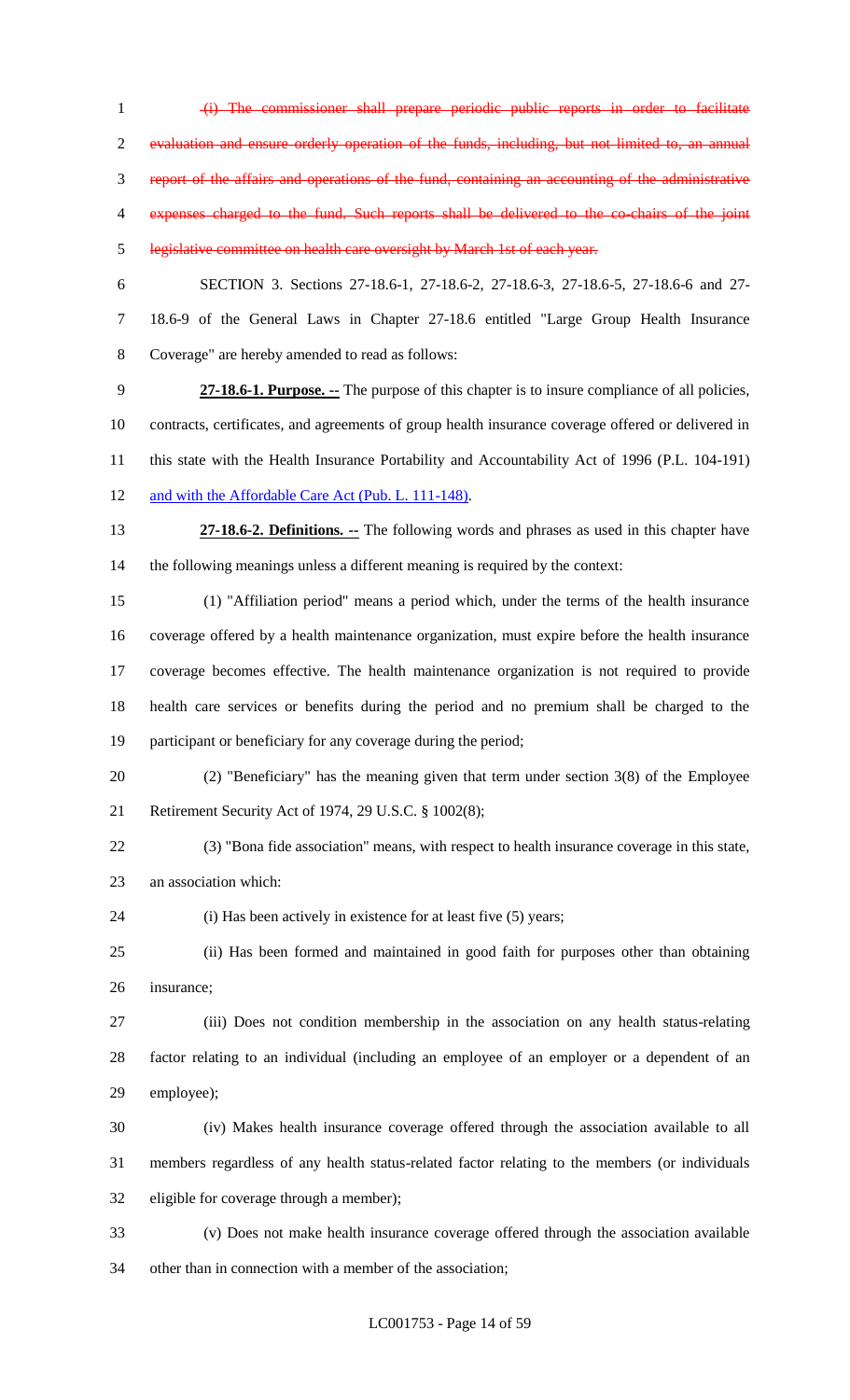| $\mathbf{1}$   | (vi) Is composed of persons having a common interest or calling;                                           |
|----------------|------------------------------------------------------------------------------------------------------------|
| $\overline{2}$ | (vii) Has a constitution and bylaws; and                                                                   |
| 3              | (viii) Meets any additional requirements that the director may prescribe by regulation;                    |
| 4              | (4) "COBRA continuation provision" means any of the following:                                             |
| 5              | (i) Section 4980(B) of the Internal Revenue Code of 1986, 26 U.S.C. § 4980B, other                         |
| 6              | than the subsection $(f)(1)$ of that section insofar as it relates to pediatric vaccines;                  |
| $\tau$         | (ii) Part 6 of subtitle B of title 1 of the Employee Retirement Income Security Act of                     |
| 8              | 1974, 29 U.S.C. § 1161 et seq., other than section 609 of that act, 29 U.S.C. § 1169; or                   |
| 9              | (iii) Title XXII of the United States Public Health Service Act, 42 U.S.C. § 300bb-1 et                    |
| 10             | $seq$ ;                                                                                                    |
| 11             | (5) "Creditable coverage" has the same meaning as defined in the United States Public                      |
| 12             | Health Service Act, section 2701(c), 42 U.S.C. § 300gg(c), as added by P.L. 104-191;                       |
| 13             | $\left(\frac{6}{24}\right)$ "Church plan" has the meaning given that term under section 3(33) of the       |
| 14             | Employee Retirement Income Security Act of 1974, 29 U.S.C. § 1002(33);                                     |
| 15             | (7) "Director" means the director of the department of business regulation;                                |
| 16             | (5) "Commissioner" means the health insurance commissioner;                                                |
| 17             | $\frac{8(6)}{2}$ "Employee" has the meaning given that term under section 3(6) of the Employee             |
| 18             | Retirement Income Security Act of 1974, 29 U.S.C. § 1002(6);                                               |
| 19             | $\left(\frac{9}{7}\right)$ "Employer" has the meaning given that term under section 3(5) of the Employee   |
| 20             | Retirement Income Security Act of 1974, 29 U.S.C. § 1002(5), except that the term includes only            |
| 21             | employers of two (2) or more employees;                                                                    |
| 22             | $(10)(8)$ "Enrollment date" means, with respect to an individual covered under a group                     |
| 23             | health plan or health insurance coverage, the date of enrollment of the individual in the plan or          |
| 24             | coverage or, if earlier, the first day of the waiting period for the enrollment;                           |
| 25             | $\left(\frac{11}{9}\right)$ "Governmental plan" has the meaning given that term under section 3(32) of the |
| 26             | Employee Retirement Income Security Act of 1974, 29 U.S.C. § 1002(32), and includes any                    |
| 27             | governmental plan established or maintained for its employees by the government of the United              |
| 28             | States, the government of any state or political subdivision of the state, or by any agency or             |
| 29             | instrumentality of government;                                                                             |
| 30             | $\frac{(12)(10)}{(12)(10)}$ "Group health insurance coverage" means, in connection with a group health     |
| 31             | plan, health insurance coverage offered in connection with that plan;                                      |
| 32             | $\left(\frac{13}{11}\right)$ "Group health plan" means an employee welfare benefits plan as defined in     |
| 33             | section 3(1) of the Employee Retirement Income Security Act of 1974, 29 U.S.C. § 1002(1), to               |
| 34             | the extent that the plan provides medical care and including items and services paid for as                |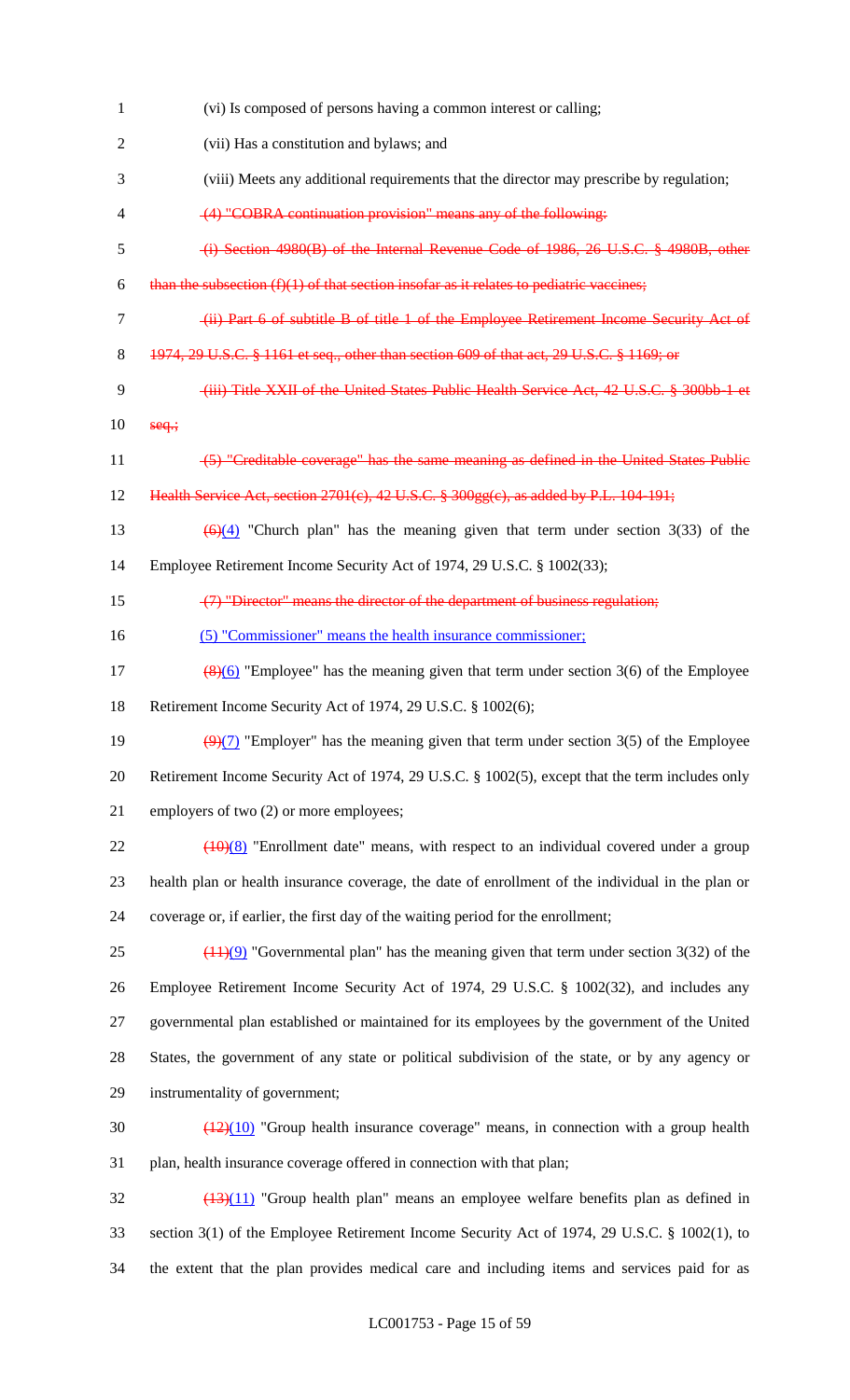medical care to employees or their dependents as defined under the terms of the plan directly or through insurance, reimbursement or otherwise;

 $\frac{(14)(12)}{14}$  "Health insurance carrier" or "carrier" means any entity subject to the insurance laws and regulations of this state, or subject to the jurisdiction of the director, that contracts or offers to contract to provide, deliver, arrange for, pay for, or reimburse any of the costs of health care services, including, without limitation, an insurance company offering accident and sickness insurance, a health maintenance organization, a nonprofit hospital, medical or dental service corporation, or any other entity providing a plan of health insurance, health benefits, or health services;

 (15)(13)(i) "Health insurance coverage" means a policy, contract, certificate, or agreement offered by a health insurance carrier to provide, deliver, arrange for, pay for, or reimburse any of the costs of health care services. Health insurance coverage does include short- term and catastrophic health insurance policies, and a policy that pays on a cost-incurred basis, except as otherwise specifically exempted in this definition;

 (ii) "Health insurance coverage" does not include one or more, or any combination of, 16 the following "excepted benefits": provided, such coverage is consistent with other applicable 17 state and federal laws and regulations:

 (A) Coverage only for accident, or disability income insurance, or any combination of those;

(B) Coverage issued as a supplement to liability insurance;

- (C) Liability insurance, including general liability insurance and automobile liability insurance;
- (D) Workers' compensation or similar insurance;
- (E) Automobile medical payment insurance;
- (F) Credit-only insurance;
- (G) Coverage for on-site medical clinics; and

(H) Other similar insurance coverage, specified in federal regulations issued pursuant to

 P.L. 104-191, under which benefits for medical care are secondary or incidental to other insurance benefits;

 (iii) "Health insurance coverage" does not include the following "limited, excepted benefits" if they are provided under a separate policy, certificate of insurance, or are not an 32 integral part of the plan, and if the coverage complies with other applicable state and federal laws and regulations:

(A) Limited scope dental or vision benefits;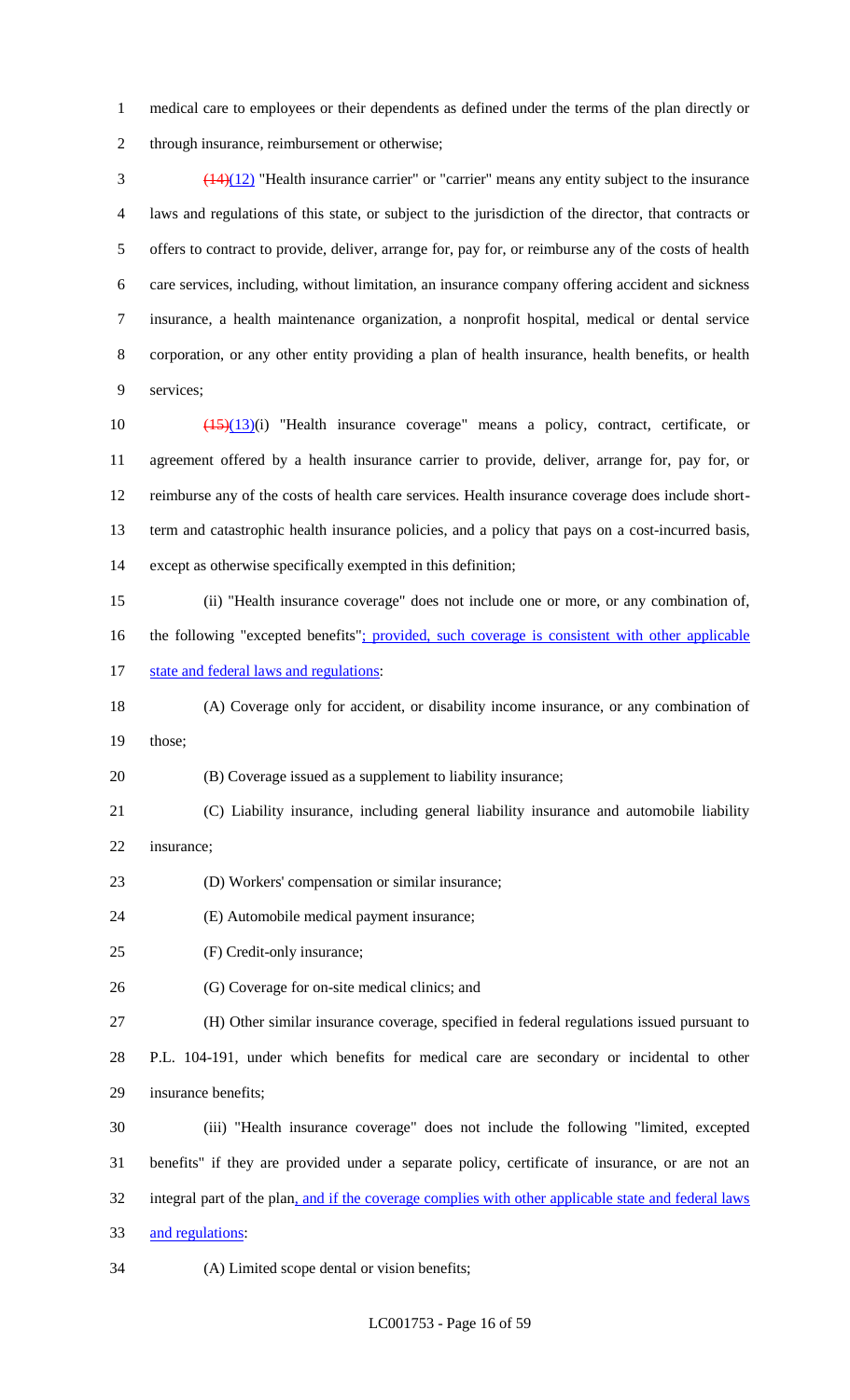| $\mathbf{1}$   | (B) Benefits for long-term care, nursing home care, home health care, community-based                |
|----------------|------------------------------------------------------------------------------------------------------|
| $\overline{2}$ | care, or any combination of those; and                                                               |
| 3              | (C) Any other similar, limited benefits that are specified in federal regulations issued             |
| 4              | pursuant to P.L. 104-191;                                                                            |
| 5              | (iv) "Health insurance coverage" does not include the following "noncoordinated,                     |
| 6              | excepted benefits" if the benefits are provided under a separate policy, certificate, or contract of |
| 7              | insurance, there is no coordination between the provision of the benefits and any exclusion of       |
| 8              | benefits under any group health plan maintained by the same plan sponsor, if the coverage            |
| 9              | complies with all other applicable state and federal laws and regulations, and the benefits are paid |
| 10             | with respect to an event without regard to whether benefits are provided with respect to the event   |
| 11             | under any group health plan maintained by the same plan sponsor:                                     |
| 12             | (A) Coverage only for a specified disease or illness; and                                            |
| 13             | (B) Hospital indemnity or other fixed indemnity insurance;                                           |
| 14             | (v) "Health insurance coverage" does not include the following "supplemental, excepted               |
| 15             | benefits" if offered as a separate policy, certificate, or contract of insurance:                    |
| 16             | (A) Medicare supplemental health insurance as defined under section $1882(g)(1)$ of the              |
| 17             | Social Security Act, 42 U.S.C. § 1395ss(g)(1);                                                       |
| 18             | (B) Coverage supplemental to the coverage provided under 10 U.S.C. § 1071 et seq.; and               |
| 19             | (C) Similar supplemental coverage provided to coverage under a group health plan;                    |
| 20             | $\overline{(16)(14)}$ "Health maintenance organization" ("HMO") means a health maintenance           |
| 21             | organization licensed under chapter 41 of this title;                                                |
| 22             | $\frac{(17)(15)}{(17)(15)}$ "Health status-related factor" means any of the following factors:       |
| 23             | (i) Health status;                                                                                   |
| 24             | (ii) Medical condition, including both physical and mental illnesses;                                |
| 25             | (iii) Claims experience;                                                                             |
| 26             | (iv) Receipt of health care;                                                                         |
| 27             | (v) Medical history;                                                                                 |
| 28             | (vi) Genetic information;                                                                            |
| 29             | (vii) Evidence of insurability, including contributions arising out of acts of domestic              |
| 30             | violence; and                                                                                        |
| 31             | (viii) Disability; and                                                                               |
| 32             | (ix) Any other factor designated by the commissioner which he or she determines is                   |
| 33             | susceptible to use as a health status-related factor.                                                |
|                |                                                                                                      |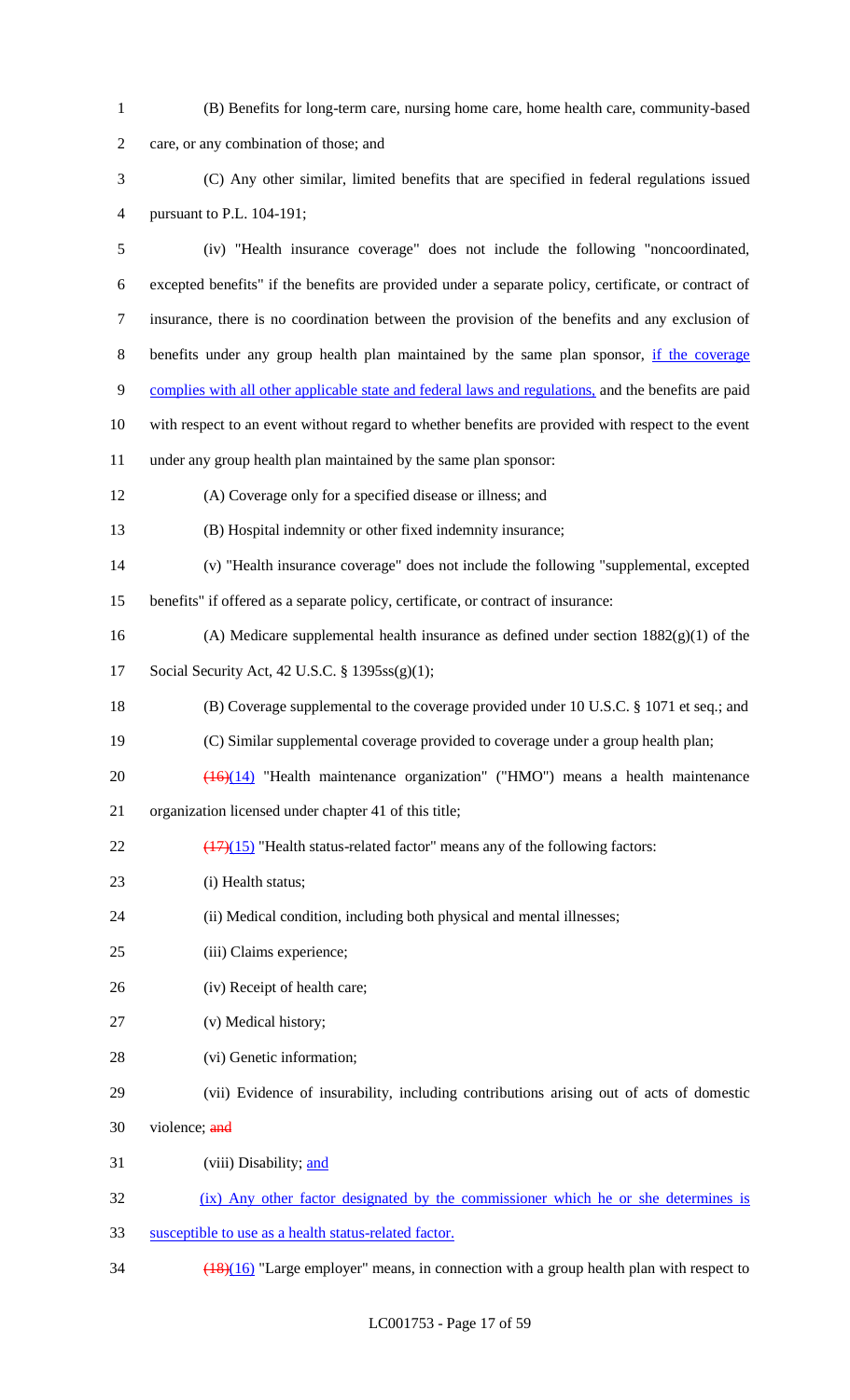a calendar year and a plan year, an employer who employed an average of at least fifty-one (51) employees on business days during the preceding calendar year and who employs at least two (2) employees on the first day of the plan year. In the case of an employer which was not in existence throughout the preceding calendar year, the determination of whether the employer is a large employer shall be based on the average number of employees that is reasonably expected the 6 employer will employ on business days in the current calendar year; Effective upon a 7 determination by the commissioner that adopting the federal definition of "large employer" is in the best interests of policyholders, certificate holders, and the public, "large employer" means, in 9 connection with a group health plan with respect to a calendar year and a plan year, an employer who employed an average of at least one hundred one (101) employees on business days during 11 the preceding calendar year and who employs at least two (2) employees on the first day of the 12 plan year. In the case of an employer which was not in existence throughout the preceding 13 calendar year, the determination of whether the employer is a large employer shall be based on 14 the average number of employees that is reasonably expected the employer will employ on 15 business days in the current calendar year; 16 (19)(17) "Large group market" means the health insurance market under which individuals obtain health insurance coverage (directly or through any arrangement) on behalf of themselves (and their dependents) through a group health plan maintained by a large employer;  $\frac{(20)(18)}{20}$  "Late enrollee" means, with respect to coverage under a group health plan, a participant or beneficiary who enrolls under the plan other than during: (i) The first period in which the individual is eligible to enroll under the plan; or 22 (ii) A special enrollment period;  $(21)(19)$  "Medical care" means amounts paid for: (i) The diagnosis, cure, mitigation, treatment, or prevention of disease, or amounts paid for the purpose of affecting any structure or function of the body; (ii) Amounts paid for transportation primarily for and essential to medical care referred to in paragraph (i) of this subdivision; and (iii) Amounts paid for insurance covering medical care referred to in paragraphs (i) and (ii) of this subdivision;  $\frac{(22)(20)}{20}$  "Network plan" means health insurance coverage offered by a health insurance carrier under which the financing and delivery of medical care including items and services paid for as medical care are provided, in whole or in part, through a defined set of providers under contract with the carrier;  $\frac{(23)(21)}{2}$  "Participant" has the meaning given such term under section 3(7) of the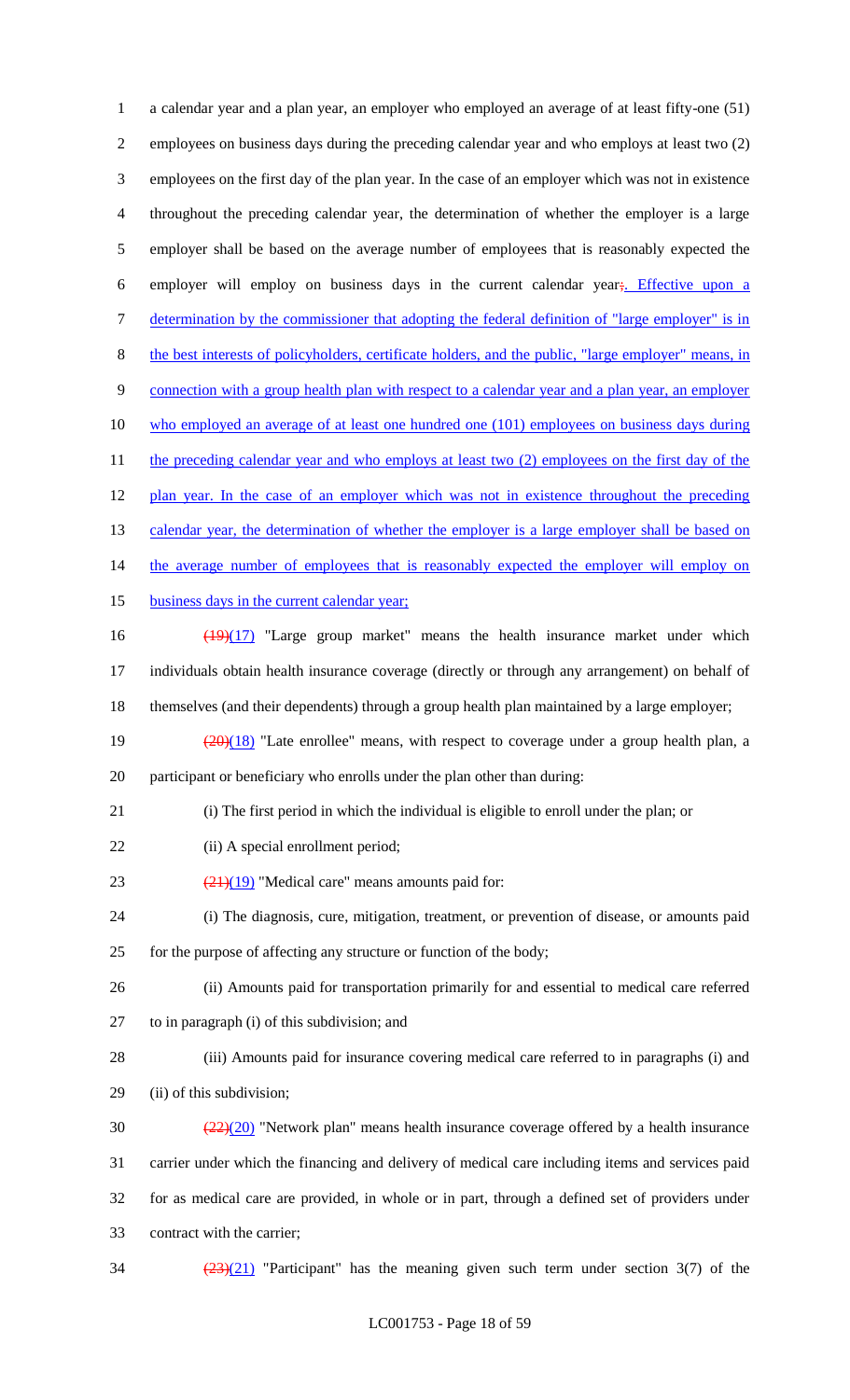1 Employee Retirement Income Security Act of 1974, 29 U.S.C. § 1002(7);

 $\frac{(24)(22)}{24}$  "Placed for adoption" means, in connection with any placement for adoption of a child with any person, the assumption and retention by that person of a legal obligation for total or partial support of the child in anticipation of adoption of the child. The child's placement with the person terminates upon the termination of the legal obligation;

6  $\frac{(25)(23)}{25}$  "Plan sponsor" has the meaning given that term under section 3(16)(B) of the 7 Employee Retirement Income Security Act of 1974, 29 U.S.C. § 1002(16)(B). "Plan sponsor" 8 also includes any bona fide association, as defined in this section;

9  $\left(\frac{26}{24}\right)$  "Preexisting condition exclusion" means, with respect to health insurance 10 coverage, a limitation or exclusion of benefits relating to a condition based on the fact that the 11 condition was present before the date of enrollment for the coverage, whether or not any medical 12 advice, diagnosis, care or treatment was recommended or received before the date a limitation or 13 exclusion of benefits (including a denial of coverage) based on the fact that the condition was 14 present before the effective date of coverage (or if coverage is denied, the date of the denial) 15 under a group health plan or group or individual health insurance coverage (or other coverage 16 provided to federally eligible individuals pursuant to 45 CFR part 148), whether or not any 17 medical advice, diagnosis, care, or treatment was recommended or received before that day. A 18 preexisting condition exclusion includes any limitation or exclusion of benefits (including a 19 denial of coverage) applicable to an individual as a result of information relating to an 20 individual's health status before the individual's effective date of coverage (or if coverage is 21 denied, the date of the denial) under a group health plan, or group or individual health insurance 22 coverage (or other coverage provided to federally eligible individuals pursuant to 45 CFR part 23 148), such as a condition identified as a result of a pre-enrollment questionnaire or physical 24 examination given to the individual, or review of medical records relating to the pre-enrollment 25 period; and 26  $\frac{(27)(25)}{27}$  "Waiting period" means, with respect to a group health plan and an individual

27 who is a potential participant or beneficiary in the plan, the period that must pass with respect to 28 the individual before the individual is eligible to be covered for benefits under the terms of the 29 plan.

 **27-18.6-3. Limitation on preexisting condition exclusion Preexisting conditions. --** (a) (1) Notwithstanding any of the provisions of this title to the contrary, a group health plan and a health insurance carrier offering group health insurance coverage shall not deny, exclude, or limit benefits with respect to a participant or beneficiary because of a preexisting condition exclusion 34 except if: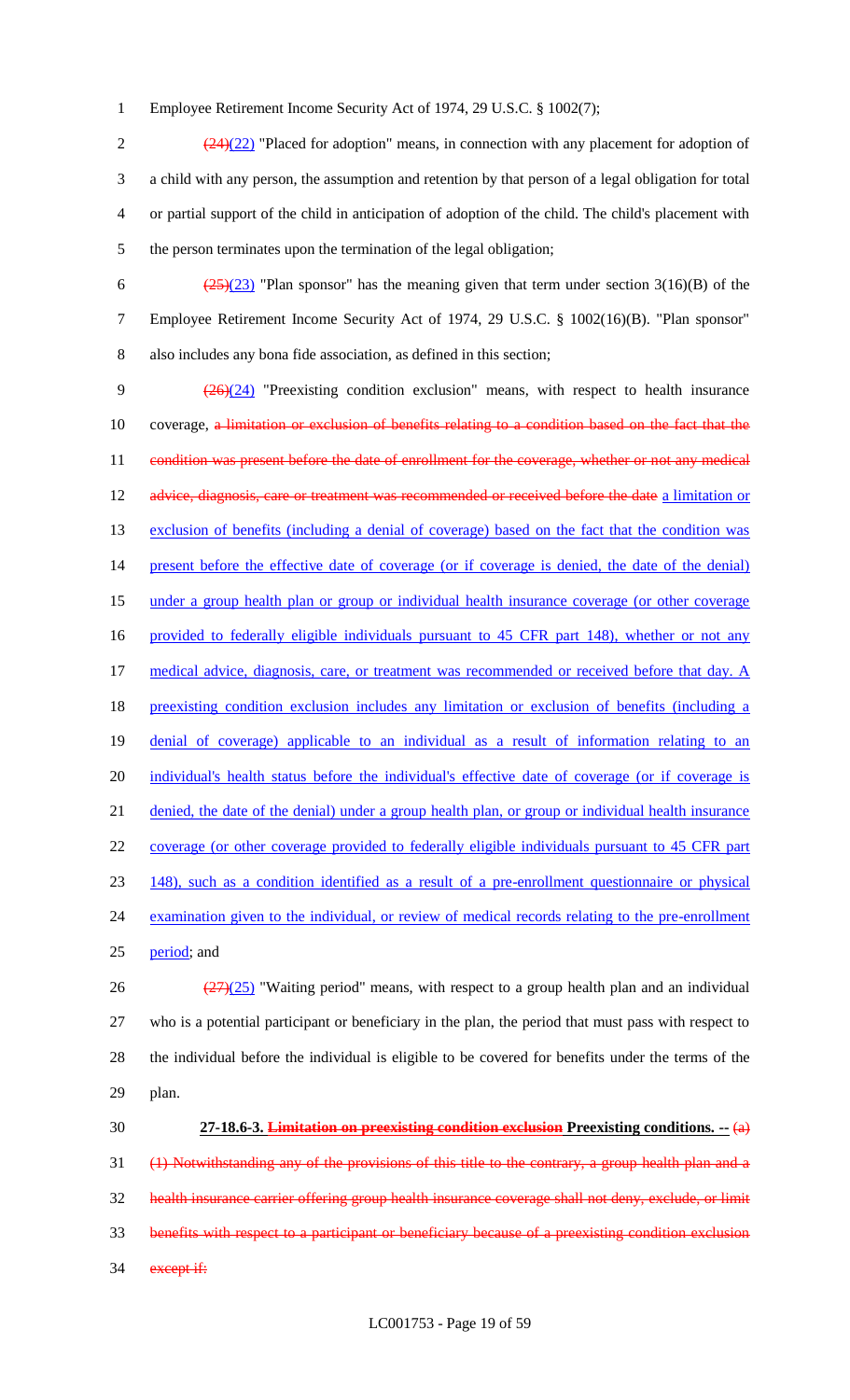1 (i) The exclusion relates to a condition (whether physical or mental), regardless of the 2 cause of the condition, for which medical advice, diagnosis, care, or treatment was recommended 3 or received within the six (6) month period ending on the enrollment date; 4 (ii) The exclusion extends for a period of not more than twelve (12) months (or eighteen 5 (18) months in the case of a late enrollee) after the enrollment date; and 6 (iii) The period of the preexisting condition exclusion is reduced by the aggregate of the 7 periods of creditable coverage, if any, applicable to the participant or the beneficiary as of the 8 enrollment date.  $9 \left( \frac{2}{2} \right)$  For purposes of this section, genetic information shall not be treated as a preexisting 10 condition in the absence of a diagnosis of the condition related to that information. 11 (b) With respect to paragraph (a)(1)(iii) of this section, a period of creditable coverage 12 shall not be counted, with respect to enrollment of an individual under a group health plan, if, 13 after that period and before the enrollment date, there was a sixty-three (63) day period during 14 which the individual was not covered under any creditable coverage.  $15 \left( c \right)$  Any period that an individual is in a waiting period for any coverage under a group 16 health plan or for group health insurance or is in an affiliation period shall not be taken into 17 account in determining the continuous period under subsection (b) of this section. 18 (d) Except as otherwise provided in subsection (e) of this section, for purposes of 19 applying paragraph (a)(1)(iii) of this section, a group health plan and a health insurance carrier 20 offering group health insurance coverage shall count a period of creditable coverage without 21 regard to the specific benefits covered during the period. 22 (e) (1) A group health plan or a health insurance carrier offering group health insurance 23 may elect to apply paragraph  $(a)(1)(iii)$  of this section based on coverage of benefits within each 24 of several classes or categories of benefits. Those classes or categories of benefits are to be 25 determined by the secretary of the United States Department of Health and Human Services 26 pursuant to regulation. The election shall be made on a uniform basis for all participants and 27 beneficiaries. Under the election, a group health plan or carrier shall count a period of creditable 28 coverage with respect to any class or category of benefits if any level of benefits is covered 29 within the class or category.  $\frac{2}{2}$  In the case of an election under this subsection with respect to a group health plan 31 (whether or not health insurance coverage is provided in connection with that plan), the plan  $32$  shall: 33 (i) Prominently state in any disclosure statements concerning the plan, and state to each 34 enrollee under the plan, that the plan has made the election; and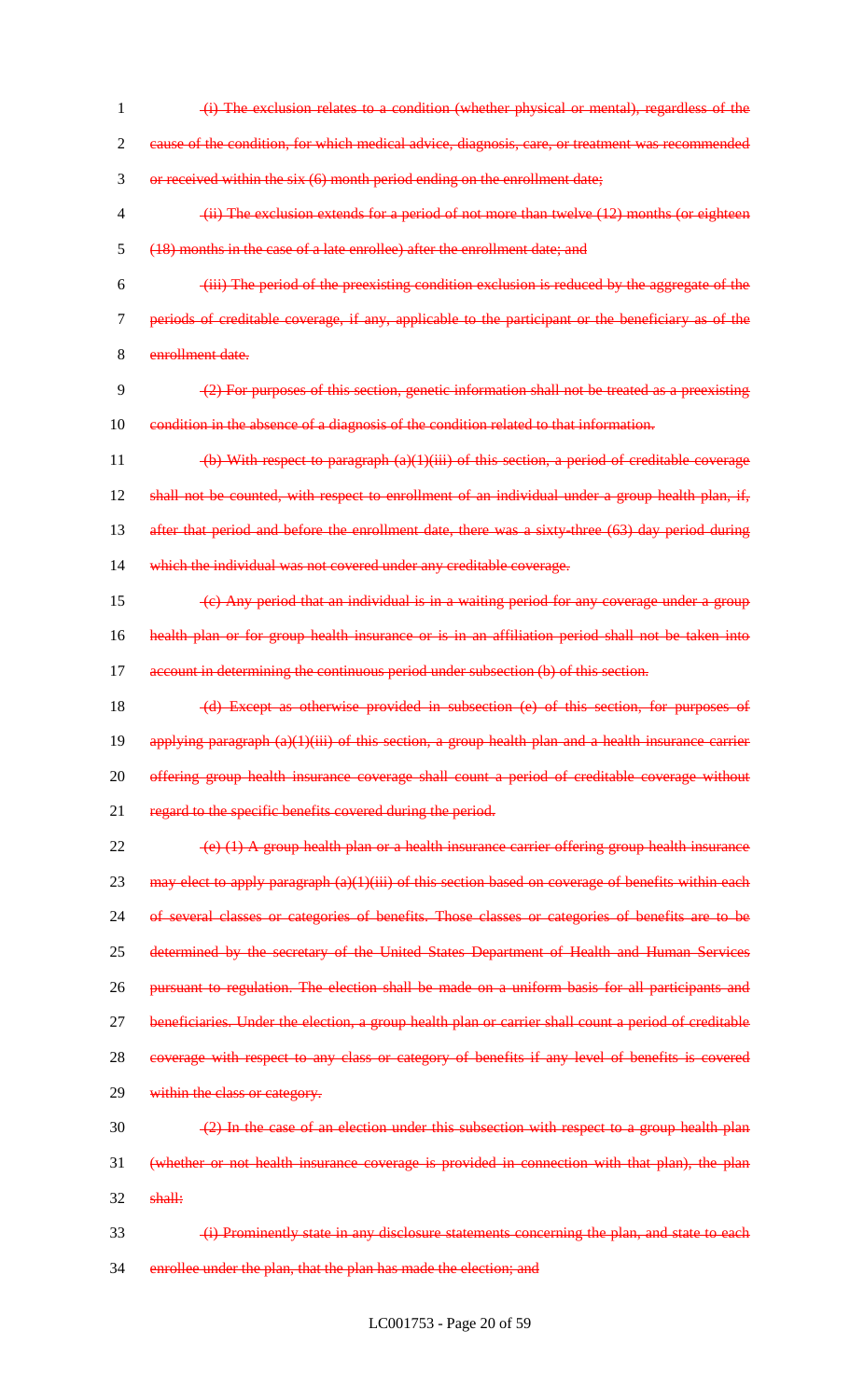1 (ii) Include in the statements a description of the effect of this election.  $2 \left(3\right)$  In the case of an election under this subsection with respect to health insurance 3 coverage offered by a carrier in the large group market, the carrier shall: 4 (i) Prominently state in any disclosure statements concerning the coverage, and to each 5 employer at the time of the offer or sale of the coverage, that the carrier has made the election; 6 and

7 (ii) Include in the statements a description of the effect of the election.

 $8 \left( f \right) (1)$  A group health plan and a health insurance carrier offering group health insurance 9 coverage may not impose any preexisting condition exclusion in the case of an individual who, as 10 of the last day of the thirty (30) day period beginning with the date of birth, is covered under 11 creditable coverage.

12 (2) Subdivision (1) of this subsection shall no longer apply to an individual after the end 13 of the first sixty-three (63) day period during all of which the individual was not covered under 14 any creditable coverage. Moreover, any period that an individual is in a waiting period for any 15 coverage under a group health plan (or for group health insurance coverage) or is in an affiliation 16 period shall not be taken into account in determining the continuous period for purposes of 17 determining creditable coverage.

18  $(g)(1)$  A group health plan and a health insurance carrier offering group health insurance 19 coverage may not impose any preexisting condition exclusion in the case of a child who is 20 adopted or placed for adoption before attaining eighteen (18) years of age and who, as of the last 21 day of the thirty (30) day period beginning on the date of the adoption or placement for adoption, 22 is covered under creditable coverage. The previous sentence does not apply to coverage before 23 the date of the adoption or placement for adoption.

24 (2) Subdivision (1) of this subsection shall no longer apply to an individual after the end 25 of the first sixty-three (63) day period during all of which the individual was not covered under 26 any creditable coverage. Any period that an individual is in a waiting period for any coverage 27 under a group health plan (or for group health insurance coverage) or is in an affiliation period 28 shall not be taken into account in determining the continuous period for purposes of determining 29 creditable coverage.

 $\frac{1}{20}$  (h) A group health plan and a health insurance carrier offering group health insurance 31 coverage may not impose any preexisting condition exclusion relating to pregnancy as a 32 preexisting condition or with regard to an individual who is under nineteen (19) years of age.

33 (i) (1) Periods of creditable coverage with respect to an individual shall be established 34 through presentation of certifications. A group health plan and a health insurance carrier offering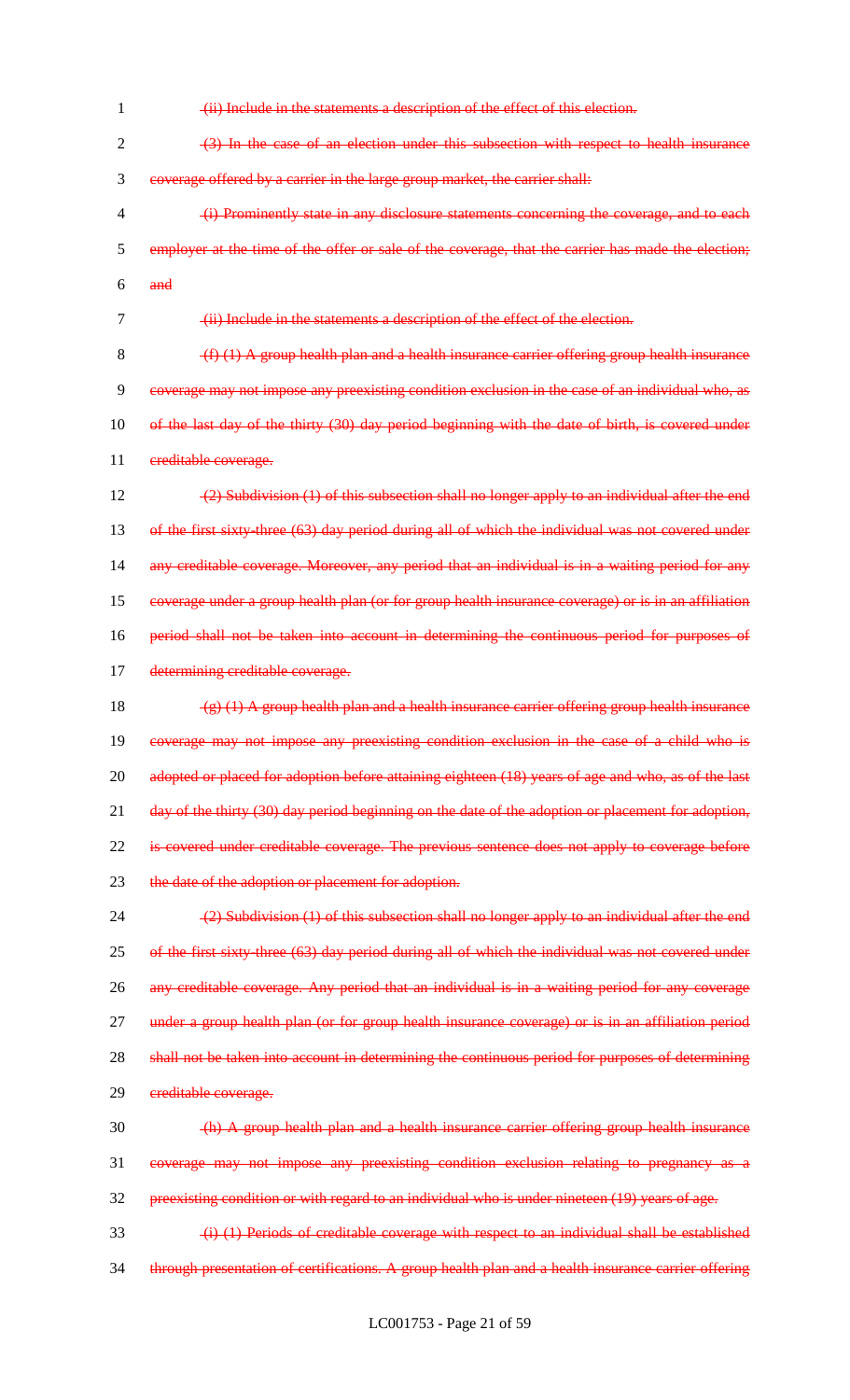- 1 group health insurance coverage shall provide certifications: 2 (i) At the time an individual ceases to be covered under the plan or becomes covered 3 under a COBRA continuation provision; 4 (ii) In the case of an individual becoming covered under a continuation provision, at the 5 time the individual ceases to be covered under that provision; and  $6 \rightarrow$  (iii) On the request of an individual made not later than twenty-four (24) months after the 7 date of cessation of the coverage described in paragraph (i) or (ii) of this subdivision, whichever 8 is later. 9 (2) The certification under this subsection may be provided, to the extent practicable, at a 10 time consistent with notices required under any applicable COBRA continuation provision. 11 (3) The certification described in this subsection is a written certification of: 12 (i) The period of creditable coverage of the individual under the plan and the coverage (if 13 any) under the COBRA continuation provision; and 14 (ii) The waiting period (if any) (and affiliation period, if applicable) imposed with 15 respect to the individual for any coverage under the plan. 16 (4) To the extent that medical care under a group health plan consists of group health 17 insurance coverage, the plan is deemed to have satisfied the certification requirement under this 18 subsection if the health insurance carrier offering the coverage provides for the certification in 19 accordance with this subsection. 20 (5) In the case of an election taken pursuant to subsection (e) of this section by a group 21 health plan or a health insurance carrier, if the plan or carrier enrolls an individual for coverage 22 under the plan and the individual provides a certification of creditable coverage, upon request of 23 the plan or carrier, the entity which issued the certification shall promptly disclose to the 24 requisition plan or carrier information on coverage of classes and categories of health benefits 25 available under that entity's plan or coverage, and the entity may charge the requesting plan or 26 earrier for the reasonable cost of disclosing the information. 27 (6) Failure of an entity to provide information under this subsection with respect to 28 previous coverage of an individual so as to adversely affect any subsequent coverage of the 29 individual under another group health plan or health insurance coverage, as determined in 30 accordance with rules and regulations established by the secretary of the United States 31 Department of Health and Human Services, is a violation of this chapter.  $32$  (i) A group health plan and a health insurance carrier offering group health insurance 33 coverage in connection with a group health plan shall permit an employee who is eligible, but not
- 34 enrolled, for coverage under the terms of the plan (or a dependent of an employee if the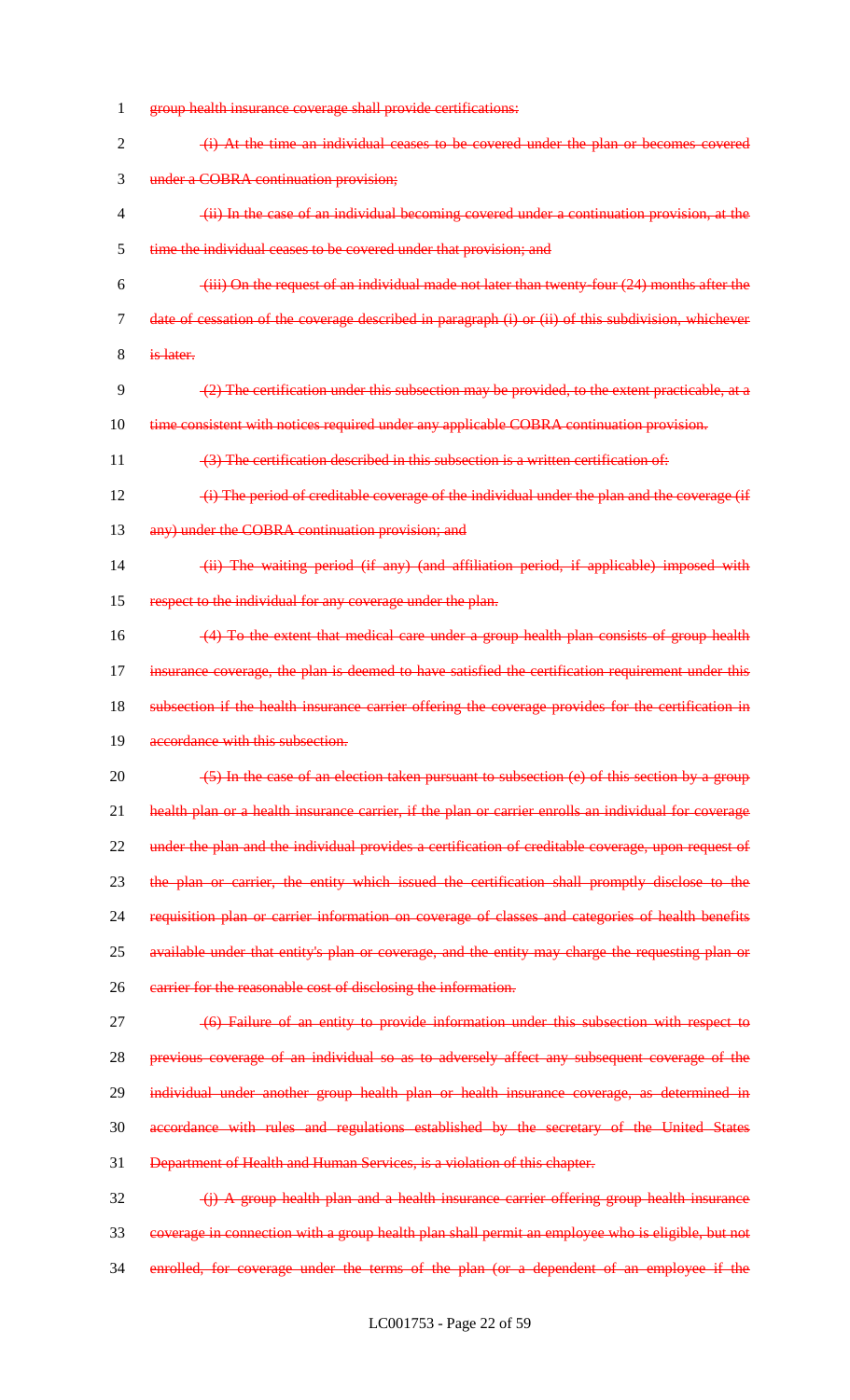1 dependent is eligible, but not enrolled, for coverage under the terms) to enroll for coverage under

2 the terms of the plan if each of the following conditions are met:

 (1) The employee or dependent was covered under a group health plan or had health 4 insurance coverage at the time coverage was previously offered to the employee or dependent; (2) The employee stated in writing at the time that coverage under a group health plan or health insurance coverage was the reason for declining enrollment, but only if the plan sponsor or carrier (if applicable) required a statement at the time and provided the employee with notice of 8 that requirement (and the consequences of the requirement) at the time;

9 (3) The employee's or dependent's coverage described in subsection (j)(1):

10 (i) Was under a COBRA continuation provision and the coverage under that provision 11 was exhausted; or

12 (ii) Was not under a continuation provision and either the coverage was terminated as a 13 result of loss of eligibility for the coverage (including as a result of legal separation, divorce, 14 death, termination of employment, or reduction in the number of hours of employment) or 15 employer contributions towards the coverage were terminated; and

16 (4) Under the terms of the plan, the employee requests enrollment not later than thirty  $17$  (30) days after the date of exhaustion of coverage described in paragraph (3)(i) of this subsection 18 or termination of coverage or employer contribution described in paragraph (3)(ii) of this

19 subsection.

20  $(k)$  (1) If a group health plan makes coverage available with respect to a dependent of an 21 individual, the individual is a participant under the plan (or has met any waiting period applicable 22 to becoming a participant under the plan and is eligible to be enrolled under the plan but for a 23 failure to enroll during a previous enrollment period), and a person becomes a dependent of the 24 individual through marriage, birth, or adoption or placement through adoption, the group health 25 plan shall provide for a dependent special enrollment period during which the person (or, if not 26 enrolled, the individual) may be enrolled under the plan as a dependent of the individual, and in 27 the case of the birth or adoption of a child, the spouse of the individual may be enrolled as a 28 dependent of the individual if the spouse is eligible for coverage.

 $(2)$  (2) A dependent special enrollment period shall be a period of not less than thirty  $(30)$ 

30 days and shall begin on the later of:

31 (i) The date dependent coverage is made available; or

32 (ii) The date of the marriage, birth, or adoption or placement for adoption (as the case  $33$  may be).

34 (3) If an individual seeks to enroll a dependent during the first thirty (30) days of a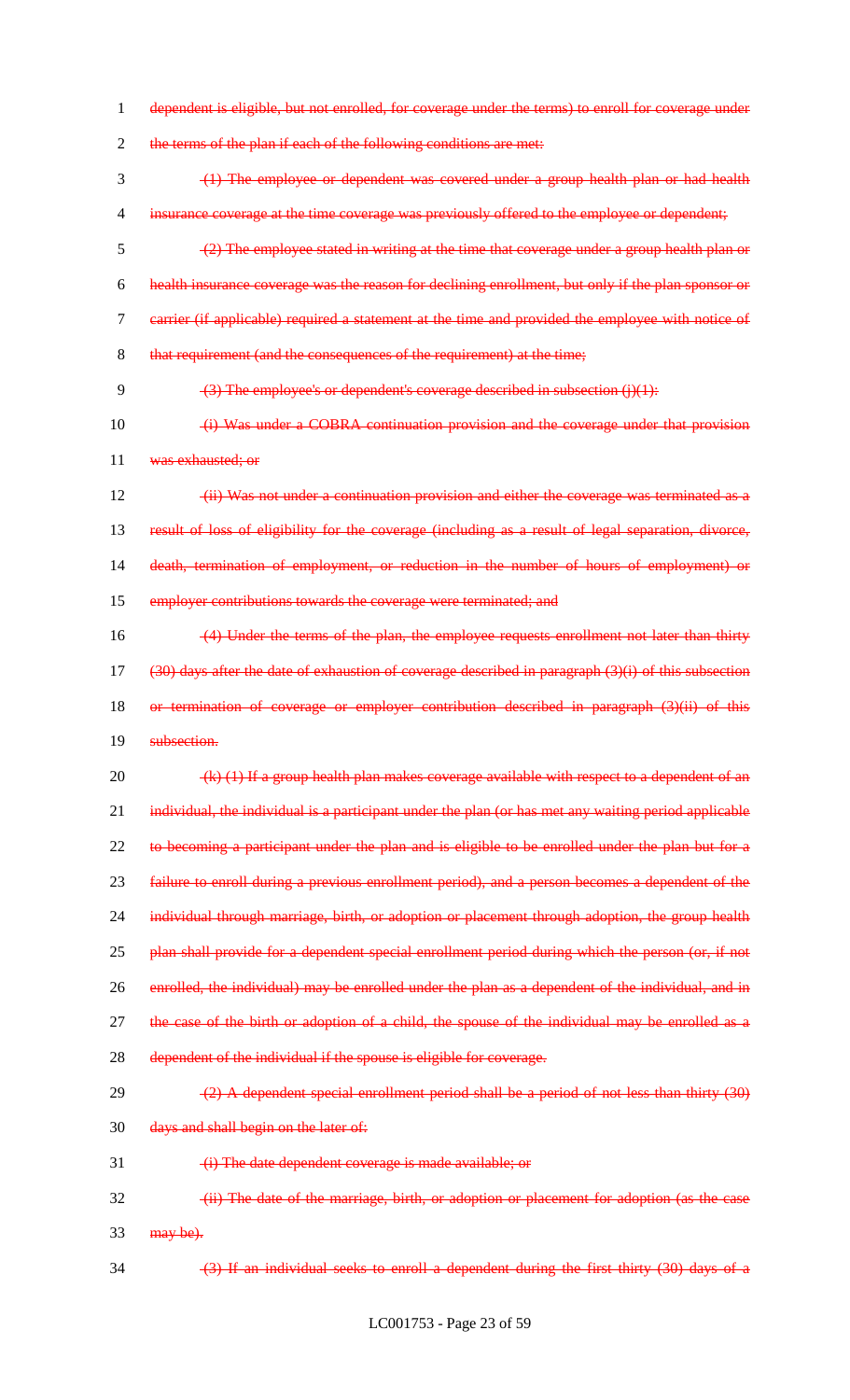dependent special enrollment period, the coverage of the dependent shall become effective: (i) In the case of marriage, not later than the first day of the first month beginning after the date the completed request for enrollment is received; (ii) In the case of a dependent's birth, as of the date of the birth; or (iii) In the case of a dependent's adoption or placement for adoption, the date of the adoption or placement for adoption. (l) (1) A health maintenance organization which offers health insurance coverage in connection with a group health plan and which does not impose any preexisting condition exclusion allowed under subsection (a) of this section with respect to any particular coverage option may impose an affiliation period for the coverage option, but only if that period is applied 11 uniformly without regard to any health status-related factors, and the period does not exceed two 12 (2) months (or three (3) months in the case of a late enrollee). (2) For the purposes of this subsection, an affiliation shall begin on the enrollment date. (3) An affiliation period under a plan shall run concurrently with any waiting period 15 under the plan. (4) The director may approve alternative methods from those described under this 17 subsection to address adverse selection. 18 (m) For the purpose of determining creditable coverage pursuant to this chapter, no period before July 1, 1996, shall be taken into account. Individuals who need to establish creditable coverage for periods before July 1, 1996, and who would have the coverage credited 21 but for the prohibition in the preceding sentence may be given credit for creditable coverage for 22 those periods through the presentation of documents or other means in accordance with any rule 23 or regulation that may be established by the secretary of the United States Department of Health 24 and Human Services. (n) In the case of an individual who seeks to establish creditable coverage for any period for which certification is not required because it relates to an event occurring before June 30, 1996, the individual may present other credible evidence of coverage in order to establish the 28 period of creditable coverage. The group health plan and a health insurance carrier shall not be 29 subject to any penalty or enforcement action with respect to the plan's or carrier's crediting (or not crediting) the coverage if the plan or carrier has sought to comply in good faith with the applicable requirements of this section.  $\frac{1}{2}$  (o) Notwithstanding the provisions of any general or public law to the contrary, for plan

 or policy years beginning on and after January 1, 2014, a group health plan and a health insurance carrier offering group health insurance coverage shall not deny, exclude, or limit benefits with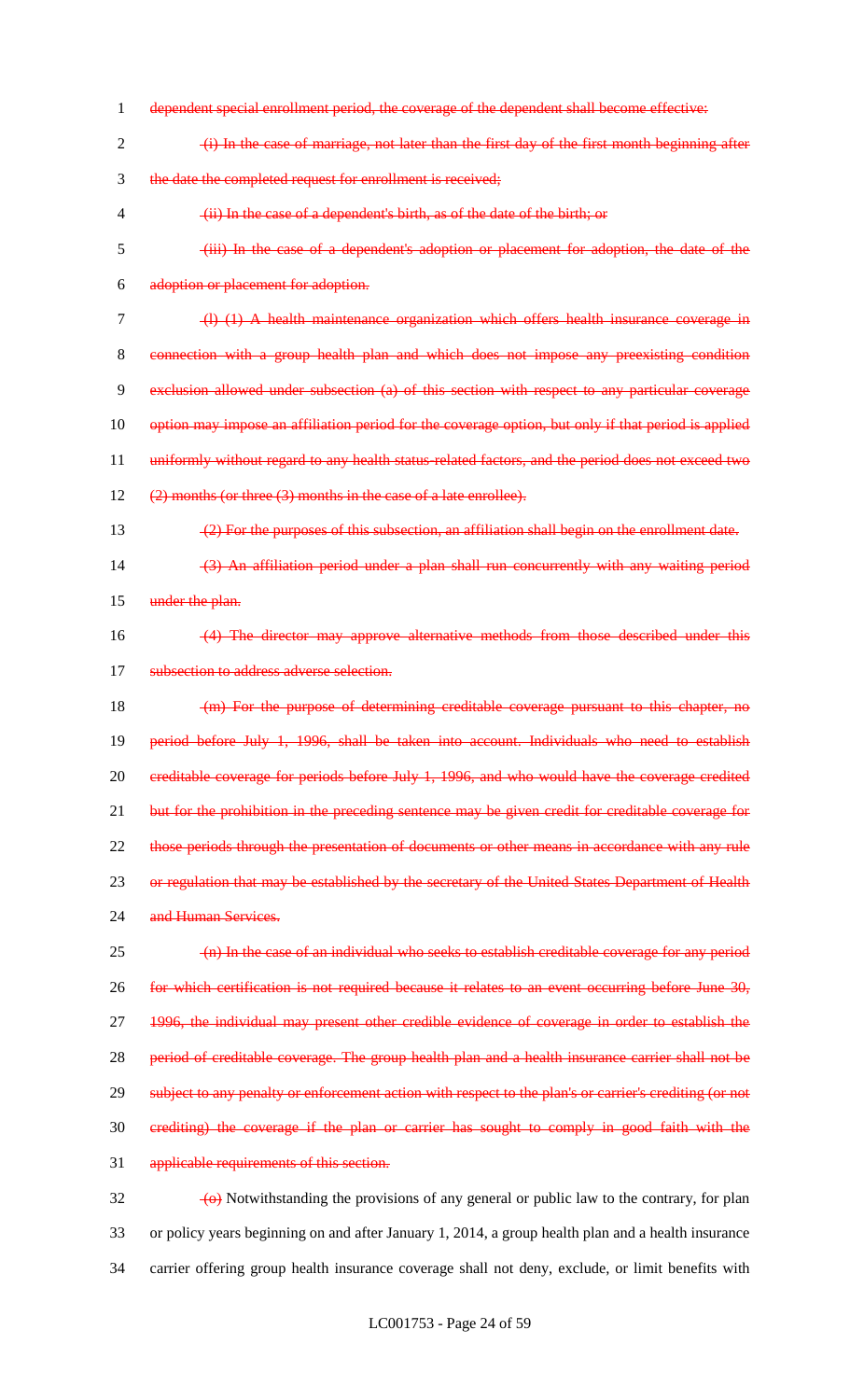respect to a participant or beneficiary because of a preexisting condition exclusion.

 **27-18.6-5. Continuation of coverage -- Renewability. --** (a) Notwithstanding any of the provisions of this title to the contrary, a health insurance carrier that offers health insurance coverage in the large group market in this state in connection with a group health plan shall renew or continue in force that coverage at the option of the plan sponsor of the plan.

 (b) A health insurance carrier may nonrenew or discontinue health insurance coverage offered in connection with a group health plan in the large group market based only on one or more of the following:

 (1) The plan sponsor has failed to pay premiums or contributions in accordance with the terms of the health insurance coverage or the carrier has not received timely premium payments;

 (2) The plan sponsor has performed an act or practice that constitutes fraud or made an 13 intentional misrepresentation of material fact under the terms of the coverage within two (2) years 14 from the date of the coverage application;

 (3) The plan sponsor has failed to comply with a material plan provision relating to 16 employer contribution or group participation rules, as permitted by the *director commissioner* pursuant to rule or regulation;

 (4) The carrier is ceasing to offer coverage in accordance with subsections (c) and (d) of this section;

20 (5) The director commissioner finds that the continuation of the coverage would:

(i) Not be in the best interests of the policyholders or certificate holders; or

22 (ii) Impair the carrier's ability to meet its contractual obligations;

 (6) In the case of a health insurance carrier that offers health insurance coverage in the 24 large group market through a restricted provider network plan, there is no longer any enrollee in 25 connection with that plan who resides, lives, or works in the service geographic area which can be 26 served by the providers and facilities that are participating in the restricted provider network plan, 27 consistent with state and federal network adequacy requirements of the carrier (or in an area for

28 which the carrier is authorized to do business); and

 (7) In the case of health insurance coverage that is made available in the large group market only through one or more bona fide associations, the membership of an employer in the association (on the basis of which the coverage is provided) ceases, but only if the coverage is terminated under this section uniformly without regard to any health status-related factor relating to any covered individual.

(c) In any case in which a carrier decides to discontinue offering a particular type of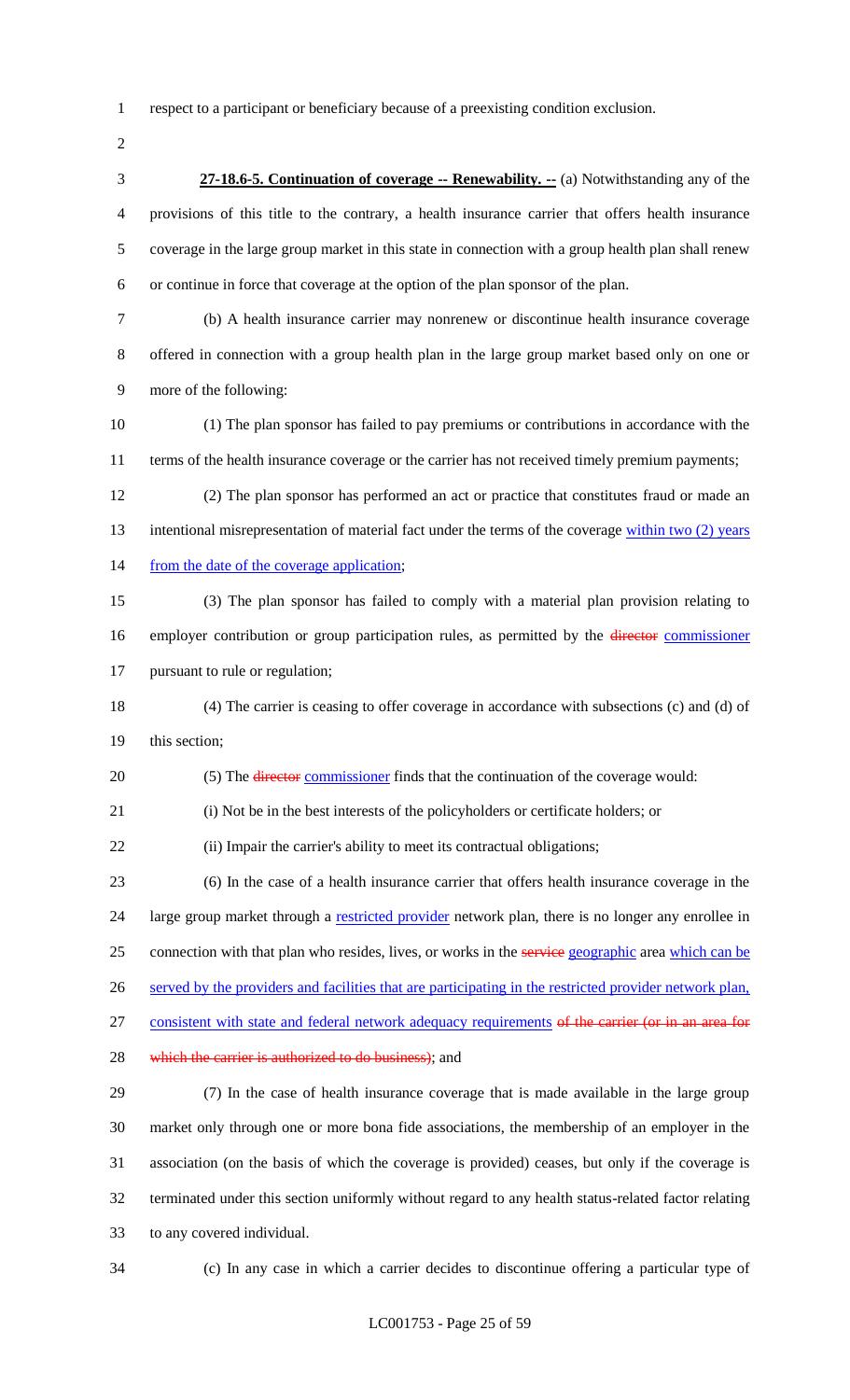- group health insurance coverage offered in the large group market, coverage of that type may be discontinued by the carrier only if:
- (1) The carrier provides notice of the decision to all affected plan sponsors, participants, and beneficiaries at least ninety (90) days prior to the date of discontinuation of coverage;
- (2) The carrier offers to each plan sponsor provided coverage of this type in the large group market the option to purchase any other health insurance coverage currently being offered 7 by the carrier to a group health plan in the market; and
- (3) In exercising this option to discontinue coverage of this type and in offering the option of coverage under subdivision (3) of this subsection, the carrier acts uniformly without regard to the claims experience of those plan sponsors or any health status-related factor relating to any participants or beneficiaries covered or new participants or beneficiaries who may become 12 eligible for coverage-; and
- 

# (4) The commissioner determines the discontinuance is in the best interests of the public.

 (d) In any case in which a carrier elects to discontinue offering and to nonrenew all of its health insurance coverage in the large group market in this state, the carrier shall:

 (1) Provide advance notice to the director, to the insurance commissioner in each state in which the carrier is licensed, and to each plan sponsor (and participants and beneficiaries covered under that coverage and to the insurance commissioner in each state in which an affected insured individual is known to reside) of the decision at least one hundred eighty (180) days prior to the date of the discontinuation of coverage. Notice to the insurance commissioner shall be provided at least three (3) working days prior to the notice to the affected plan sponsors, participants, and 22 beneficiaries; and

 (2) Discontinue all health insurance issued or delivered for issuance in this state's large group market and not renew coverage under any health insurance coverage issued to a large 25 employer $\frac{1}{2}$  ; and

 (3) Obtain the determination of the commissioner that discontinuance is in the best interests of the public.

- (e) In the case of a discontinuation under subsection (d) of this section, the carrier shall be prohibited from the issuance of any health insurance coverage in the large group market in this 30 state for a period of five (5) years from the date of notice to the director commissioner.
- (f) At the time of coverage renewal, a health insurance carrier may modify the health insurance coverage for a product offered to a group health plan in the large group market.

 (g) In applying this section in the case of health insurance coverage that is made available by a carrier in the large group market to employers only through one or more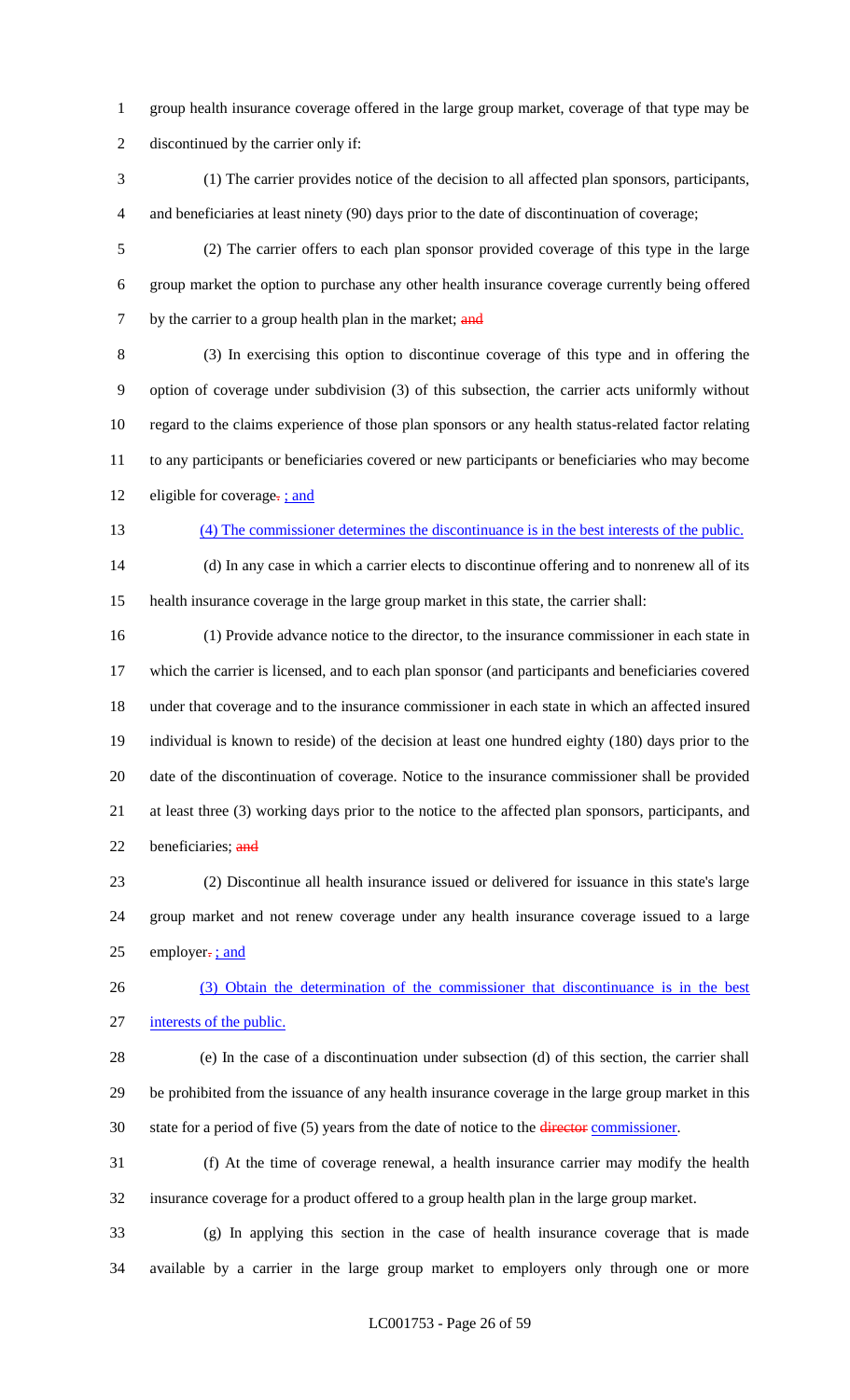associations, a reference to a "plan sponsor" is deemed, with respect to coverage provided to an employer member of the association, to include a reference to that employer.

 **27-18.6-6. Applicability -- Exclusion of certain plans. --** (a) The requirements of this chapter do not apply to any group health plan (and health insurance coverage offered in connection with a group health plan) for any plan year if, on the first day of the plan year, the plan does not meet the definition of large employer and is subject to the provisions of chapter 50 of this title.

(b) (1) The requirements of this chapter apply with respect to group health plans only:

(i) In the case of a plan that is a nonfederal governmental plan; and

 (ii) With respect to group health insurance coverage offered in connection with a group health plan (including a plan that is a church plan or a governmental plan).

 (2) If the plan sponsor of a nonfederal governmental plan which is a group health plan to which this chapter otherwise applies makes an election (in the form and manner as the secretary of the United States Department of Health and Human Services may prescribe by regulation), then the requirements of this subsection insofar as they apply directly to group health plans (and not merely to group health insurance coverage) do not apply to those governmental plans for the period except as provided in this section.

 (3) An election applies for a single specified plan year (which may be extended through subsequent elections), or in the case of a plan provided pursuant to a collective bargaining agreement, for the term of that agreement.

 (4) Under the election in subdivision (3), the plan shall provide for notice to enrollee (on an annual basis and at the time of enrollment under the plan) of the fact and consequences of the election, and certification and disclosure of creditable coverage under the plan with respect to enrollees in accordance with § 27-18.6-3(i).

 (c) The requirements of this chapter do not apply to any group health plan (and group health insurance coverage offered in connection with a group health plan) in relation to its provision of limited, excepted benefits if the benefits are provided under a separate policy, 28 certificate, or contract of insurance, or are not an integral part of the plan, and if the plan complies 29 with all other applicable state and federal laws and regulations.

 (d) The requirements of this chapter do not apply to any group health plan (and group health insurance coverage offered in connection with a group health plan) in relation to its 32 provision of noncoordinated, excepted benefits, and if the plan complies with all other applicable state and federal laws and regulations if all of the following conditions are met:

(1) The benefits are provided under a separate policy, certificate, or contract of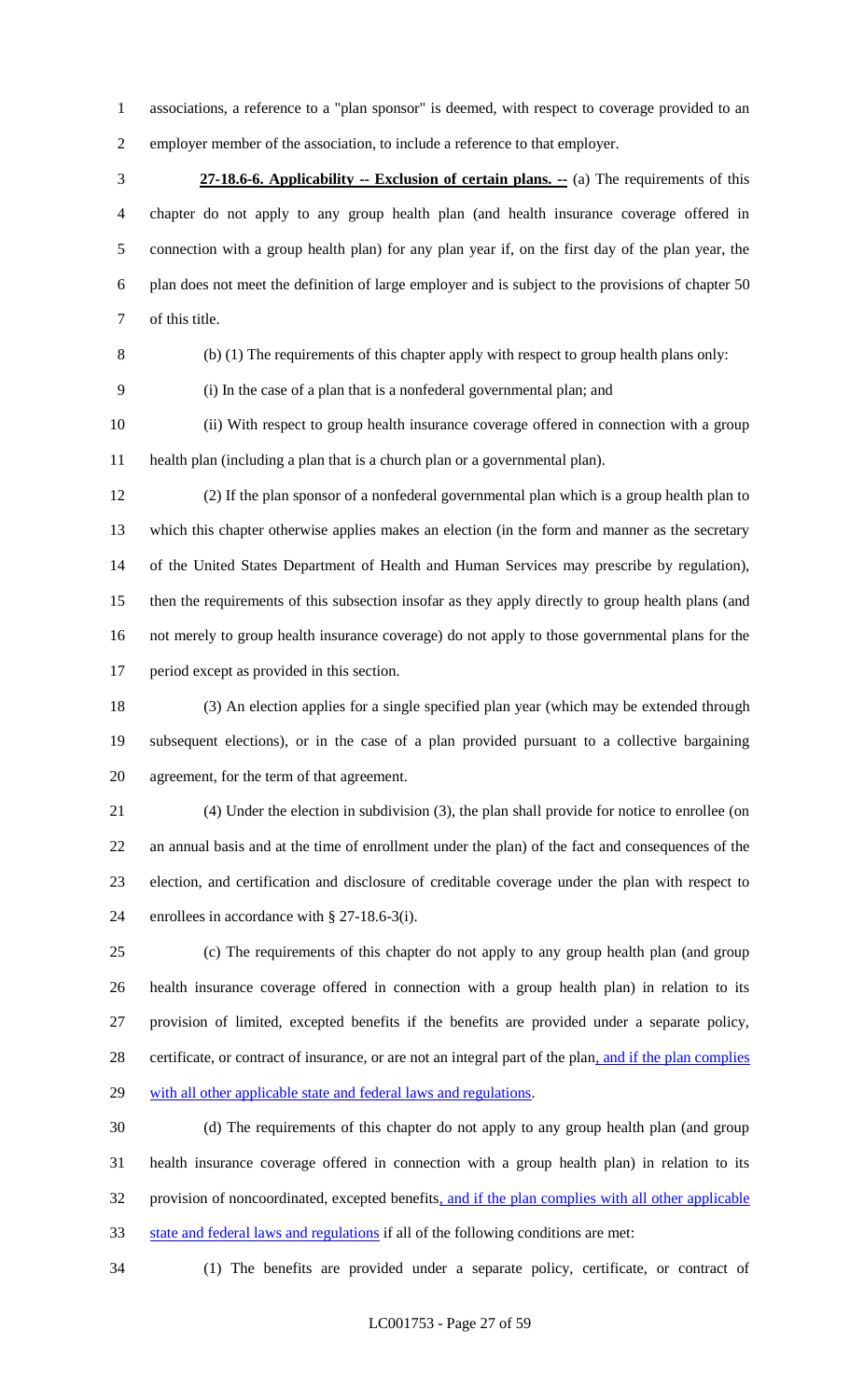insurance;

 (2) There is no coordination between the provision of benefits and any exclusion of benefits under any group health plan maintained by the same plan sponsor; and

 (3) The benefits are paid with respect to an event without regard to whether benefits are provided with respect to that event under any group health plan maintained by the same plan sponsor.

 (e) The requirements of this chapter do not apply to any group health plan (and group health insurance coverage) in relation to its provision of supplemental, excepted benefits if the 9 benefits are provided under a separate policy, certificate, or contract of insurance, and if the plan 10 complies with all other applicable state and federal laws and regulations.

 (f) (1) For purposes of this chapter, any plan, fund, or program which would not be (but for this subsection) an employee welfare benefit plan and which is established or maintained by a partnership, to the extent that the plan, fund, or program provides medical care (including items and services paid as medical care) to present or former partners in the partnership or to their dependents (as defined under the terms of the plan, fund or program), directly or through insurance, reimbursement, or otherwise, shall be treated as an employee welfare benefit plan which is a group health plan.

 (2) In the case of a group health plan, the term "employer" also includes the partnership in relation to any partner.

(3) In the case of a group health plan, the term "participant" also includes:

 (i) In connection with a group health plan maintained by a partnership, an individual who is a partner in relation to the partnership; or

 (ii) In connection with a group health plan maintained by a self-employed individual (under which one or more employees are participants), the self-employed individual, if that individual is, or may become, eligible to receive a benefit under the plan or the individual's beneficiaries may be eligible to receive any benefits.

 **27-18.6-9. Rules and regulations. --** The director commissioner may promulgate rules and regulations necessary to effectuate the purposes of this chapter.

 SECTION 4. Chapter 27-18.6 of the General Laws entitled "Large Group Health Insurance Coverage" is hereby amended by adding thereto the following sections:

**27-18.6-13. Waiting periods. --** At the election of the plan sponsor, the health coverage

32 plan may provide for a waiting period applicable to all new enrollees under the plan, provided

33 that the waiting period is no longer than ninety (90) days.

**27-18.6-14. Compliance with federal law. --** A carrier shall comply with all federal laws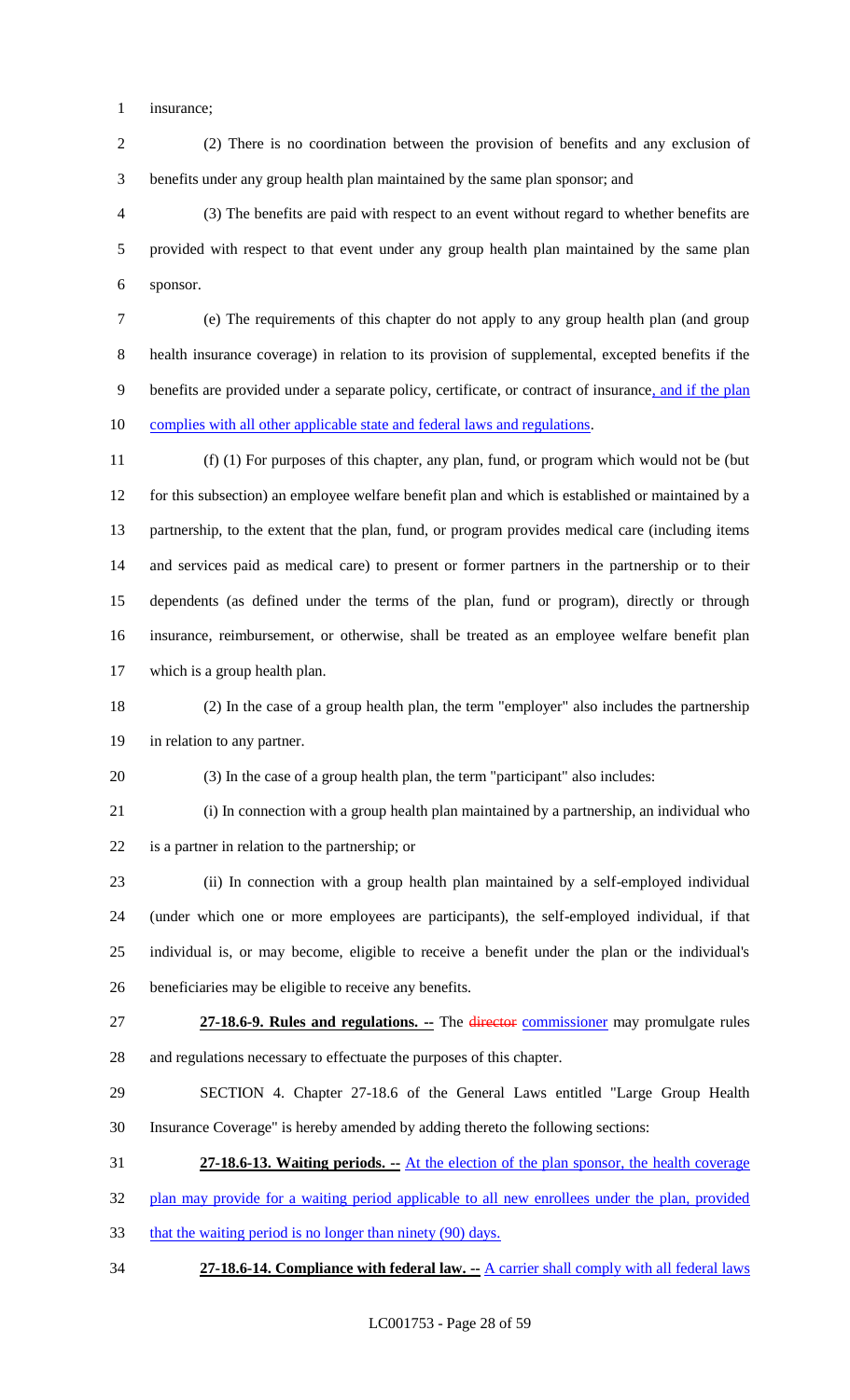1 and regulations relating to health insurance coverage in the large group market, as interpreted by the commissioner. The commissioner may establish additional standards relating to health insurance coverage in the large group market that the commissioner determines are necessary to provide greater protection for Rhode Island consumers, to ensure the stability and proper functioning of the large group health insurance market, and to clarify the meaning of the requirements of federal laws and regulations. SECTION 5. Sections 27-50-2, 27-50-3, 27-50-4, 27-50-5, 27-50-6, 27-50-7, 27-50-11, 27-50-12 and 27-50-15 of the General Laws in Chapter 27-50 entitled "Small Employer Health Insurance Availability Act" are hereby amended to read as follows:

 **27-50-2. Purpose. --** (a) The purpose and intent of this chapter are to enhance the availability of health insurance coverage to small employers regardless of their health status or claims experience, to prevent abusive rating practices, to prevent segmentation of the health insurance market based upon health risk, to spread health insurance risk more broadly, to require disclosure of rating practices to purchasers, to establish rules regarding renewability of coverage, 15 to limit the use of preexisting condition exclusions, to provide for development of "economy", 16 "standard" and "basic" health benefit plans to be offered to all small employers, and to improve the overall fairness and efficiency of the small group health insurance market.

 (b) This chapter is not intended to provide a comprehensive solution to the problem of affordability of health care or health insurance.

#### **27-50-3. Definitions. [Effective December 31, 2010.] --** (a) As used in this chapter:

 (1) "Actuarial certification" means a written statement signed by a member of the American Academy of Actuaries or other individual acceptable to the director that a small employer carrier is in compliance with the provisions of § 27-50-5, based upon the person's examination and including a review of the appropriate records and the actuarial assumptions and methods used by the small employer carrier in establishing premium rates for applicable health benefit plans.

 (b)(2) "Adjusted community rating" means a method used to develop a carrier's premium which spreads financial risk across the carrier's entire small group population in accordance with the requirements in § 27-50-5.

30  $\left(\frac{e}{3}\right)$  "Affiliate" or "affiliated" means any entity or person who directly or indirectly through one or more intermediaries controls or is controlled by, or is under common control with, a specified entity or person.

 $\frac{d}{d\mu}$  "Affiliation period" means a period of time that must expire before health insurance coverage provided by a carrier becomes effective, and during which the carrier is not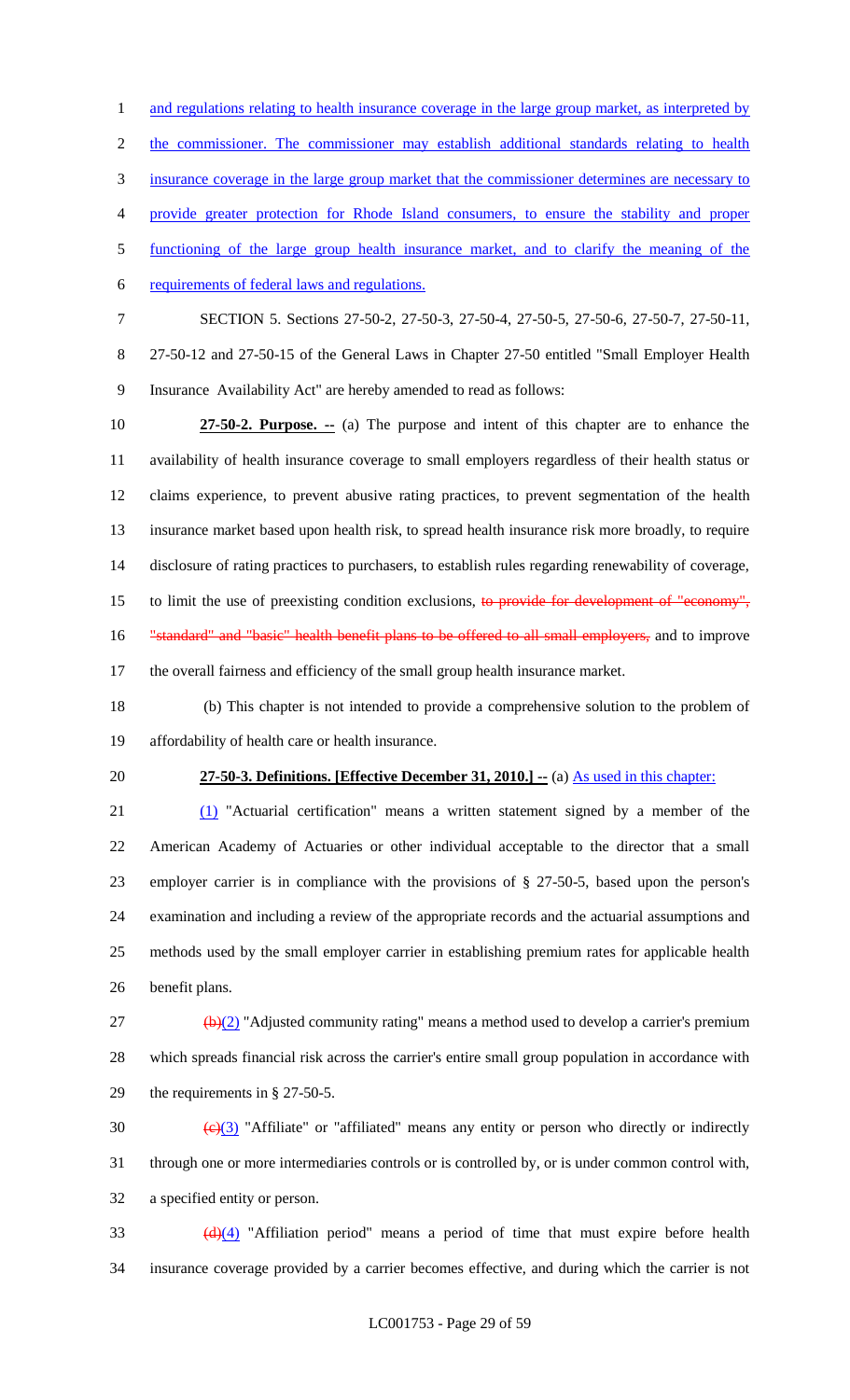1 required to provide benefits.

- 2  $(e)(5)$  "Bona fide association" means, with respect to health benefit plans offered in this 3 state, an association which:
- 4  $\left(\frac{1}{i}\right)$  Has been actively in existence for at least five (5) years;
- $\frac{(2)(ii)}{(2)(ii)}$  Has been formed and maintained in good faith for purposes other than obtaining 6 insurance;

 $\frac{(3)(iii)}{(2)(ii)}$  Does not condition membership in the association on any health-status related 8 factor relating to an individual (including an employee of an employer or a dependent of an 9 employee);

- 10  $\left(4\right)\left(iv\right)$  Makes health insurance coverage offered through the association available to all 11 members regardless of any health status-related factor relating to those members (or individuals 12 eligible for coverage through a member);
- 13  $\frac{(5)(v)}{(5)(v)}$  Does not make health insurance coverage offered through the association available 14 other than in connection with a member of the association:
- 15  $\left(\frac{6}{\sqrt{v}}\right)$  Is composed of persons having a common interest or calling;
- 16  $\left(\frac{7}{10}\right)$  Has a constitution and bylaws; and
- $\frac{48}{v\text{iii}}$  Meets any additional requirements that the director commissioner may prescribe 18 by regulation.

 $(f)(6)$  "Carrier" or "small employer carrier" means all entities licensed, or required to be licensed, in this state that offer health benefit plans covering eligible employees of one or more small employers pursuant to this chapter. For the purposes of this chapter, carrier includes an insurance company, a nonprofit hospital or medical service corporation, a fraternal benefit society, a health maintenance organization as defined in chapter 41 of this title or as defined in chapter 62 of title 42, or any other entity subject to state insurance regulation that provides medical care as defined in subsection (y) that is paid or financed for a small employer by such entity on the basis of a periodic premium, paid directly or through an association, trust, or other intermediary, and issued, renewed, or delivered within or without Rhode Island to a small employer pursuant to the laws of this or any other jurisdiction, including a certificate issued to an eligible employee which evidences coverage under a policy or contract issued to a trust or association.

- 31 (g)(7) "Church plan" has the meaning given this term under § 3(33) of the Employee 32 Retirement Income Security Act of 1974 [29 U.S.C. § 1002(33)\_.
- $\frac{h(8)}{2}$  "Control" is defined in the same manner as in chapter 35 of this title.
- 34 (i) (1) "Creditable coverage" means, with respect to an individual, health benefits or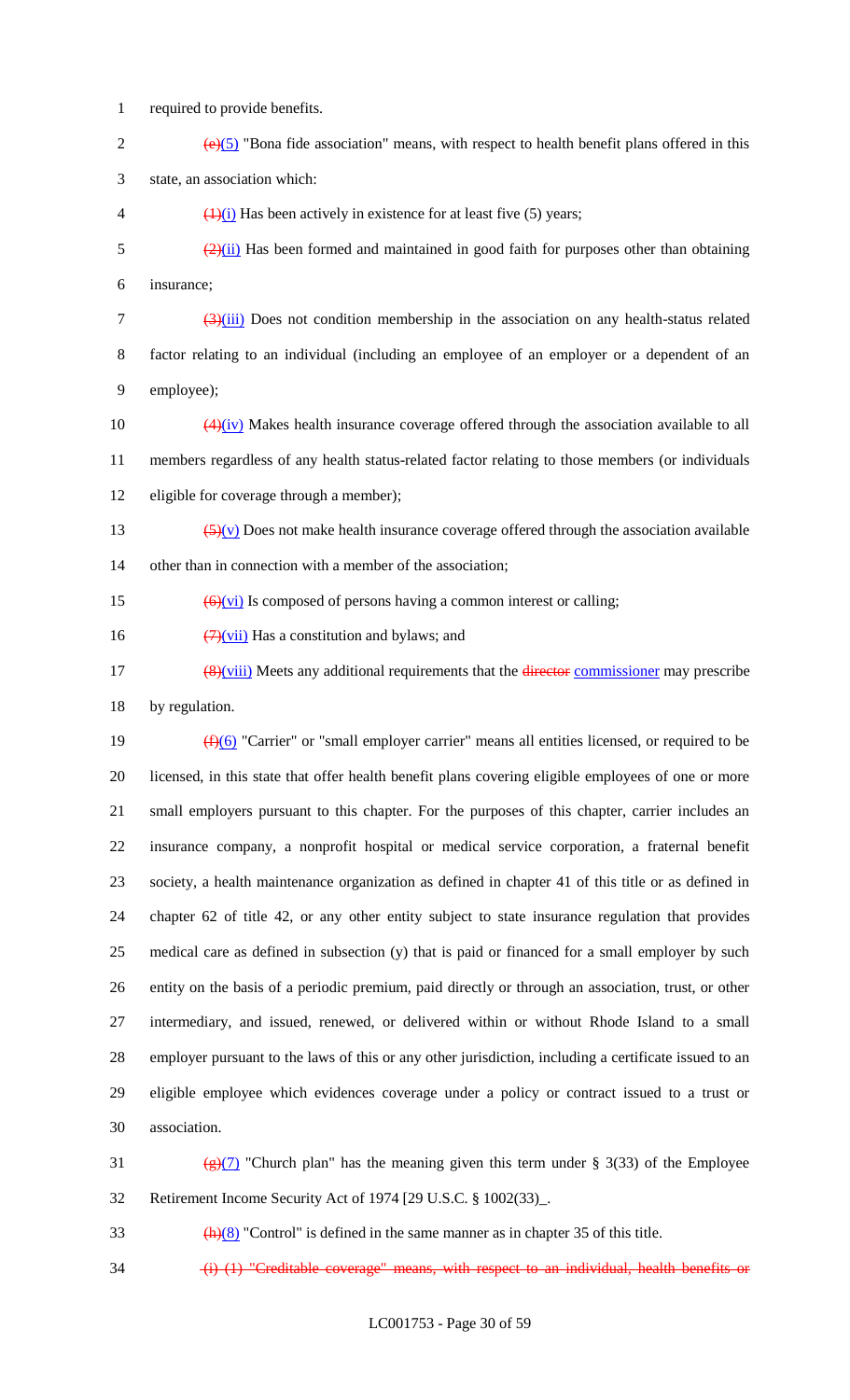| 1      | coverage provided under any of the following:                                                             |
|--------|-----------------------------------------------------------------------------------------------------------|
| 2      | $(i)$ A group health plan;                                                                                |
| 3      | (ii) A health benefit plan;                                                                               |
| 4      | (iii) Part A or part B of Title XVIII of the Social Security Act, 42 U.S.C. § 1395c et seq.,              |
| 5      | or 42 U.S.C. § 1395j et seq., (Medicare);                                                                 |
| 6      | (iv) Title XIX of the Social Security Act, 42 U.S.C. § 1396 et seq., (Medicaid), other                    |
| $\tau$ | than coverage consisting solely of benefits under 42 U.S.C. § 1396s (the program for distribution         |
| 8      | of pediatric vaccines);                                                                                   |
| 9      | $(v)$ 10 U.S.C. $\frac{8}{5}$ 1071 et seq., (medical and dental care for members and certain former       |
| 10     | members of the uniformed services, and for their dependents)(Civilian Health and Medical                  |
| 11     | Program of the Uniformed Services)(CHAMPUS). For purposes of 10 U.S.C. § 1071 et seq.,                    |
| 12     | "uniformed services" means the armed forces and the commissioned corps of the National                    |
| 13     | Oceanic and Atmospheric Administration and of the Public Health Service;                                  |
| 14     | (vi) A medical care program of the Indian Health Service or of a tribal organization;                     |
| 15     | (vii) A state health benefits risk pool;                                                                  |
| 16     | (viii) A health plan offered under 5 U.S.C. § 8901 et seq., (Federal Employees Health                     |
| 17     | Benefits Program (FEHBP));                                                                                |
| 18     | (ix) A public health plan, which for purposes of this chapter, means a plan established or                |
| 19     | maintained by a state, county, or other political subdivision of a state that provides health             |
| 20     | insurance coverage to individuals enrolled in the plan; or                                                |
| 21     | $(x)$ A health benefit plan under § 5(e) of the Peace Corps Act (22 U.S.C. § 2504(e)).                    |
| 22     | $(2)$ A period of creditable coverage shall not be counted, with respect to enrollment of an              |
| 23     | individual under a group health plan, if, after the period and before the enrollment date, the            |
| 24     | individual experiences a significant break in coverage.                                                   |
| 25     | $\frac{f(\cdot)}{f(\cdot)}$ "Dependent" means a spouse, child under the age twenty-six (26) years, and an |
| 26     | unmarried child of any age who is financially dependent upon, the parent and is medically                 |
| 27     | determined to have a physical or mental impairment which can be expected to result in death or            |
| 28     | which has lasted or can be expected to last for a continuous period of not less than twelve $(12)$        |
| 29     | months.                                                                                                   |
| 30     | (k) "Director" means the director of the department of business regulation.                               |
| 31     | $\frac{4(10)}{10}$ [Deleted by P.L. 2006, ch. 258, § 2, and P.L. 2006, ch. 296, § 2.]                     |
| 32     | $\left(\frac{m}{11}\right)$ "Eligible employee" means an employee who works on a full-time basis with a   |
| 33     | normal work week of thirty (30) or more hours, except that at the employer's sole discretion, the         |
| 34     | term shall also include an employee who works on a full-time basis with a normal work week of             |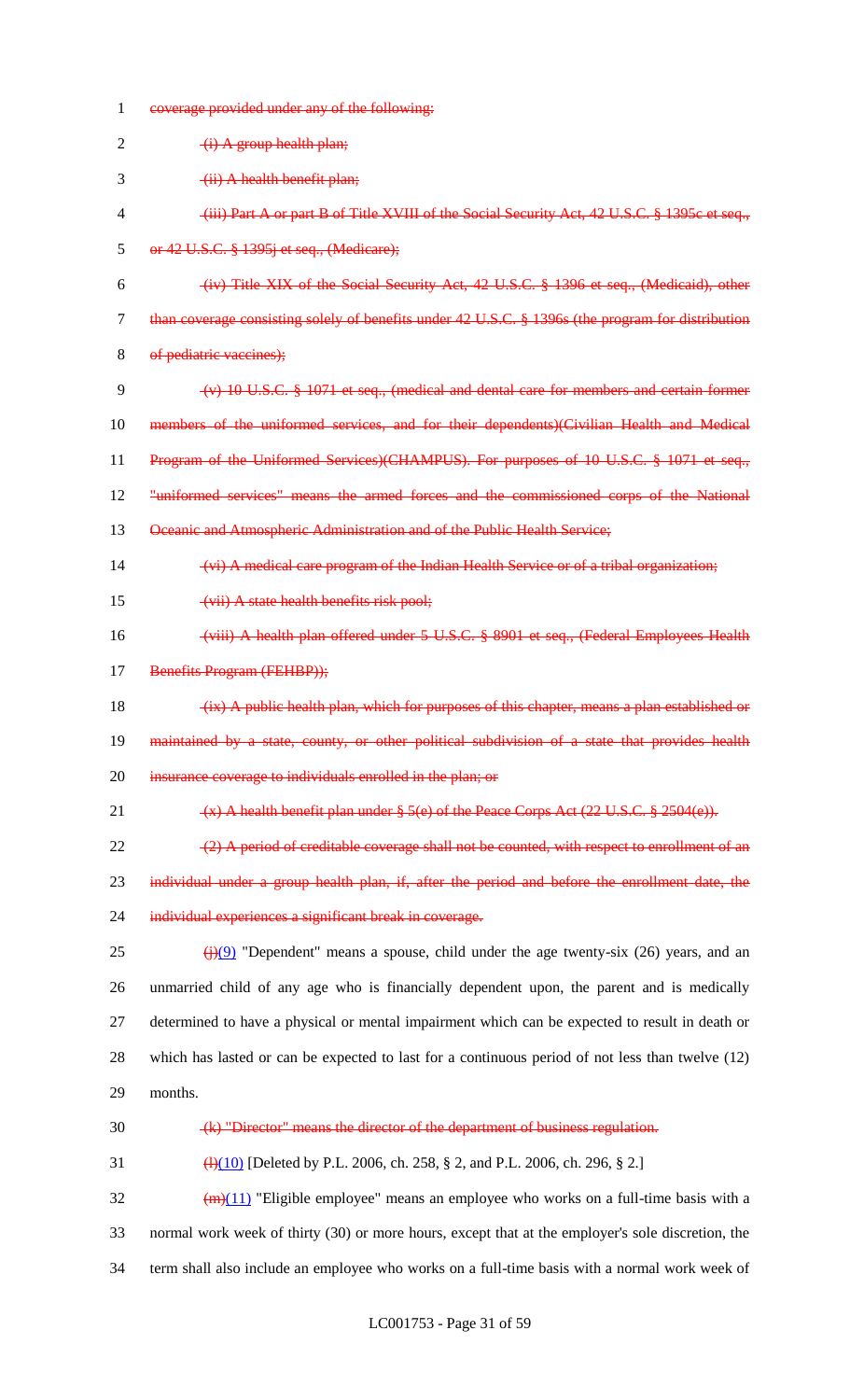anywhere between at least seventeen and one-half (17.5) and thirty (30) hours, so long as this eligibility criterion is applied uniformly among all of the employer's employees and without regard to any health status-related factor. The term includes a self-employed individual, a sole proprietor, a partner of a partnership, and may include an independent contractor, if the self- employed individual, sole proprietor, partner, or independent contractor is included as an employee under a health benefit plan of a small employer, but does not include an employee who works on a temporary or substitute basis or who works less than seventeen and one-half (17.5) hours per week, except that upon a determination by the commissioner that the exclusion of a self-employed individual, a sole proprietor, a partner of a partnership, or an independent contractor as an eligible employee is in the best interests of the public, a self-employed 11 individual, sole proprietor, partner, or independent contractor shall not be considered an eligible 12 employee. Any retiree under contract with any independently incorporated fire district is also included in the definition of eligible employee, as well as any former employee of an employer who retired before normal retirement age, as defined by 42 U.S.C. 18002(a)(2)(c) while the employer participates in the early retiree reinsurance program defined by that chapter. Persons covered under a health benefit plan pursuant to the Consolidated Omnibus Budget Reconciliation Act of 1986 shall not be considered "eligible employees" for purposes of minimum participation 18 requirements pursuant to  $\S$  27-50-7(d)(9). Upon a determination by the commissioner that a 19 change in counting methodology is in the best interest of the public, employees will be counted 20 for purposes of small group eligibility in accordance with federal laws and regulations.  $\frac{(n)(12)}{2}$  "Enrollment date" means the first day of coverage or, if there is a waiting period, the first day of the waiting period, whichever is earlier.  $\left(\frac{\Theta}{13}\right)$  "Established geographic service area" means a geographic area, as approved by the director and based on the carrier's certificate of authority to transact insurance in this state, within which the carrier is authorized to provide coverage. 26 (p) "Family composition" means:  $27 \t\t (1)$  Enrollee; 28 (2) Enrollee, spouse and children; 29 (3) Enrollee and spouse; or (4) Enrollee and children.

 $\left(\frac{q}{14}\right)$  "Genetic information" means information about genes, gene products, and inherited characteristics that may derive from the individual or a family member. This includes information regarding carrier status and information derived from laboratory tests that identify mutations in specific genes or chromosomes, physical medical examinations, family histories, and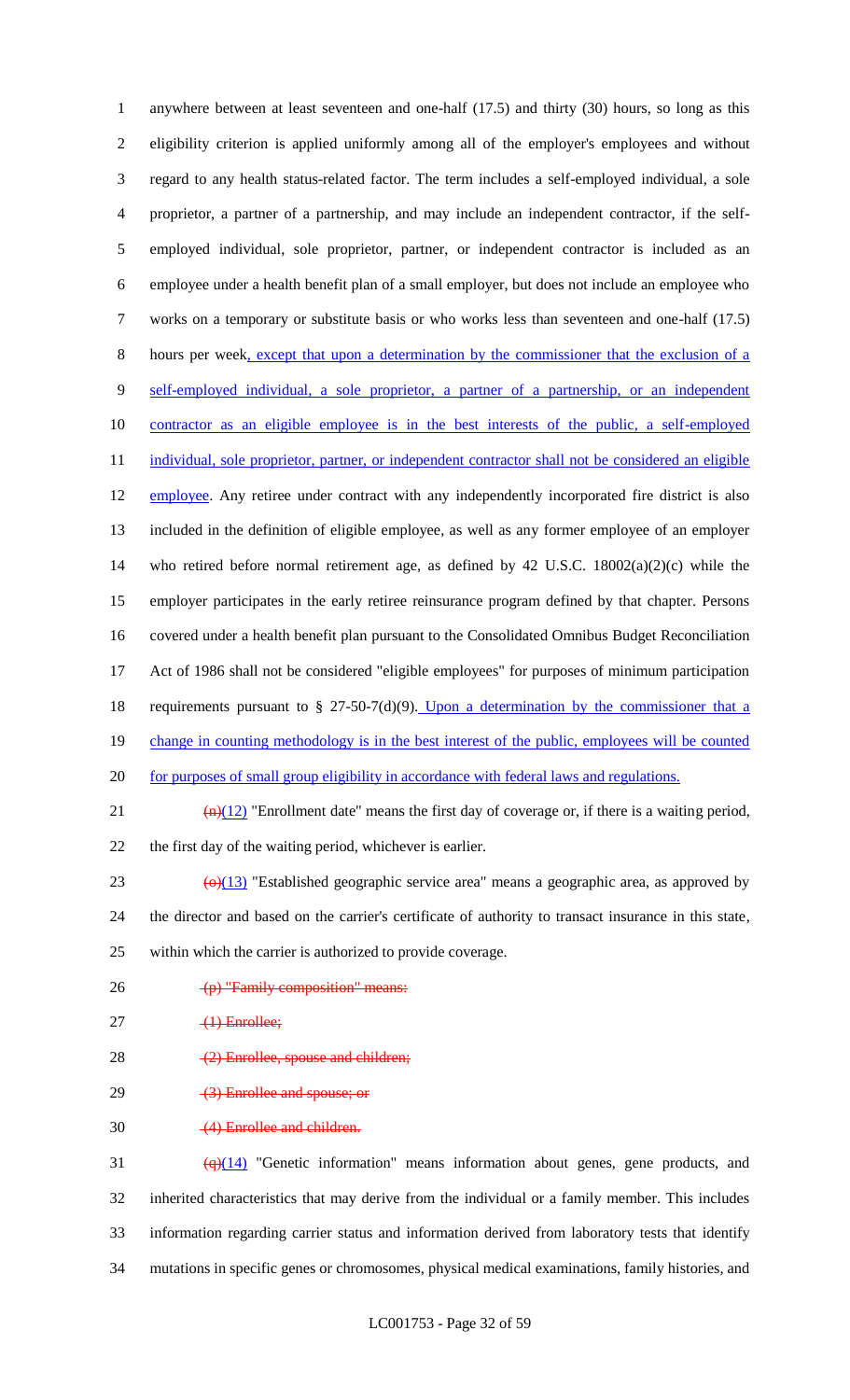direct analysis of genes or chromosomes.

2  $(r)(15)$  "Governmental plan" has the meaning given the term under § 3(32) of the Employee Retirement Income Security Act of 1974, 29 U.S.C. § 1002(32), and any federal governmental plan.

5 (s)(1)(16) "Group health plan" means an employee welfare benefit plan as defined in § 3(1) of the Employee Retirement Income Security Act of 1974, 29 U.S.C. § 1002(1), to the extent that the plan provides medical care, as defined in subsection (y) of this section, and including items and services paid for as medical care to employees or their dependents as defined under the terms of the plan directly or through insurance, reimbursement, or otherwise.

10  $\frac{(2)(i)}{2}$  For purposes of this chapter:

 $(i)(A)$  Any plan, fund, or program that would not be, but for PHSA Section 2721(e), 42 U.S.C. § 300gg(e), as added by P.L. 104-191, an employee welfare benefit plan and that is established or maintained by a partnership, to the extent that the plan, fund or program provides medical care, including items and services paid for as medical care, to present or former partners in the partnership, or to their dependents, as defined under the terms of the plan, fund or program, directly or through insurance, reimbursement or otherwise, shall be treated, subject to paragraph (ii) (B) of this subdivision, as an employee welfare benefit plan that is a group health plan;

18  $(ii)(B)$  In the case of a group health plan, the term "employer" also includes the partnership in relation to any partner; and

20  $(iii)(C)$  In the case of a group health plan, the term "participant" also includes an individual who is, or may become, eligible to receive a benefit under the plan, or the individual's beneficiary who is, or may become, eligible to receive a benefit under the plan, if:

23  $(A)(I)$  In connection with a group health plan maintained by a partnership, the individual is a partner in relation to the partnership; or

 $25 \left( \frac{B}{H} \right)$  In connection with a group health plan maintained by a self-employed individual, under which one or more employees are participants, the individual is the self-employed individual.

 $\left(\frac{t}{(1)(17)}\right)$  "Health benefit plan" means any hospital or medical policy or certificate, major medical expense insurance, hospital or medical service corporation subscriber contract, or health maintenance organization subscriber contract. Health benefit plan includes short-term and catastrophic health insurance policies, and a policy that pays on a cost-incurred basis, except as otherwise specifically exempted in this definition.

 $\frac{(2)(i)}{i}$  "Health benefit plan" does not include one or more, or any combination of, the following: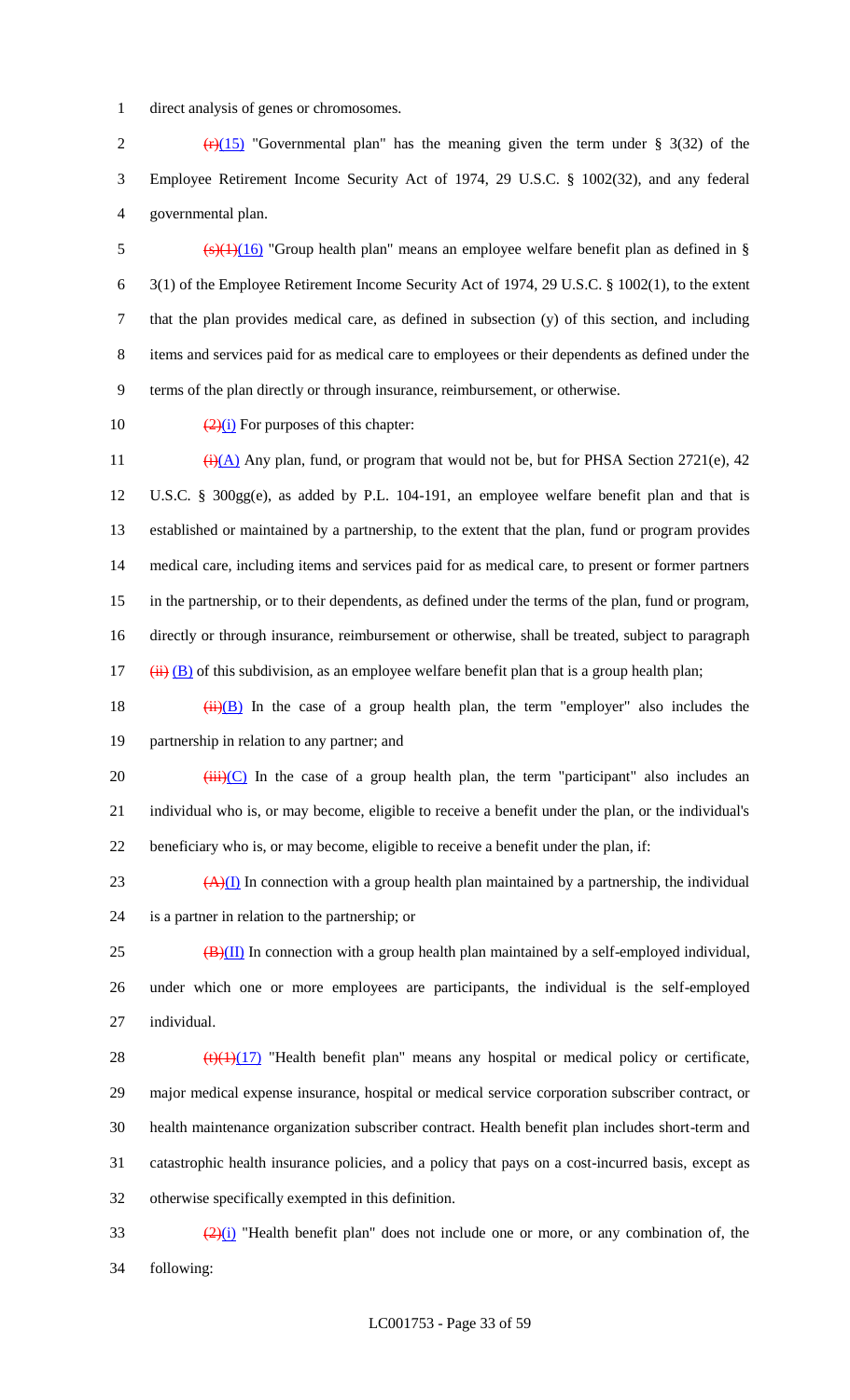$\frac{1}{(i)(A)}$  Coverage only for accident or disability income insurance, or any combination of 2 those;  $\frac{3}{11}(B)$  Coverage issued as a supplement to liability insurance;  $\frac{1}{1}$  (iii)(C) Liability insurance, including general liability insurance and automobile liability insurance;  $(iv)(D)$  Workers' compensation or similar insurance;  $(v)(E)$  Automobile medical payment insurance;  $(v<sub>i</sub>)(F)$  Credit-only insurance;  $(vii)(G)$ Coverage for on-site medical clinics; and  $(viii)(H)$  Other similar insurance coverage, specified in federal regulations issued pursuant to Pub. L. No. 104-191, under which benefits for medical care are secondary or incidental to other insurance benefits.  $\left(\frac{3}{\mu}\right)$  "Health benefit plan" does not include the following benefits if they are provided under a separate policy, certificate, or contract of insurance or are otherwise not an integral part of the plan, and if the plan is in compliance with all other applicable state and federal laws and 16 regulations:  $\frac{1}{(i)(A)}$  Limited scope dental or vision benefits;  $(i)$  ( $(i)$ ) Benefits for long-term care, nursing home care, home health care, community- based care, or any combination of those; or (iii)(C) Other similar, limited benefits specified in federal regulations issued pursuant to Pub. L. No. 104-191.  $\frac{(4)(iii)}{2}$  "Health benefit plan" does not include the following benefits if the benefits are provided under a separate policy, certificate or contract of insurance, there is no coordination between the provision of the benefits and any exclusion of benefits under any group health plan 25 maintained by the same plan sponsor, and if the plan is in compliance with all other applicable 26 state and federal laws and regulations and the benefits are paid with respect to an event without regard to whether benefits are provided with respect to such an event under any group health plan maintained by the same plan sponsor:  $\frac{1}{(i)(A)}$  Coverage only for a specified disease or illness; or  $30 \qquad \qquad \frac{1}{11} \text{(B)}$  Hospital indemnity or other fixed indemnity insurance.  $\left(5\right)(iv)$  "Health benefit plan" does not include the following if offered as a separate policy, certificate, or contract of insurance: 33 (i)(A) Medicare supplemental health insurance as defined under § 1882(g)(1) of the Social Security Act, 42 U.S.C. § 1395ss(g)(1);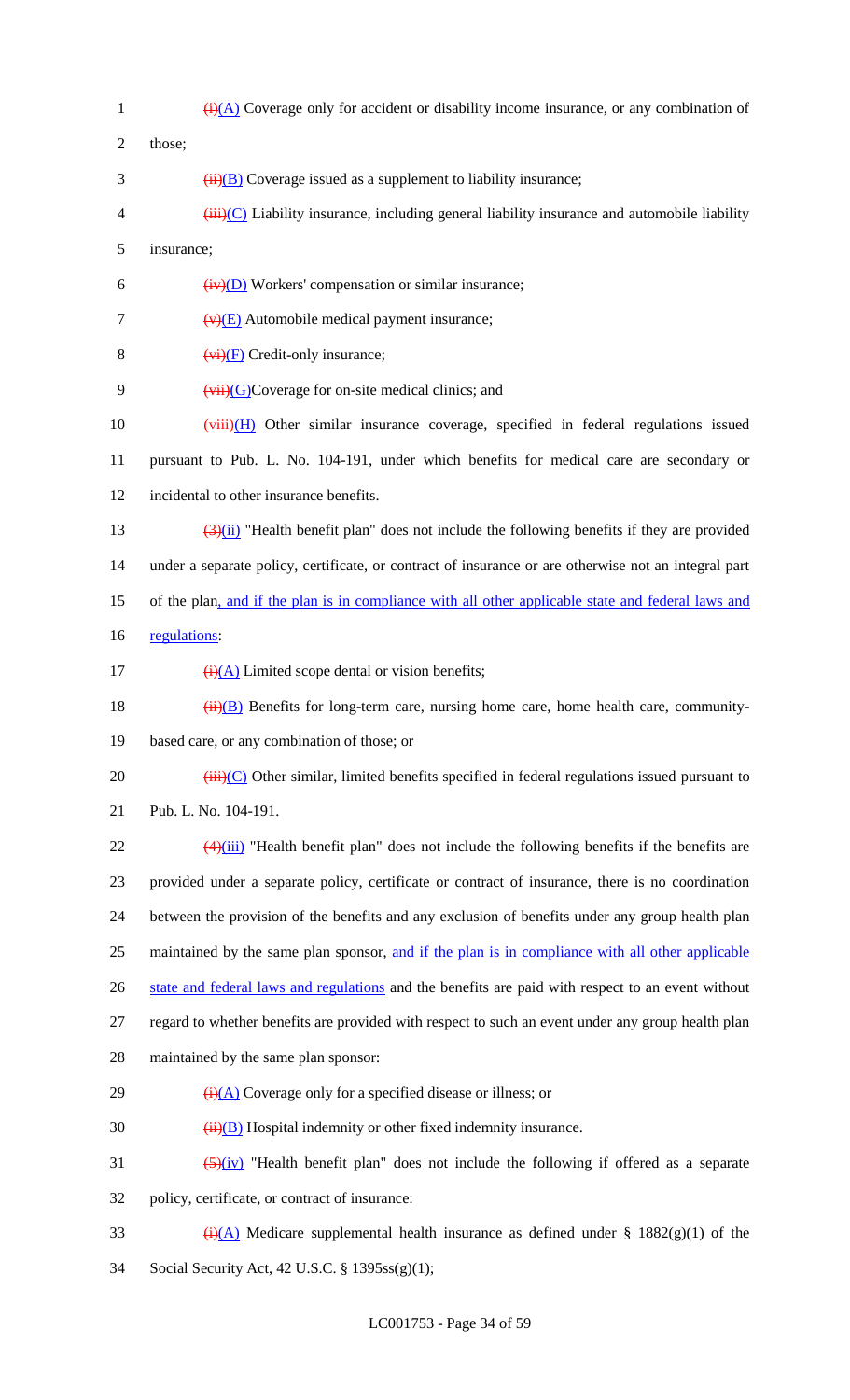| 1              | $\overline{(ii)(B)}$ Coverage supplemental to the coverage provided under 10 U.S.C. § 1071 et seq.;            |
|----------------|----------------------------------------------------------------------------------------------------------------|
| 2              | <b>or</b>                                                                                                      |
| 3              | $\overrightarrow{iii}$ (C) Similar supplemental coverage provided to coverage under a group health plan.       |
| 4              | (6) A carrier offering policies or certificates of specified disease, hospital confinement                     |
| 5              | indemnity, or limited benefit health insurance shall comply with the following:                                |
| 6              | (i) The carrier files on or before March 1 of each year a certification with the director                      |
| $\overline{7}$ | that contains the statement and information described in paragraph (ii) of this subdivision;                   |
| 8              | (ii) The certification required in paragraph (i) of this subdivision shall contain the                         |
| 9              | following:                                                                                                     |
| 10             | $(A)$ A statement from the carrier certifying that policies or certificates described in this                  |
| 11             | paragraph are being offered and marketed as supplemental health insurance and not as a substitute              |
| 12             | for hospital or medical expense insurance or major medical expense insurance; and                              |
| 13             | (B) A summary description of each policy or certificate described in this paragraph,                           |
| 14             | including the average annual premium rates (or range of premium rates in cases where premiums                  |
| 15             | vary by age or other factors) charged for those policies and certificates in this state; and                   |
| 16             | (iii) In the case of a policy or certificate that is described in this paragraph and that is                   |
| 17             | offered for the first time in this state on or after July 13, 2000, the carrier shall file with the            |
| 18             | director the information and statement required in paragraph (ii) of this subdivision at least thirty          |
| 19             | (30) days prior to the date the policy or certificate is issued or delivered in this state.                    |
| 20             | $\frac{H}{H}$ "Health maintenance organization" or "HMO" means a health maintenance                            |
| 21             | organization licensed under chapter 41 of this title.                                                          |
| 22             | $\frac{(\mathbf{v})(19)}{(\mathbf{v})(19)}$ "Health status-related factor" means any of the following factors: |
| 23             | $\frac{1}{1}$ Health status;                                                                                   |
| 24             | $\frac{2}{2}$ (ii) Medical condition, including both physical and mental illnesses;                            |
| 25             | $\frac{3}{(3)(iii)}$ Claims experience;                                                                        |
| 26             | $\frac{4}{1}$ Receipt of health care;                                                                          |
| 27             | $\left(\frac{5}{y}\right)$ Medical history;                                                                    |
| 28             | $\left(\frac{6}{v} \right)$ Genetic information;                                                               |
| 29             | $\left(\frac{7}{2}\right)$ Evidence of insurability, including conditions arising out of acts of domestic      |
| 30             | violence; or                                                                                                   |
| 31             | $\frac{8}{2}$ Viii) Disability.                                                                                |
| 32             | $\frac{w(1)(20)}{w(1)(20)}$ "Late enrollee" means an eligible employee or dependent who requests               |
| 33             | enrollment in a health benefit plan of a small employer following the initial enrollment period                |
| 34             | during which the individual is entitled to enroll under the terms of the health benefit plan,                  |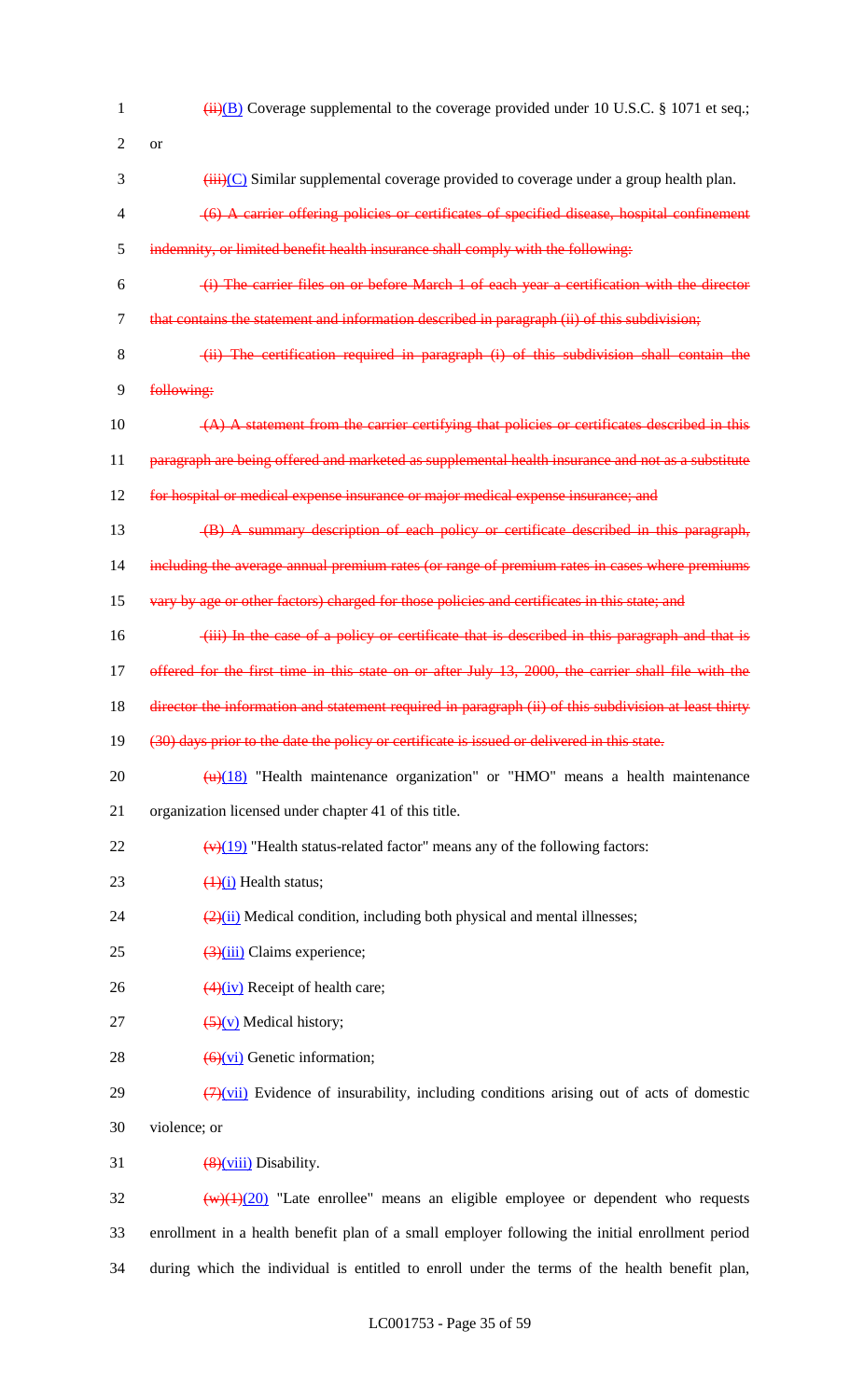provided that the initial enrollment period is a period of at least thirty (30) days.  $\frac{(2)(i)}{2}$  "Late enrollee" does not mean an eligible employee or dependent:  $(i)(A)$  Who meets each of the following provisions: (A) The individual was covered under creditable coverage at the time of the initial enrollment; (B) The individual lost creditable coverage as a result of cessation of employer contribution, termination of employment or eligibility, reduction in the number of hours of 8 employment, involuntary termination of creditable coverage, or death of a spouse, divorce 9 legal separation, or the individual and/or dependents are determined to be eligible for RIteCare 10 under chapter 5.1 of title 40 or chapter 12.3 of title 42 or for RIteShare under chapter 8.4 of title 11 **40**; and 12 (C) The individual requests enrollment within thirty (30) days after termination of the 13 creditable coverage or the change in conditions that gave rise to the termination of coverage;  $(iii)(I)$  If, where provided for in contract or where otherwise provided in state law, the individual enrolls during the specified bona fide open enrollment period;  $(iii)(II)$  If the individual is employed by an employer which offers multiple health benefit plans and the individual elects a different plan during an open enrollment period;  $(iv)(III)$  If a court has ordered coverage be provided for a spouse or minor or dependent child under a covered employee's health benefit plan and a request for enrollment is made within 20 thirty (30) days after issuance of the court order;  $(v)(IV)$  If the individual changes status from not being an eligible employee to becoming an eligible employee and requests enrollment within thirty (30) days after the change in status;  $(v<sub>i</sub>)$  (V) If the individual had coverage under a COBRA continuation provision and the coverage under that provision has been exhausted; or 25 (vii)(VI) Who meets the requirements for special enrollment pursuant to § 27-50-7 or 27-26 50-8.  $\frac{f(x)}{21}$  "Limited benefit health insurance" means that form of coverage that pays stated predetermined amounts for specific services or treatments or pays a stated predetermined amount per day or confinement for one or more named conditions, named diseases or accidental injury.  $\left(\frac{y}{22}\right)$  "Medical care" means amounts paid for:  $\frac{(1)(i)}{i}$  The diagnosis, care, mitigation, treatment, or prevention of disease, or amounts paid for the purpose of affecting any structure or function of the body;  $\frac{(2)(ii)}{(2)(ii)}$  Transportation primarily for and essential to medical care referred to in 34 subdivision  $\overline{(1)}$   $\overline{(i)}$ ; and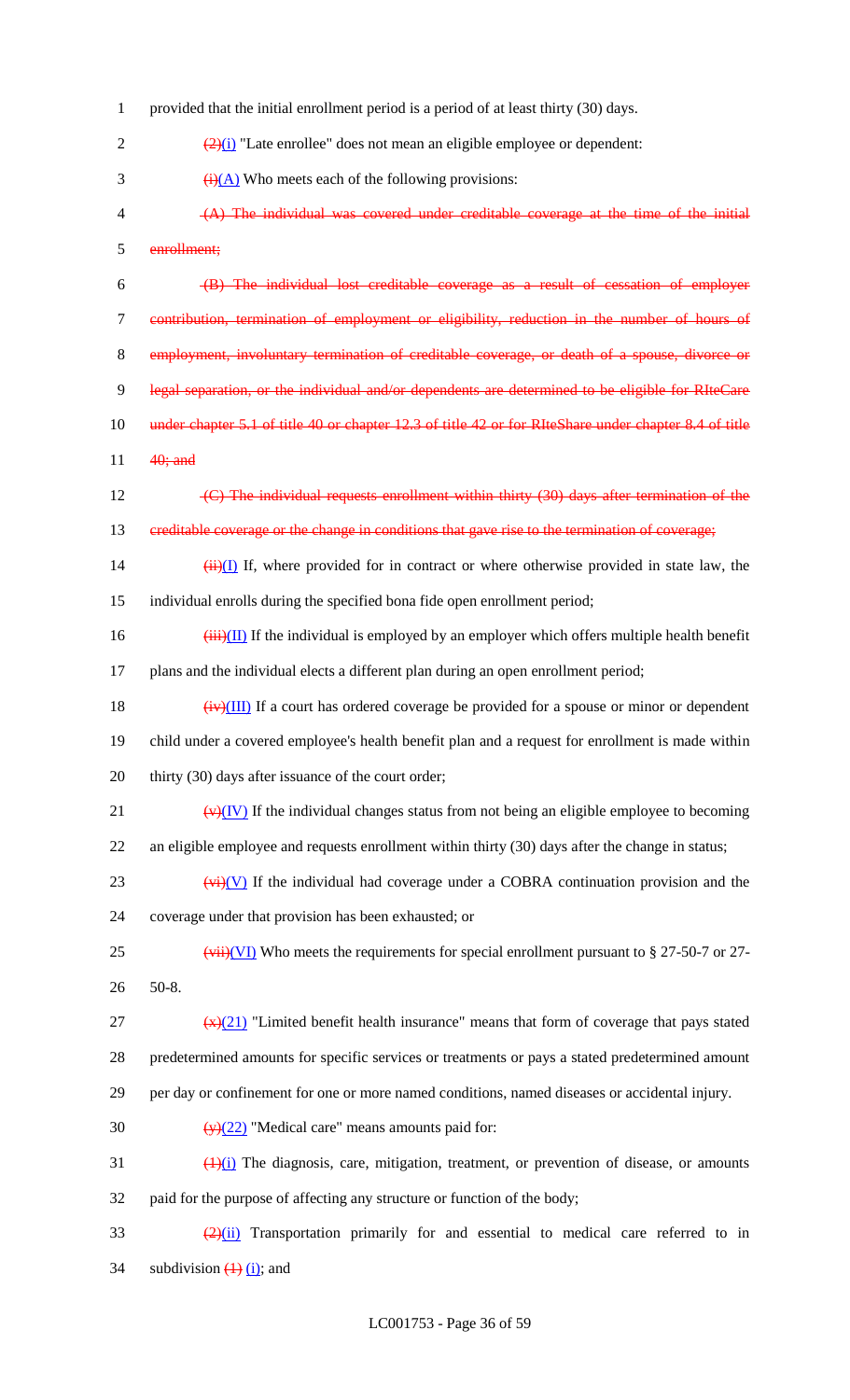1  $\frac{3}{\sinh(\frac{3}{\sinh(\frac{1}{\cosh(\frac{1}{\cosh(\frac{1}{\cosh(\frac{1}{\cosh(\frac{1}{\cosh(\frac{1}{\cosh(\frac{1}{\cosh(\frac{1}{\cosh(\frac{1}{\cosh(\frac{1}{\cosh(\frac{1}{\cosh(\frac{1}{\cosh(\frac{1}{\cosh(\frac{1}{\cosh(\frac{1}{\cosh(\frac{1}{\cosh(\frac{1}{\cosh(\frac{1}{\cosh(\frac{1}{\cosh(\frac{1}{\cosh(\frac{1}{\cosh(\frac{1}{\cosh(\frac{1}{\cosh(\frac{1}{\cosh(\frac{1}{\cosh(\frac$ 

2 this subsection.

- 3  $\frac{72}{23}$  "Network plan" means a health benefit plan issued by a carrier under which the 4 financing and delivery of medical care, including items and services paid for as medical care, are 5 provided, in whole or in part, through a defined set of providers under contract with the carrier.
	-

6  $(aa)(24)$  "Person" means an individual, a corporation, a partnership, an association, a 7 joint venture, a joint stock company, a trust, an unincorporated organization, any similar entity, or 8 any combination of the foregoing.

9 (bb)( $25$ ) "Plan sponsor" has the meaning given this term under § 3(16)(B) of the 10 Employee Retirement Income Security Act of 1974, 29 U.S.C. § 1002(16)(B).

11  $\text{(ce)}(1)(26)$  "Preexisting condition" means a <u>limitation or exclusion of benefits (including</u> 12 a denial of coverage) based on the fact that the condition was present before the effective date of 13 coverage (or if coverage is denied, the date of the denial) under a group health plan or group or 14 individual health insurance coverage (or other coverage provided to federally eligible individuals 15 pursuant to 45 CFR part 148), whether or not any medical advice, diagnosis, care, or treatment 16 was recommended or received before that day. A preexisting condition exclusion includes any 17 limitation or exclusion of benefits (including a denial of coverage) applicable to an individual as a 18 result of information relating to an individual's health status before the individual's effective date 19 of coverage (or if coverage is denied, the date of the denial) under a group health plan, or group 20 or individual health insurance coverage (or other coverage provided to federally eligible 21 individuals pursuant to 45 CFR part 148), such as a condition identified as a result of a pre-22 enrollment questionnaire or physical examination given to the individual, or review of medical 23 records relating to the pre-enrollment period condition, regardless of the cause of the condition, 24 for which medical advice, diagnosis, care, or treatment was recommended or received during the 25 six (6) months immediately preceding the enrollment date of the coverage. 26 (2) "Preexisting condition" does not mean a condition for which medical advice, 27 diagnosis, care, or treatment was recommended or received for the first time while the covered

28 person held creditable coverage and that was a covered benefit under the health benefit plan,

29 provided that the prior creditable coverage was continuous to a date not more than ninety (90)

30 days prior to the enrollment date of the new coverage.

 $\frac{(3)(i)}{i}$  Genetic information shall not be treated as a condition under subdivision (1) of this 32 subsection for which a preexisting condition exclusion may be imposed in the absence of a 33 diagnosis of the condition related to the information.

 $\frac{(\text{dd}) (27)}{(\text{dd}) (27)}$  "Premium" means all moneys paid by a small employer and eligible employees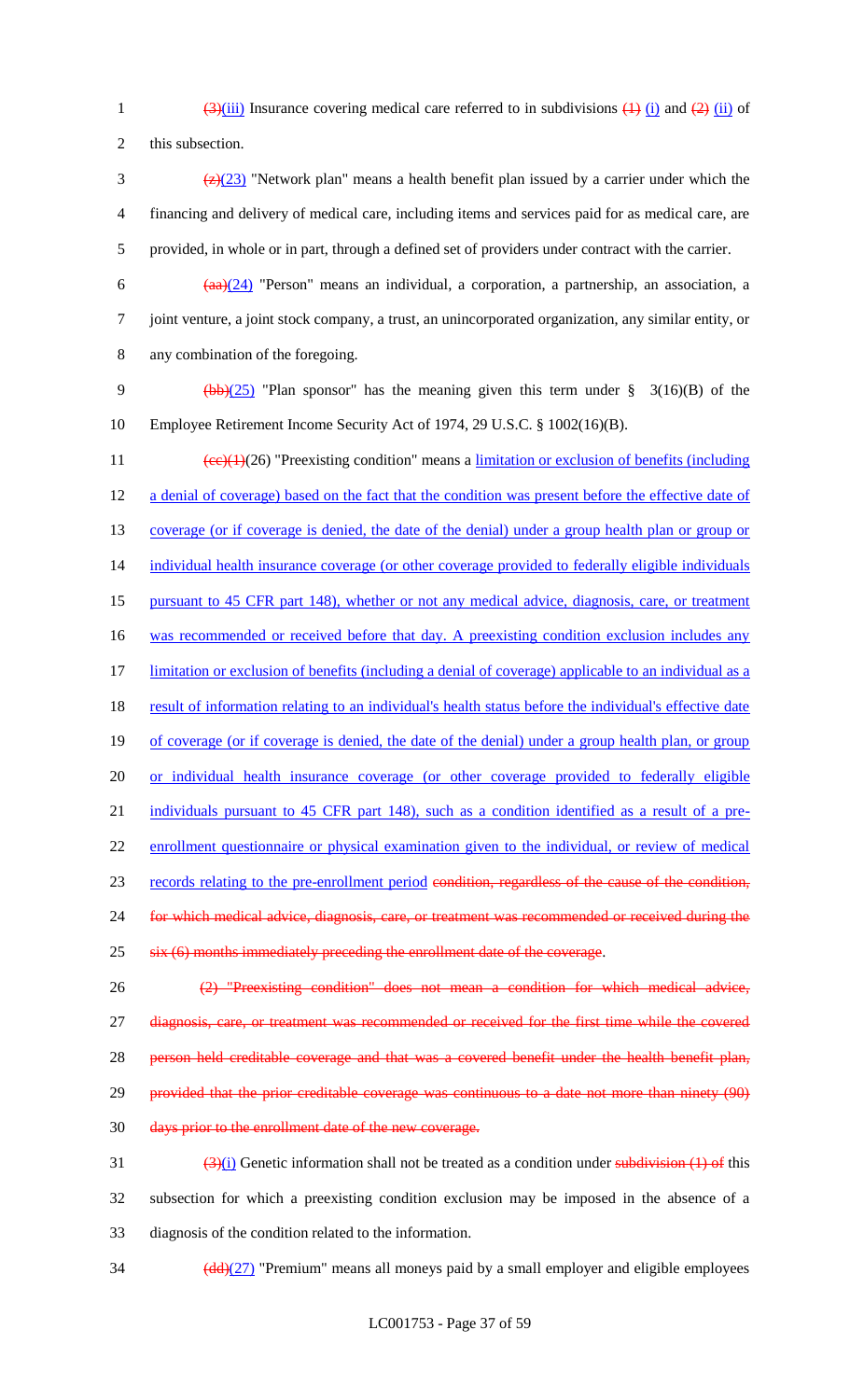as a condition of receiving coverage from a small employer carrier, including any fees or other contributions associated with the health benefit plan.

 (ee)(28) "Producer" means any insurance producer licensed under chapter 2.4 of this title.

 (ff)(29) "Rating period" means the calendar period for which premium rates established by a small employer carrier are assumed to be in effect.

7 (gg)(30) "Restricted network provision" means any provision of a health benefit plan that conditions the payment of benefits, in whole or in part, on the use of health care providers that have entered into a contractual arrangement with the carrier pursuant to provide health care services to covered individuals.

11  $\frac{(\text{hh})(31)}{(\text{hh})(31)}$  "Risk adjustment mechanism" means the mechanism established pursuant to § 27-50-16.

 $(iii)(32)$  "Self-employed individual" means an individual or sole proprietor who derives a substantial portion of his or her income from a trade or business through which the individual or sole proprietor has attempted to earn taxable income and for which he or she has filed the appropriate Internal Revenue Service Form 1040, Schedule C or F, for the previous taxable year.

17 (ii) "Significant break in coverage" means a period of ninety (90) consecutive days 18 during all of which the individual does not have any creditable coverage, except that neither a 19 waiting period nor an affiliation period is taken into account in determining a significant break in 20 eoverage.

21 (kk)(33) "Small employer" means, except for its use in § 27-50-7, any person, firm, corporation, partnership, association, political subdivision, or self-employed individual that is actively engaged in business including, but not limited to, a business or a corporation organized under the Rhode Island Non-Profit Corporation Act, chapter 6 of title 7, or a similar act of another state that, on at least fifty percent (50%) of its working days during the preceding calendar quarter, employed no more than fifty (50) eligible employees, with a normal work week of thirty (30) or more hours, the majority of whom were employed within this state, and is not formed primarily for purposes of buying health insurance and in which a bona fide employer- employee relationship exists. In determining the number of eligible employees, companies that are affiliated companies, or that are eligible to file a combined tax return for purposes of taxation by this state, shall be considered one employer. Subsequent to the issuance of a health benefit plan to a small employer and for the purpose of determining continued eligibility, the size of a small employer shall be determined annually. Except as otherwise specifically provided, provisions of this chapter that apply to a small employer shall continue to apply at least until the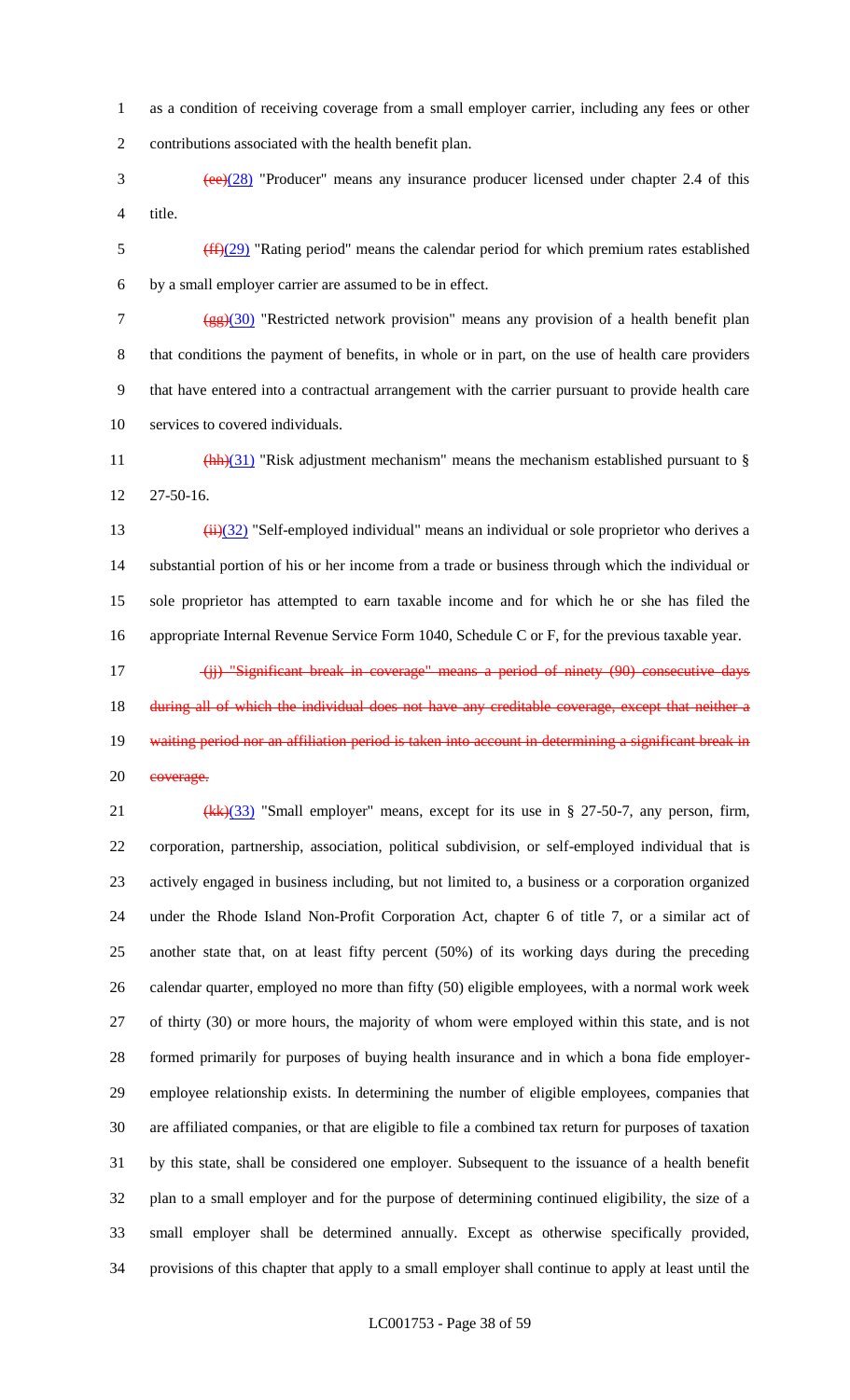plan anniversary following the date the small employer no longer meets the requirements of this 2 definition. The term small employer includes a self-employed individual. Effective upon a determination by the commissioner that a revision in the definition of "small employer" is in the best interests of the public, "small employer" means a small group under federal laws and regulations.

 $\frac{(11)(34)}{11}$  "Waiting period" means, with respect to a group health plan and an individual who is a potential enrollee in the plan, the period that must pass with respect to the individual before the individual is eligible to be covered for benefits under the terms of the plan. For purposes of calculating periods of creditable coverage pursuant to subsection (j)(2) of this section, a waiting period shall not be considered a gap in coverage.

11 (mm) "Wellness health benefit plan" means a plan developed pursuant to § 27-50-10.

12  $(mn)(35)$  "Health insurance commissioner" or "commissioner" means that individual appointed pursuant to § 42-14.5-1 of the general laws and afforded those powers and duties as set forth in §§ 42-14.5-2 and 42-14.5-3 of title 42.

15 (oo) "Low-wage firm" means those with average wages that fall within the bottom

- **quartile of all Rhode Island employers.**
- (pp) "Wellness health benefit plan" means the health benefit plan offered by each small 18 employer carrier pursuant to § 27-50-7.

19  $\left(\frac{qq}{36}\right)$  "Commissioner" means the health insurance commissioner.

**27-50-4. Applicability and scope.** -- (a) This chapter applies to any health benefit plan that provides coverage to the employees of a small employer in this state, whether issued directly by a carrier or through a trust, association, or other intermediary, and regardless of issuance or delivery of the policy, if any of the following conditions are met:

 (1) Any portion of the premium or benefits is paid by or on behalf of the small employer; (2) An eligible employee or dependent is reimbursed, whether through wage adjustments or otherwise, by or on behalf of the small employer for any portion of the premium;

 (3) The health benefit plan is treated by the employer or any of the eligible employees or dependents as part of a plan or program for the purposes of Section 162, Section 125, or Section 106 of the United States Internal Revenue Code, 26 U.S.C. § 162, 125, or 106; or

(4) The health benefit plan is marketed to individual employees through an employer.

 (b) (1) Except as provided in subdivision (2) of this subsection, for the purposes of this chapter, carriers that are affiliated companies or that are eligible to file a consolidated tax return shall be treated as one carrier and any restrictions or limitations imposed by this chapter shall apply as if all health benefit plans delivered or issued for delivery to small employers in this state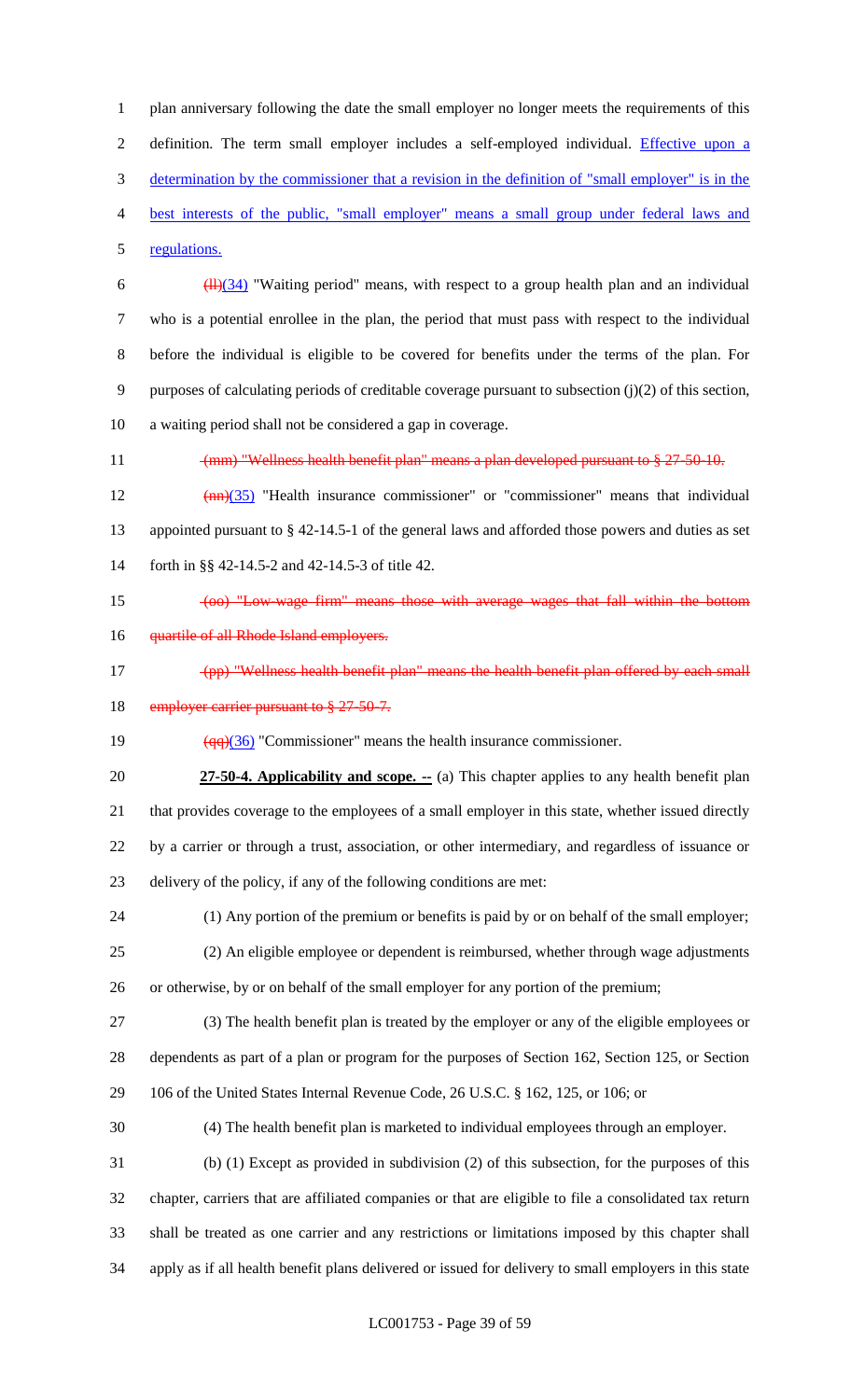by the affiliated carriers were issued by one carrier.

 (2) An affiliated carrier that is a health maintenance organization having a license under chapter 41 of this title or a health maintenance organization as defined in chapter 62 of title 42 may be considered to be a separate carrier for the purposes of this chapter.

5 (3) Unless otherwise authorized by the *director commissioner*, a small employer carrier shall not enter into one or more ceding arrangements with respect to health benefit plans delivered or issued for delivery to small employers in this state if those arrangements would result in less than fifty percent (50%) of the insurance obligation or risk for the health benefit plans being retained by the ceding carrier. The department of business regulation's statutory provisions under this title shall apply if a small employer carrier cedes or assumes all of the insurance obligation or risk with respect to one or more health benefit plans delivered or issued for delivery 12 to small employers in this state, or if the commissioner determines that the level of risk ceded or 13 assumed may jeopardize the assurance of benefits to be provided to policyholders and certificate 14 holders, or may jeopardize the financial condition of the carrier. **27-50-5. Restrictions relating to premium rates. --** (a) Premium rates for health benefit plans subject to this chapter are subject to the following provisions: (1) Subject to subdivision (2) of this subsection, a small employer carrier shall develop its rates based on an adjusted community rate and may only vary the adjusted community rate for: (i) Age;. 20 (ii) Gender Tobacco use, in accordance with a program approved by the commissioner; and 22 (iii) Family composition Participation in a disease management or wellness program 23 approved by the commissioner; (2) The adjustment for age in paragraph (1)(i) of this subsection may not use age 25 brackets smaller than  $f^2$  one year increments and these shall begin with age thirty  $(30)$  $\frac{\text{mineteen } (19)}{\text{and end with age sixty-five } (65)}$ . (3) The small employer carriers are permitted to develop separate rates for individuals age sixty-five (65) or older for coverage for which Medicare is the primary payer and coverage for which Medicare is not the primary payer. Both rates are subject to the requirements of this subsection. (4) For each health benefit plan offered by a carrier, the highest premium rate for each

32 family composition type age bracket shall not exceed four (4) three (3) times the premium rate that could be charged to a small employer with the lowest premium rate for that family composition.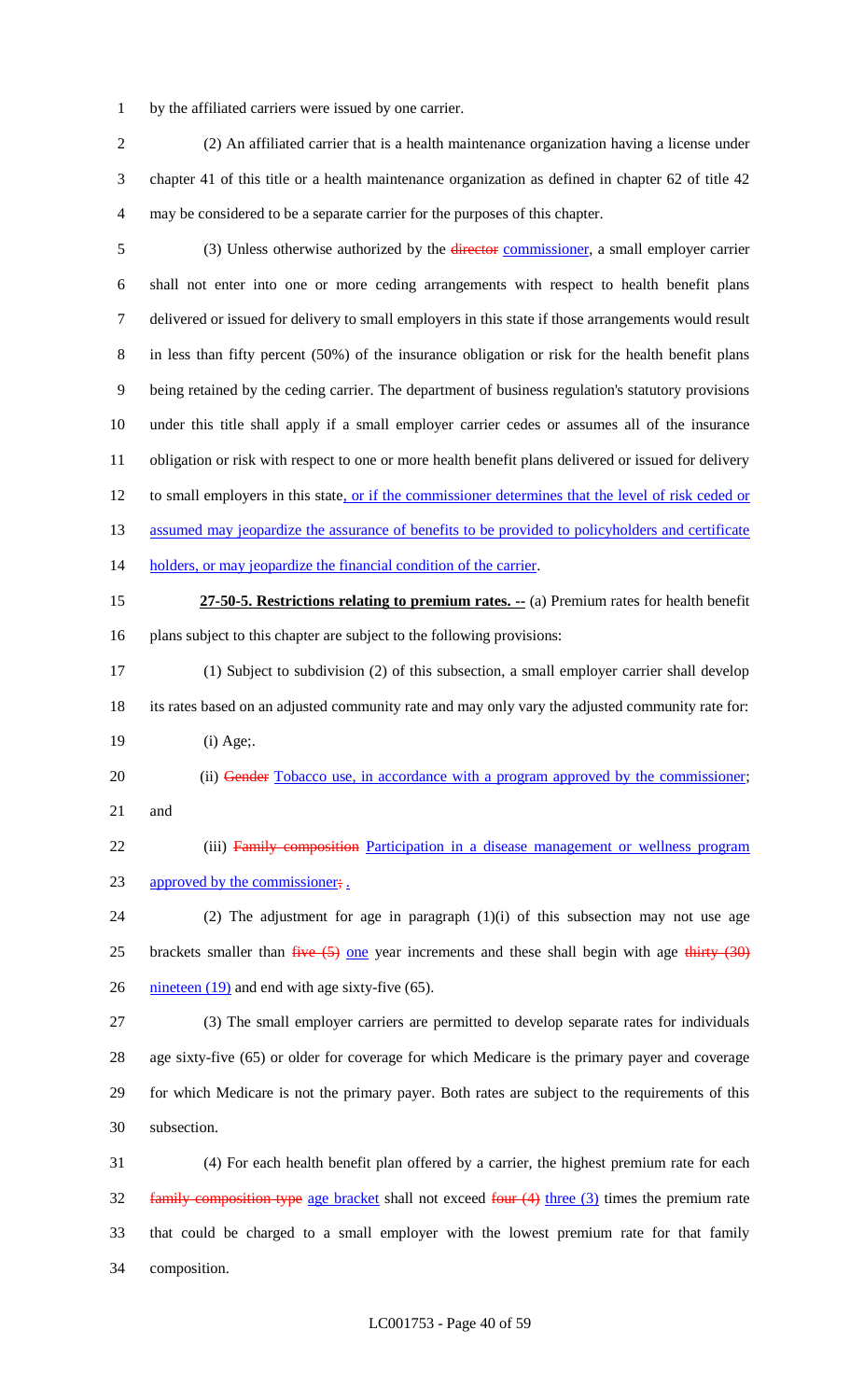1 (5) Premium rates for bona fide associations except for the Rhode Island Builders' Association whose membership is limited to those who are actively involved in supporting the construction industry in Rhode Island shall comply with the requirements of § 27-50-5.

 (6) For a small employer group renewing its health insurance with the same small employer carrier which provided it small employer health insurance in the prior year, the 6 combined adjustment factor for age and gender for that small employer group will not exceed one hundred twenty percent (120%) of the combined adjustment factor for age and gender for that small employer group in the prior rate year.

 (b) The premium charged for a health benefit plan may not be adjusted more frequently than annually except that the rates may be changed to reflect:

(1) Changes to the enrollment of the small employer;

12 (2) Changes to the family composition age of the employee; or

(3) Changes to the health benefit plan requested by the small employer.

 (c) Premium rates for health benefit plans shall comply with the requirements of this section.

 (d) Small employer carriers shall apply rating factors consistently with respect to all small employers. Rating factors shall produce premiums for identical groups that differ only by the amounts attributable to plan design and do not reflect differences due to the nature of the groups assumed to select particular health benefit plans. Two groups that are otherwise identical, but which have different prior year rate factors may, however, have rating factors that produce premiums that differ because of the requirements of subdivision 27-50-5(a)(6). Nothing in this section shall be construed to prevent a group health plan and a health insurance carrier offering health insurance coverage from establishing premium discounts or rebates or modifying otherwise applicable copayments or deductibles in return for adherence to programs of health promotion and disease prevention, including those included in affordable health benefit plans, provided that the resulting rates comply with the other requirements of this section, including 27 subdivision (a)(5) of this section.

 The calculation of premium discounts, rebates, or modifications to otherwise applicable copayments or deductibles for affordable health benefit plans shall be made in a manner consistent with accepted actuarial standards and based on actual or reasonably anticipated small employer claims experience. As used in the preceding sentence, "accepted actuarial standards" includes actuarially appropriate use of relevant data from outside the claims experience of small employers covered by affordable health plans, including, but not limited to, experience derived from the large group market, as this term is defined in § 27-18.6-2(19).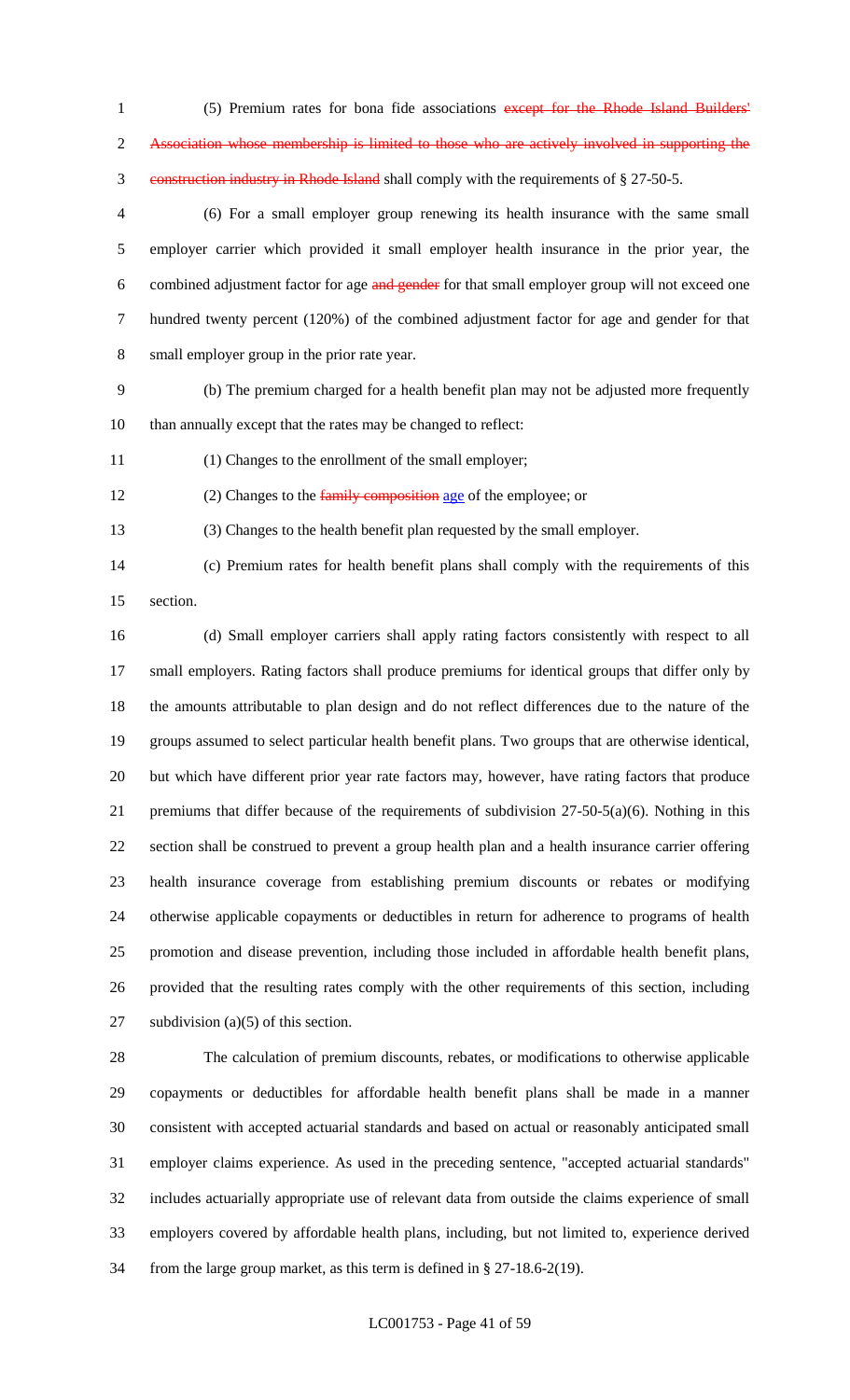(e) For the purposes of this section, a health benefit plan that contains a restricted network provision shall not be considered similar coverage to a health benefit plan that does not contain such a provision, provided that the restriction of benefits to network providers results in substantial differences in claim costs.

 (f) The health insurance commissioner may establish regulations to implement the provisions of this section and to assure that rating practices used by small employer carriers are consistent with the purposes of this chapter, including regulations that assure that differences in rates charged for health benefit plans by small employer carriers are reasonable and reflect objective differences in plan design or coverage (not including differences due to the nature of the groups assumed to select particular health benefit plans or separate claim experience for individual health benefit plans) and to ensure that small employer groups with one eligible subscriber are notified of rates for health benefit plans in the individual market.

 (g) In connection with the offering for sale of any health benefit plan to a small employer, a small employer carrier shall make a reasonable disclosure, as part of its solicitation and sales materials, of all of the following:

 (1) The provisions of the health benefit plan concerning the small employer carrier's right to change premium rates and the factors, other than claim experience, that affect changes in premium rates;

19 (2) The provisions relating to renewability of policies and contracts; and

20 (3) The provisions relating to any preexisting condition provision; and

 $\left(\frac{4}{3}\right)$  A listing of and descriptive information, including benefits and premiums, about all benefit plans for which the small employer is qualified.

 (h)(1) Each small employer carrier shall maintain at its principal place of business a complete and detailed description of its rating practices and renewal underwriting practices, including information and documentation that demonstrate that its rating methods and practices are based upon commonly accepted actuarial assumptions and are in accordance with sound actuarial principles. Any changes to the carrier's rating and underwriting practices shall be subject 28 to the provisions of §§ 27-19-6, 27-20-6, and 42-62-13.

 (2) Each small employer carrier shall file with the commissioner annually on or before March 15 an actuarial certification certifying that the carrier is in compliance with this chapter and that the rating methods of the small employer carrier are actuarially sound. The certification shall be in a form and manner, and shall contain the information, specified by the commissioner. A copy of the certification shall be retained by the small employer carrier at its principal place of 34 business, and submitted to the commissioner in connection with any changes to the carrier's rate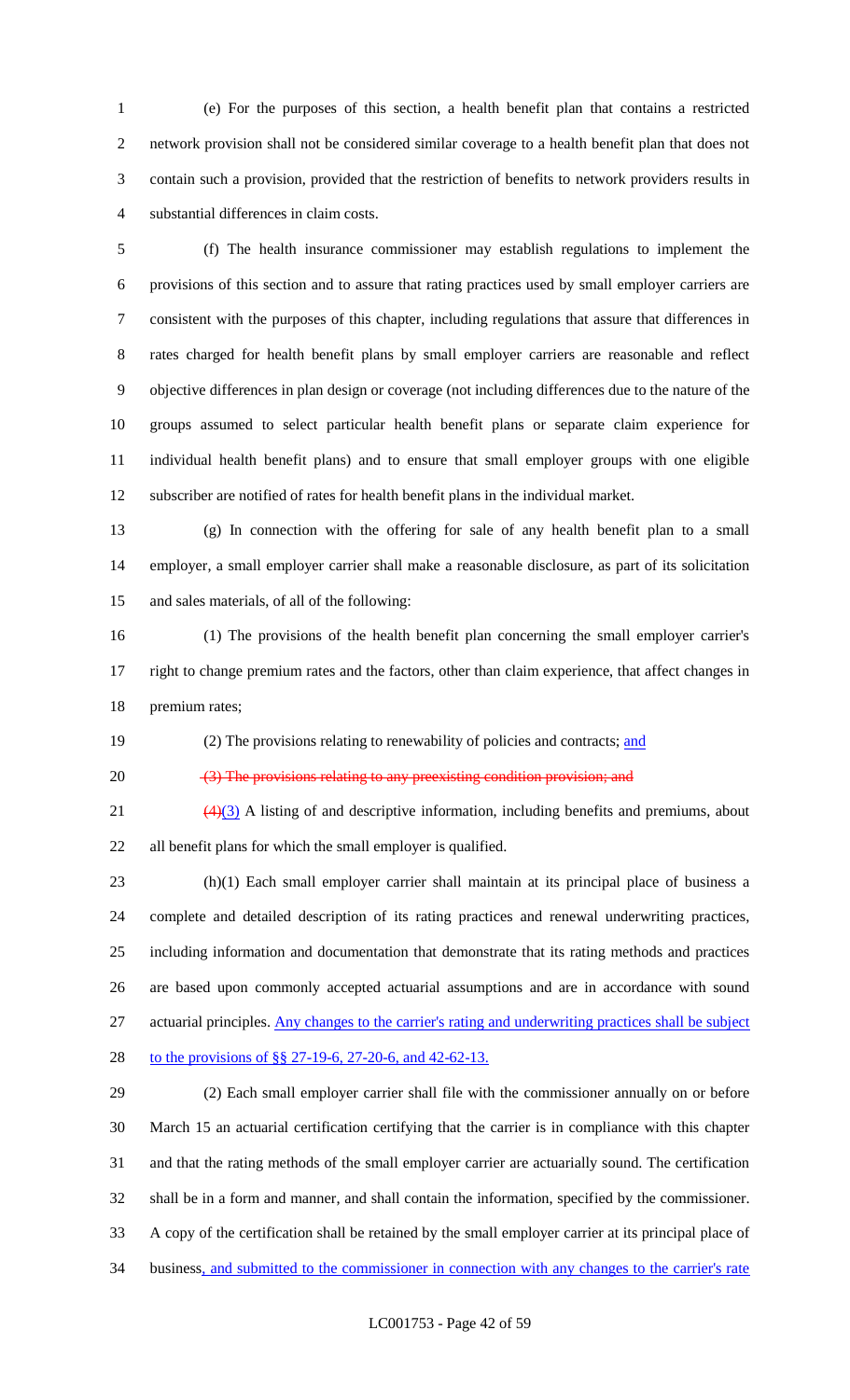manual.

 (3) A small employer carrier shall make the information and documentation described in subdivision (1) of this subsection available to the commissioner upon request. Except in cases of violations of this chapter, the information shall be considered proprietary and trade secret information and shall not be subject to disclosure by the director to persons outside of the department except as agreed to by the small employer carrier or as ordered by a court of competent jurisdiction.

 (4) For the wellness health benefit plan described in § 27-50-10, the rates proposed to be charged and the plan design to be offered by any carrier shall be filed by the carrier at the office 10 of the commissioner no less than thirty (30) days prior to their proposed date of use. The carrier 11 shall be required to establish that the rates proposed to be charged and the plan design to be 12 offered are consistent with the proper conduct of its business and with the interest of the public. The commissioner may approve, disapprove, or modify the rates and/or approve or disapprove 14 the plan design proposed to be offered by the carrier. Any disapproval by the commissioner of a 15 plan design proposed to be offered shall be based upon a determination that the plan design is not 16 consistent with the criteria established pursuant to subsection 27-50-10(b).

 (i) The requirements of this section apply to all health benefit plans issued or renewed on or after October 1, 2000.

 **27-50-6. Renewability of coverage. --** (a) A health benefit plan subject to this chapter is renewable with respect to all eligible employees or dependents, at the option of the small employer, except in any of the following cases:

 (1) The plan sponsor has failed to pay premiums or contributions in accordance with the terms of the health benefit plan or the carrier has not received timely premium payments;

 (2) The plan sponsor or, with respect to coverage of individual insured under the health benefit plan, the insured or the insured's representative has performed an act or practice that constitutes fraud or made an intentional misrepresentation of material fact under the terms of coverage, and the non-renewal is made within two (2) years after the act or practice;

(3) Noncompliance with the carrier's minimum participation requirements;

(4) Noncompliance with the carrier's employer contribution requirements;

 (5) The small employer carrier elects to discontinue offering all of its health benefit 31 plans delivered or issued for delivery to small employers in this state, and the commissioner

determines the discontinuance is in the best interests of the public, if the carrier:

 (i) Provides advance notice of its decision under this paragraph to the commissioner in each state in which it is licensed; and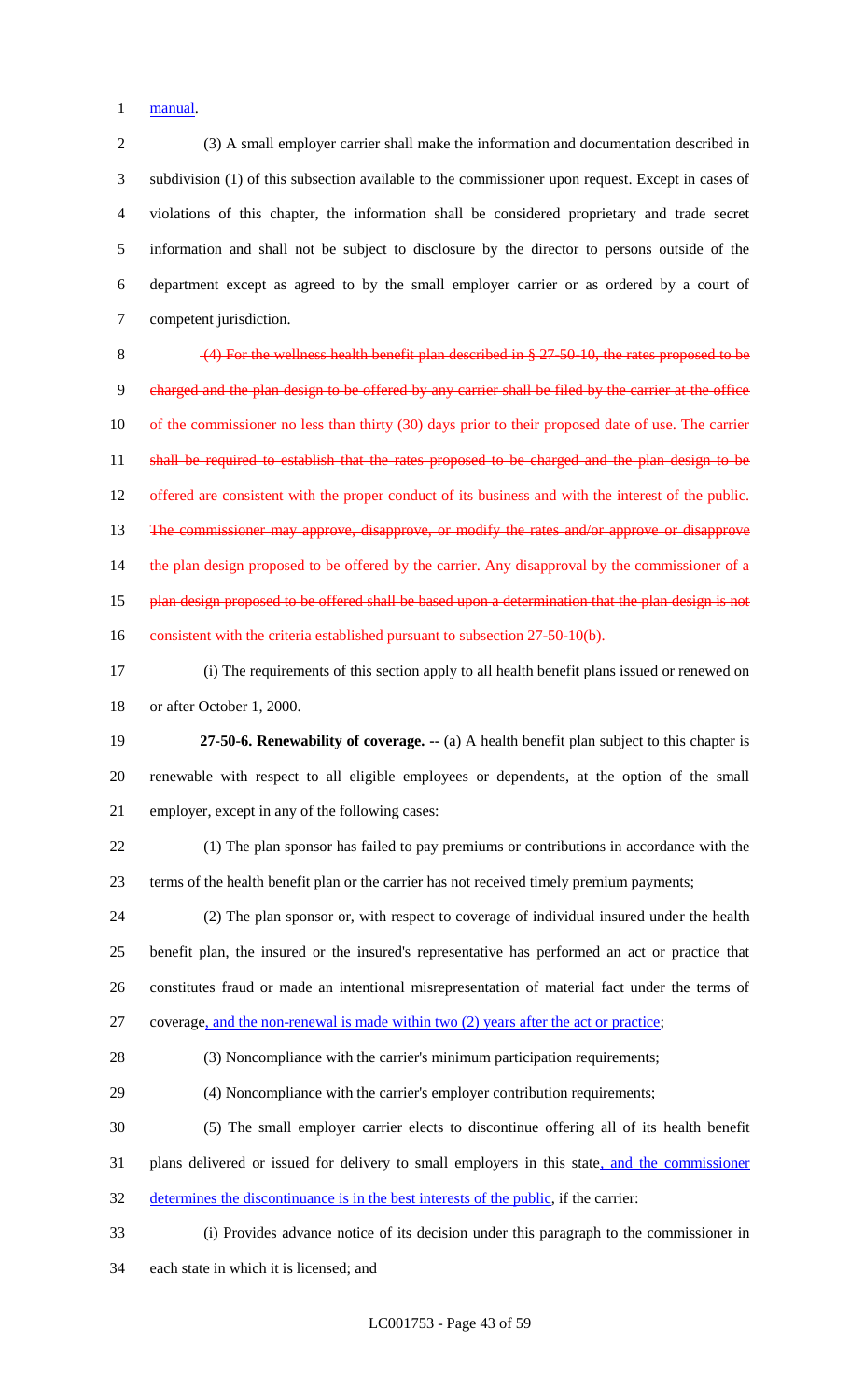(ii) Provides notice of the decision to:

 (B) The insurance commissioner in each state in which an affected insured individual is known to reside at least one hundred and eighty (180) days prior to the nonrenewal of any health benefit plans by the carrier, provided the notice to the commissioner under this subparagraph is sent at least three (3) working days prior to the date the notice is sent to the affected small employers and enrollees and their dependents;

(A) All affected small employers and enrollees and their dependents; and

(6) The director:

 (i) Finds that the continuation of the coverage would not be in the best interests of the policyholders or certificate holders or would impair the carrier's ability to meet its contractual obligations; and

(ii) Assists affected small employers in finding replacement coverage;

 (7) The small employer carrier decides to discontinue offering a particular type of health 14 benefit plan in the state's small employer market, and the commissioner determines the 15 discontinuance is in the best interests of the public, if the carrier:

 (i) Provides notice of the decision not to renew coverage at least ninety (90) days prior to the nonrenewal of any health benefit plans to all affected small employers and enrollees and their dependents;

 (ii) Offers to each small employer issued a particular type of health benefit plan the option to purchase all other health benefit plans currently being offered by the carrier to small employers in the state; and

 (iii) In exercising this option to discontinue a particular type of health benefit plan and in offering the option of coverage pursuant to paragraph (7)(ii) of this subsection acts uniformly without regard to the claims experience of those small employers or any health status-related factor relating to any enrollee or dependent of an enrollee or enrollees and their dependents covered or new enrollees and their dependents who may become eligible for coverage;

 (8) In the case of health benefit plans that are made available in the small group market through a network plan, there is no longer an employee of the small employer living, working or residing within the carrier's established geographic service area and the carrier would deny 30 enrollment in the plan pursuant to  $\S 27-50-7(e)(1)(ii)$ ; or

 (9) In the case of a health benefit plan that is made available in the small employer market only through one or more bona fide associations, the membership of an employer in the bona fide association, on the basis of which the coverage is provided, ceases, but only if the coverage is terminated under this paragraph uniformly without regard to any health status-related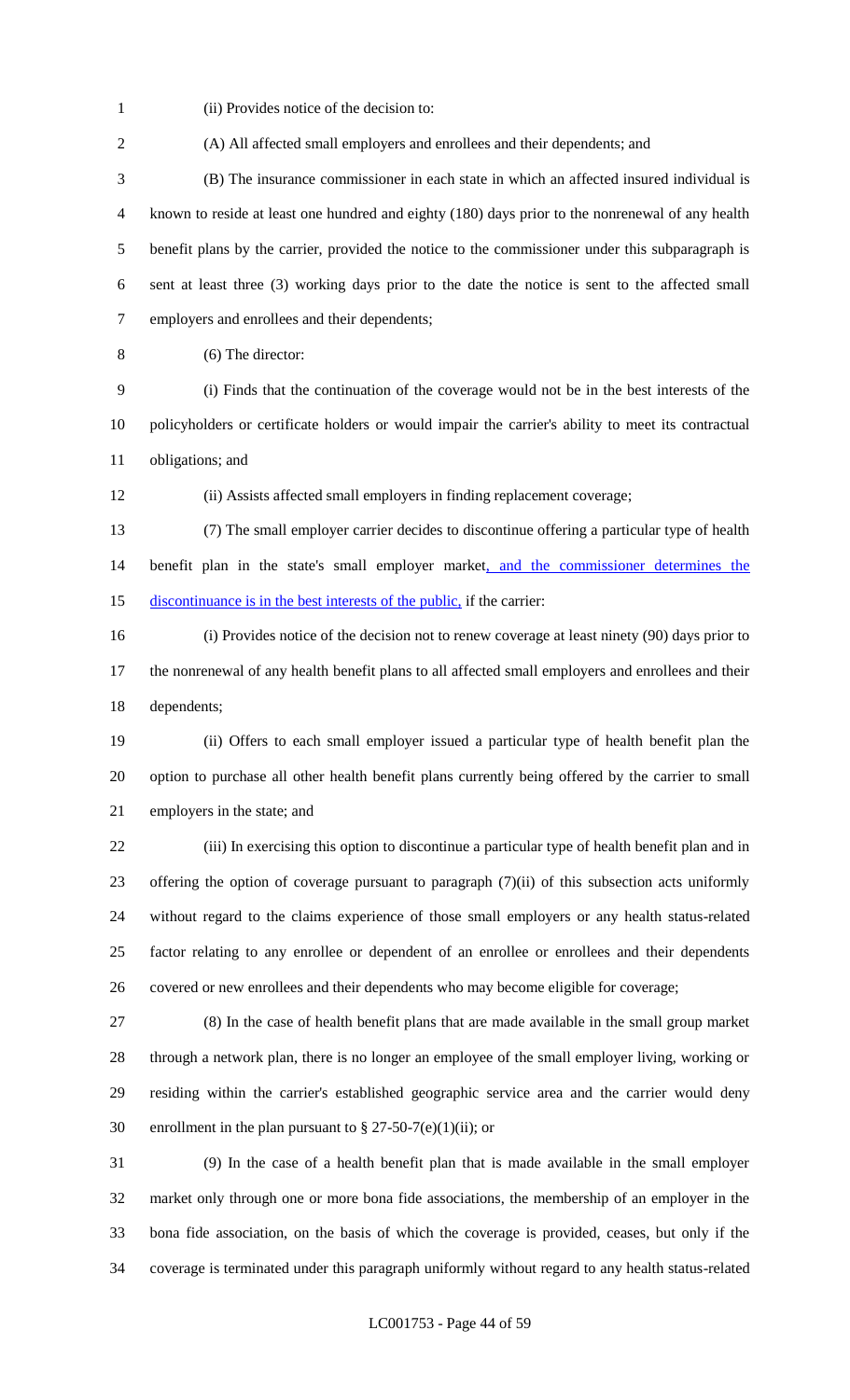factor relating to any covered individual.

 (b)(1) A small employer carrier that elects not to renew health benefit plan coverage pursuant to subdivision (a)(2) of this section because of the small employer's fraud or intentional misrepresentation of material fact under the terms of coverage may choose not to issue a health benefit plan to that small employer for one year after the date of nonrenewal.

 (2) This subsection shall not be construed to affect the requirements of § 27-50-7 as to the obligations of other small employer carriers to issue any health benefit plan to the small employer.

 (c) (1) A small employer carrier that elects to discontinue offering health benefit plans under subdivision (a)(5) of this section is prohibited from writing new business in the small employer market in this state for a period of five (5) years beginning on the date the carrier ceased offering new coverage in this state.

 (2) In the case of a small employer carrier that ceases offering new coverage in this state pursuant to subdivision (a)(5) of this section, the small employer carrier, as determined by the director, may renew its existing business in the small employer market in the state or may be required to nonrenew all of its existing business in the small employer market in the state.

 (d) A small employer carrier offering coverage through a network plan is not required to offer coverage or accept applications pursuant to subsection (a) or (b) of this section in the case of the following:

 (1) To an eligible person who no longer resides, lives, or works in the service area, or in an area for which the carrier is authorized to do business, but only if coverage is terminated under this subdivision uniformly without regard to any health status-related factor of covered individuals; or

 (2) To a small employer that no longer has any enrollee in connection with the plan who lives, resides, or works in the service area of the carrier, or the area for which the carrier is authorized to do business.

 (e) At the time of coverage renewal, a small employer carrier may modify the health insurance coverage for a product offered to a group health plan if, for coverage that is available in the small group market other than only through one or more bona fide associations, such modification is consistent with otherwise applicable law and effective on a uniform basis among group health plans with that product.

 **27-50-7. Availability of coverage. --** (a) Until October 1, 2004, for purposes of this section, "small employer" includes any person, firm, corporation, partnership, association, or political subdivision that is actively engaged in business that on at least fifty percent (50%) of its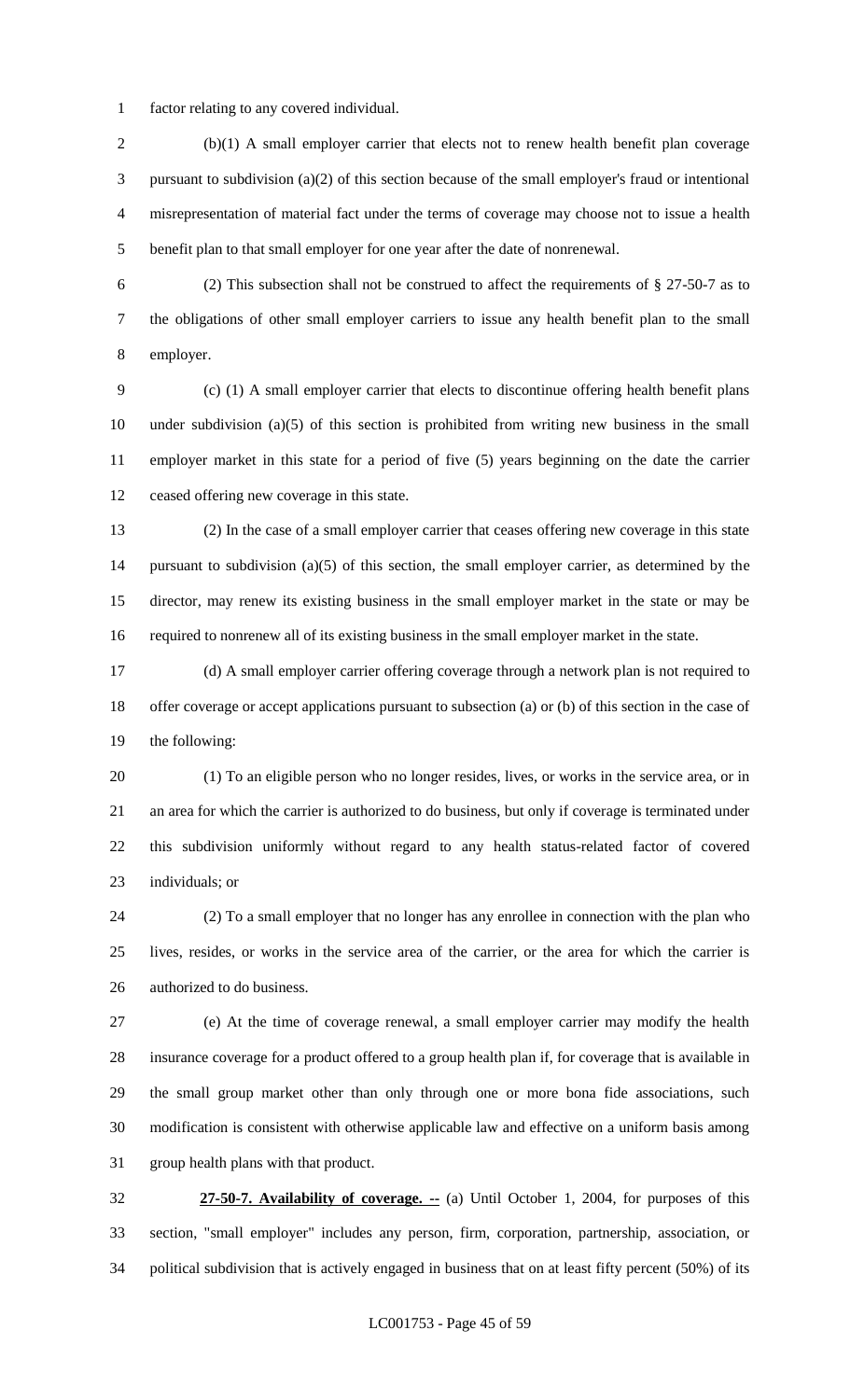working days during the preceding calendar quarter, employed a combination of no more than fifty (50) and no less than two (2) eligible employees and part-time employees, the majority of whom were employed within this state, and is not formed primarily for purposes of buying health insurance and in which a bona fide employer-employee relationship exists. After October 1, 2004, 5 for the purposes of this section, "small employer" has the meaning used in  $\S 27-50-3(kk)(33)$ .

 (b)(1) Every small employer carrier shall, as a condition of transacting business in this state with small employers, actively offer to small employers all health benefit plans it actively 8 markets to small employers in this state including a wellness health benefit plan. A small employer carrier shall be considered to be actively marketing a health benefit plan if it offers that plan to any small employer not currently receiving a health benefit plan from the small employer carrier.

 (2) Subject to subdivision (1) of this subsection, a small employer carrier shall issue any health benefit plan to any eligible small employer that applies for that plan and agrees to make the required premium payments and to satisfy the other reasonable provisions of the health benefit plan not inconsistent with this chapter. However, no carrier is required to issue a health benefit plan to any self-employed individual who is covered by, or is eligible for coverage under, a health benefit plan offered by an employer.

18 (c)(1) A <u>Subject to the provisions of §§ 27-18-8, 27-19-7.2, 27-20-62, and 27-41-29.2, a</u> 19 small employer carrier shall file with the *director* commissioner, in a format and manner 20 prescribed by the *director* commissioner, the health benefit plans to be used by the carrier. A health benefit plan filed pursuant to this subdivision may be used by a small employer carrier beginning thirty (30) days after it is filed unless the director disapproves its use.

23 (2) The <del>director</del> commissioner may at any time may, after providing notice and an opportunity for a hearing to the small employer carrier, disapprove the continued use by a small employer carrier of a health benefit plan on the grounds that the plan does not meet the requirements of this chapter.

 (d) Health benefit plans covering small employers shall comply with the following provisions:

 (1) A health benefit plan shall not deny, exclude, or limit benefits for a covered 30 individual for losses incurred more than six (6) months following the enrollment date of the individual's coverage due to a preexisting condition, or the first date of the waiting period for enrollment if that date is earlier than the enrollment date. A health benefit plan shall not define a preexisting condition more restrictively than as defined in § 27-50-3.

34  $(2)$  (i) Except as provided in subdivision (3) of this subsection, a small employer carrier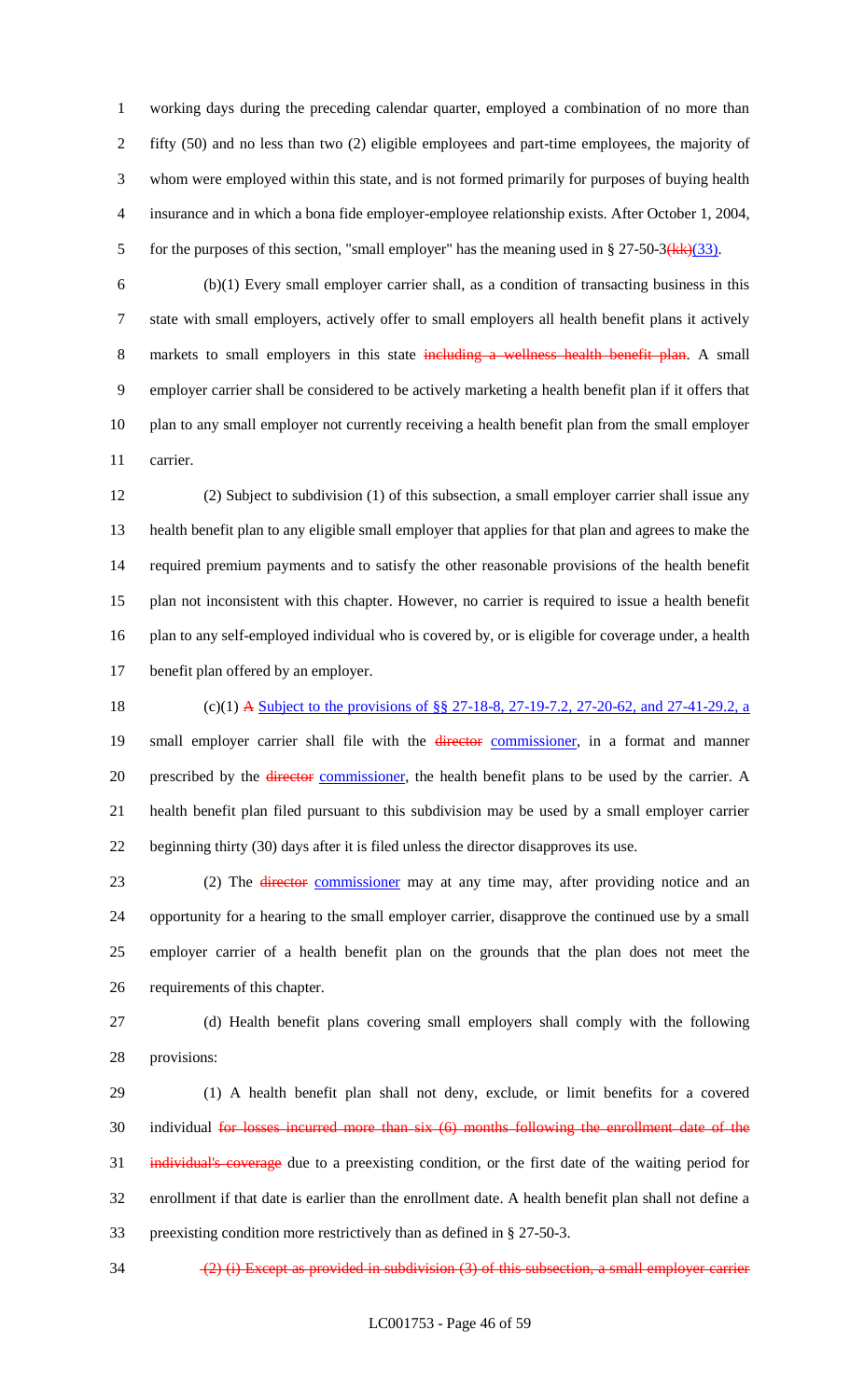1 shall reduce the period of any preexisting condition exclusion by the aggregate of the periods of creditable coverage without regard to the specific benefits covered during the period of creditable coverage, provided that the last period of creditable coverage ended on a date not more than 4 ninety (90) days prior to the enrollment date of new coverage. (ii) The aggregate period of creditable coverage does not include any waiting period or affiliation period for the effective date of the new coverage applied by the employer or the carrier, or for the normal application and enrollment process following employment or other triggering 8 event for eligibility.  $(iii)(i)$  A carrier that does not use preexisting condition limitations in any of its health benefit plans may impose an affiliation period that: (A) Does not exceed sixty (60) days for new entrants and not to exceed ninety (90) days for late enrollees; (B) During which the carrier charges no premiums and the coverage issued is not effective; and (C) Is applied uniformly, without regard to any health status-related factor.  $\frac{16}{2}$  (iv)(ii) This section does not preclude application of any waiting period applicable to all new enrollees under the health benefit plan, provided that any carrier-imposed waiting period is no longer than sixty (60) days. (3) (i) Instead of as provided in paragraph (2)(i) of this subsection, a small employer 20 carrier may elect to reduce the period of any preexisting condition exclusion based on coverage of 21 benefits within each of several classes or categories of benefits specified in federal regulations. 22 (ii) A small employer electing to reduce the period of any preexisting condition 23 exclusion using the alternative method described in paragraph (i) of this subdivision shall: (A) Make the election on a uniform basis for all enrollees; and (B) Count a period of creditable coverage with respect to any class or category of benefits if any level of benefits is covered within the class or category. 27 (iii) A small employer carrier electing to reduce the period of any preexisting condition 28 exclusion using the alternative method described under paragraph (i) of this subdivision shall: 29 (A) Prominently state that the election has been made in any disclosure statements concerning coverage under the health benefit plan to each enrollee at the time of enrollment under 31 the plan and to each small employer at the time of the offer or sale of the coverage; and (B) Include in the disclosure statements the effect of the election. 33 (4) (i) A health benefit plan shall accept late enrollees, but may exclude coverage for late enrollees for preexisting conditions for a period not to exceed twelve (12) months.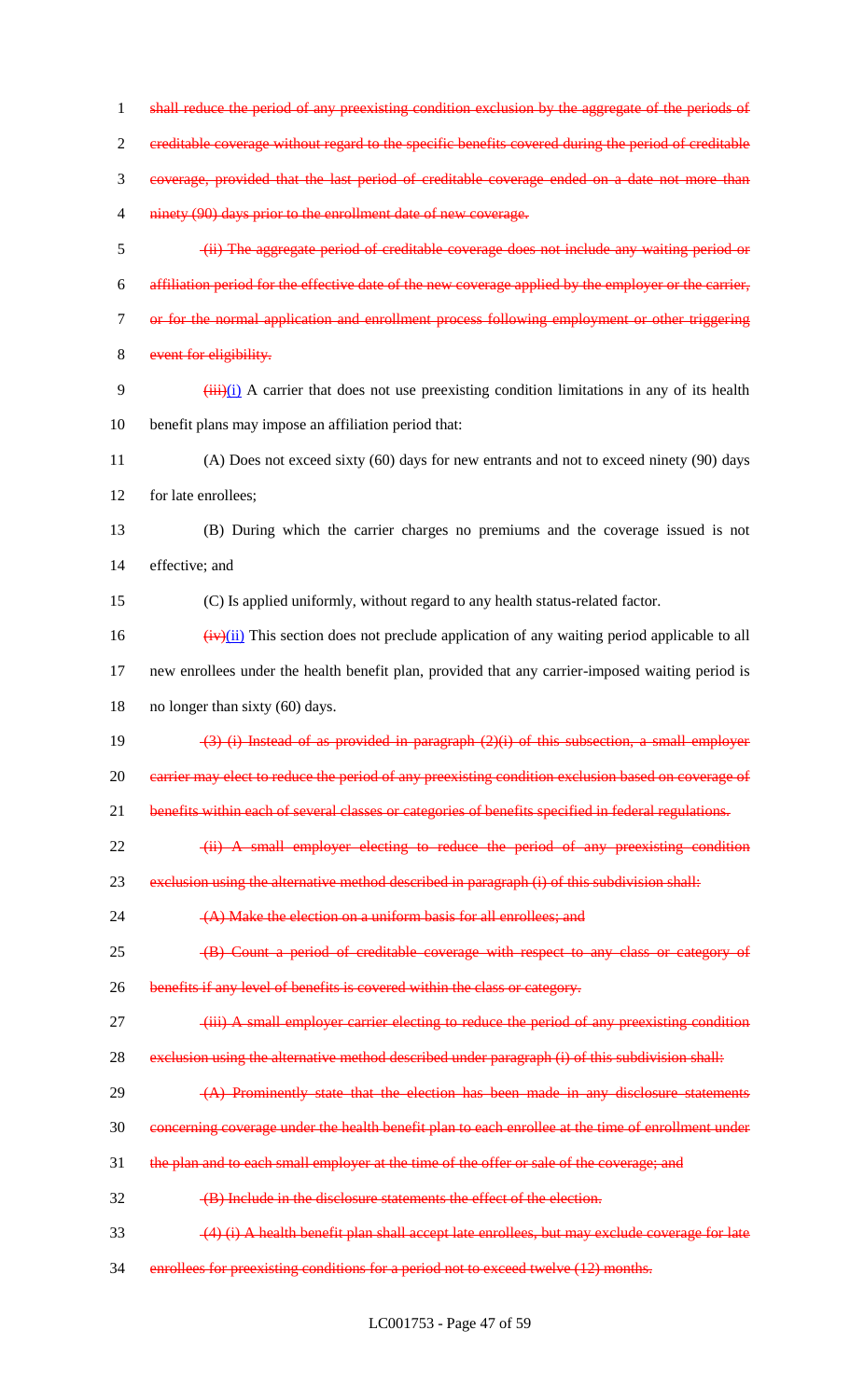(ii) A small employer carrier shall reduce the period of any preexisting condition

2 exclusion pursuant to subdivision (2) or (3) of this subsection.

(5) A small employer carrier shall not impose a preexisting condition exclusion:

(i) Relating to pregnancy as a preexisting condition; or

 (ii) With regard to a child who is covered under any creditable coverage within thirty (30) days of birth, adoption, or placement for adoption, provided that the child does not experience a significant break in coverage, and provided that the child was adopted or placed for adoption before attaining eighteen (18) years of age.

 (6) A small employer carrier shall not impose a preexisting condition exclusion in the 10 ease of a condition for which medical advice, diagnosis, care or treatment was recommended or received for the first time while the covered person held creditable coverage, and the medical 12 advice, diagnosis, care or treatment was a covered benefit under the plan, provided that the creditable coverage was continuous to a date not more than ninety (90) days prior to the 14 enrollment date of the new coverage.

15  $(7)(i)(2)$  A small employer carrier shall permit an employee or a dependent of the employee, who is eligible, but not enrolled, to enroll for coverage under the terms of the group health plan of the small employer during a special enrollment period if:

18  $(A)(i)$  The employee or dependent was covered under a group health plan or had coverage under a health benefit plan at the time coverage was previously offered to the employee or dependent;

 $(B)(ii)$  The employee stated in writing at the time coverage was previously offered that coverage under a group health plan or other health benefit plan was the reason for declining enrollment, but only if the plan sponsor or carrier, if applicable, required that statement at the time coverage was previously offered and provided notice to the employee of the requirement and the consequences of the requirement at that time;

26  $\left(\frac{C}{\text{(iii)}}\right)$  The employee's or dependent's coverage described under subparagraph (A) of this paragraph:

28  $\bigoplus$  (A) Was under a COBRA continuation provision and the coverage under this provision has been exhausted; or

 $\frac{(\text{II})(\text{B})}{(\text{II})(\text{B})}$  Was not under a COBRA continuation provision and that other coverage has been terminated as a result of loss of eligibility for coverage, including as a result of a legal separation, divorce, death, termination of employment, or reduction in the number of hours of employment or employer contributions towards that other coverage have been terminated; and

 $\frac{1}{2}$   $\frac{1}{2}$   $\frac{1}{2}$  Under terms of the group health plan, the employee requests enrollment not later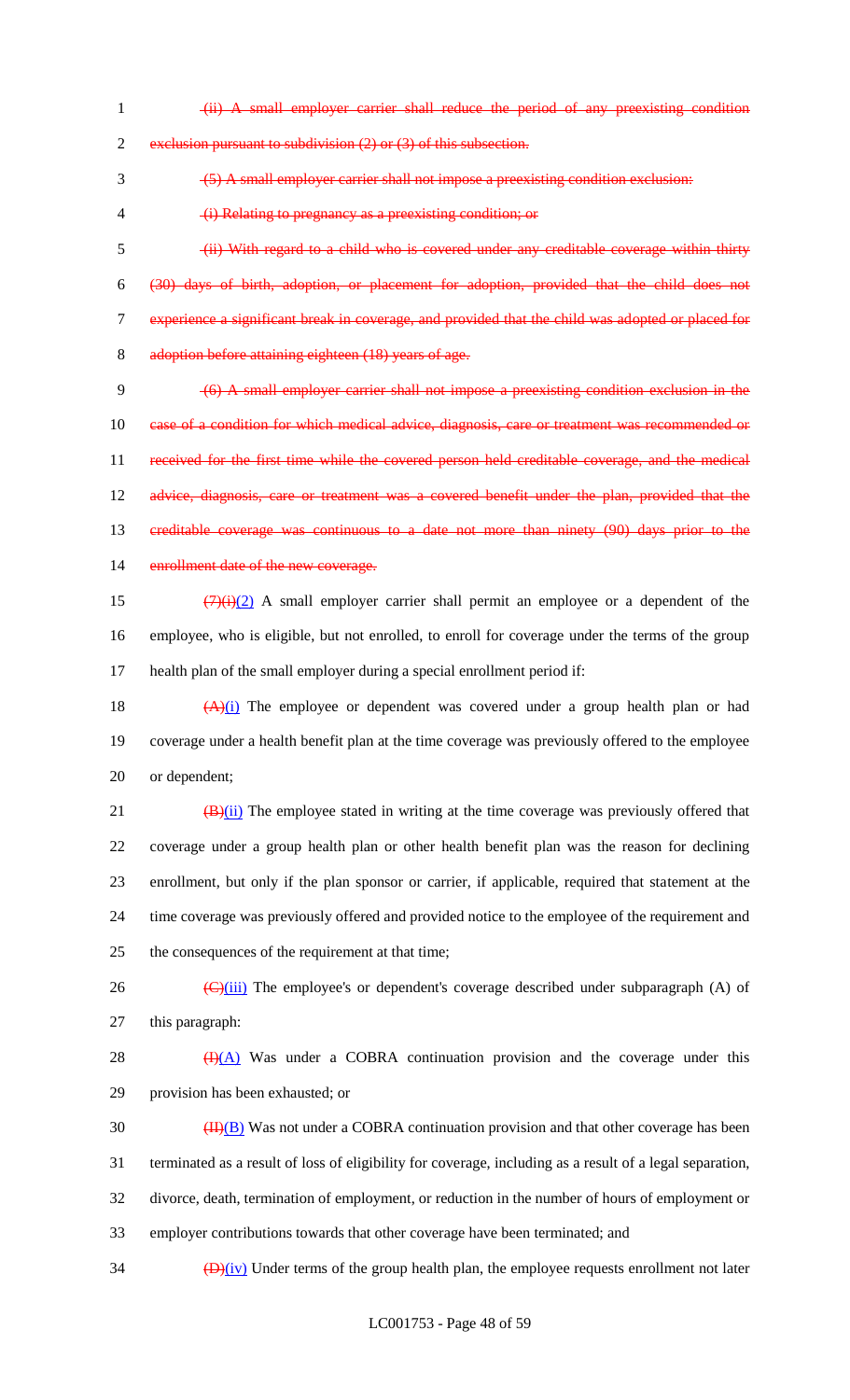1 than thirty (30) days after the date of exhaustion of coverage described in item  $\left(\frac{C}{H}\right)$  (iii)(A) of 2 this paragraph or termination of coverage or employer contribution described in item  $\left(\frac{C}{H}\right)$  $3 \frac{(iii)(B)}{c}$  of this paragraph.

4  $(iii)(A)$  If an employee requests enrollment pursuant to subparagraph (i)(D) of this 5 subdivision, the enrollment is effective not later than the first day of the first calendar month 6 beginning after the date the completed request for enrollment is received.

 $\frac{(8)(i)(3)}{2}$  A small employer carrier that makes coverage available under a group health plan with respect to a dependent of an individual shall provide for a dependent special enrollment 9 period described in paragraph  $(ii)$   $(3)(A)$  of this subdivision during which the person or, if not enrolled, the individual may be enrolled under the group health plan as a dependent of the individual and, in the case of the birth or adoption of a child, the spouse of the individual may be enrolled as a dependent of the individual if the spouse is eligible for coverage if:

13  $(A)(i)$  The individual is a participant under the health benefit plan or has met any waiting 14 period applicable to becoming a participant under the plan and is eligible to be enrolled under the 15 plan, but for a failure to enroll during a previous enrollment period; and

16  $(B)(ii)$  A person becomes a dependent of the individual through marriage, birth, or 17 adoption or placement for adoption.

18  $(ii)(A)$  The special enrollment period for individuals that meet the provisions of 19 paragraph (i) of this subdivision is a period of not less than thirty (30) days and begins on the 20 later of:

21  $\left(\frac{A}{I}\right)$  The date dependent coverage is made available; or

 $22$  (B)(II) The date of the marriage, birth, or adoption or placement for adoption described 23 in subparagraph  $\overline{(i)(B)}$  (3)(ii) of this subdivision.

24  $(iii)(B)$  If an individual seeks to enroll a dependent during the first thirty (30) days of the 25 dependent special enrollment period described under paragraph  $\overline{(ii)}$   $\overline{(3)(A)}$  of this subdivision, the 26 coverage of the dependent is effective:

 $(4)$ (I) In the case of marriage, not later than the first day of the first month beginning 28 after the date the completed request for enrollment is received;

29  $\left(\frac{B}{II}\right)$  In the case of a dependent's birth, as of the date of birth; and

 $\frac{1}{20}$  (C)(III) In the case of a dependent's adoption or placement for adoption, the date of the 31 adoption or placement for adoption.

 $\frac{(9)(i)(4)}{2}$  Except as provided in this subdivision, requirements used by a small employer 33 carrier in determining whether to provide coverage to a small employer, including requirements 34 for minimum participation of eligible employees and minimum employer contributions, shall be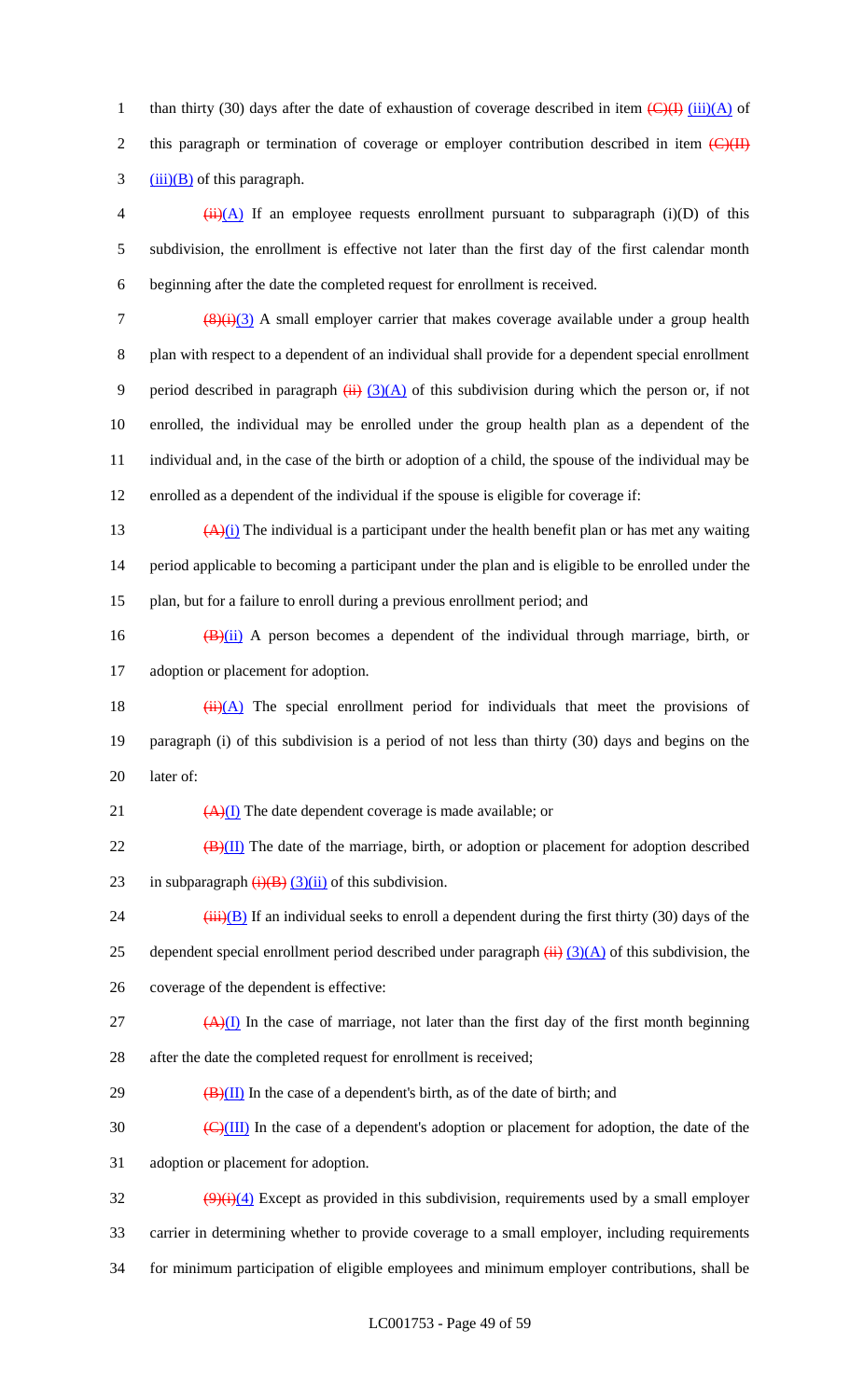applied uniformly among all small employers applying for coverage or receiving coverage from the small employer carrier.

 $\frac{(\mathbf{i} \cdot \mathbf{i}) (\mathbf{i})}{(\mathbf{i} \cdot \mathbf{j})}$  For health benefit plans issued or renewed on or after October 1, 2000, a small employer carrier shall not require a minimum participation level greater than seventy-five percent (75%) of eligible employees.

 $\frac{1}{1}$   $\frac{1}{1}$   $\frac{1}{1}$  In applying minimum participation requirements with respect to a small employer, a small employer carrier shall not consider employees or dependents who have creditable coverage in determining whether the applicable percentage of participation is met.

9 (iv)(iii) A small employer carrier shall not increase any requirement for minimum employee participation or modify any requirement for minimum employer contribution applicable to a small employer at any time after the small employer has been accepted for coverage.

 $\left(\frac{10}{10}\right)$  (10)(i)(5) If a small employer carrier offers coverage to a small employer, the small employer carrier shall offer coverage to all of the eligible employees of a small employer and their dependents who apply for enrollment during the period in which the employee first becomes eligible to enroll under the terms of the plan. A small employer carrier shall not offer coverage to only certain individuals or dependents in a small employer group or to only part of the group.

 $\frac{17}{17}$  (ii)(i) A small employer carrier shall not place any restriction in regard to any health status-related factor on an eligible employee or dependent with respect to enrollment or plan participation.

 $(iii)(ii)$  Except as otherwise permitted under subdivisions (1) and (4) of this subsection, a small employer carrier shall not modify a health benefit plan with respect to a small employer or any eligible employee or dependent, through riders, endorsements, or otherwise, to restrict or exclude coverage or benefits for specific diseases, medical conditions, or services covered by the plan.

25 (e)(1) Subject to subdivision (3) of this subsection, a  $\underline{A}$  small employer carrier is not required to offer coverage or accept applications pursuant to subsection (b) of this section in the case of the following:

 (i) To a small employer, where the small employer does not have eligible individuals who live, work, or reside in the established geographic service area for the network plan;

 (ii) To an employee, when the employee does not live, work, or reside within the carrier's established geographic service area; or

32 (iii) Within With the approval of the commissioner, within an area where the small 33 employer carrier reasonably anticipates, and demonstrates to the satisfaction of the director 34 commissioner, that it will not have the capacity within its established geographic service area to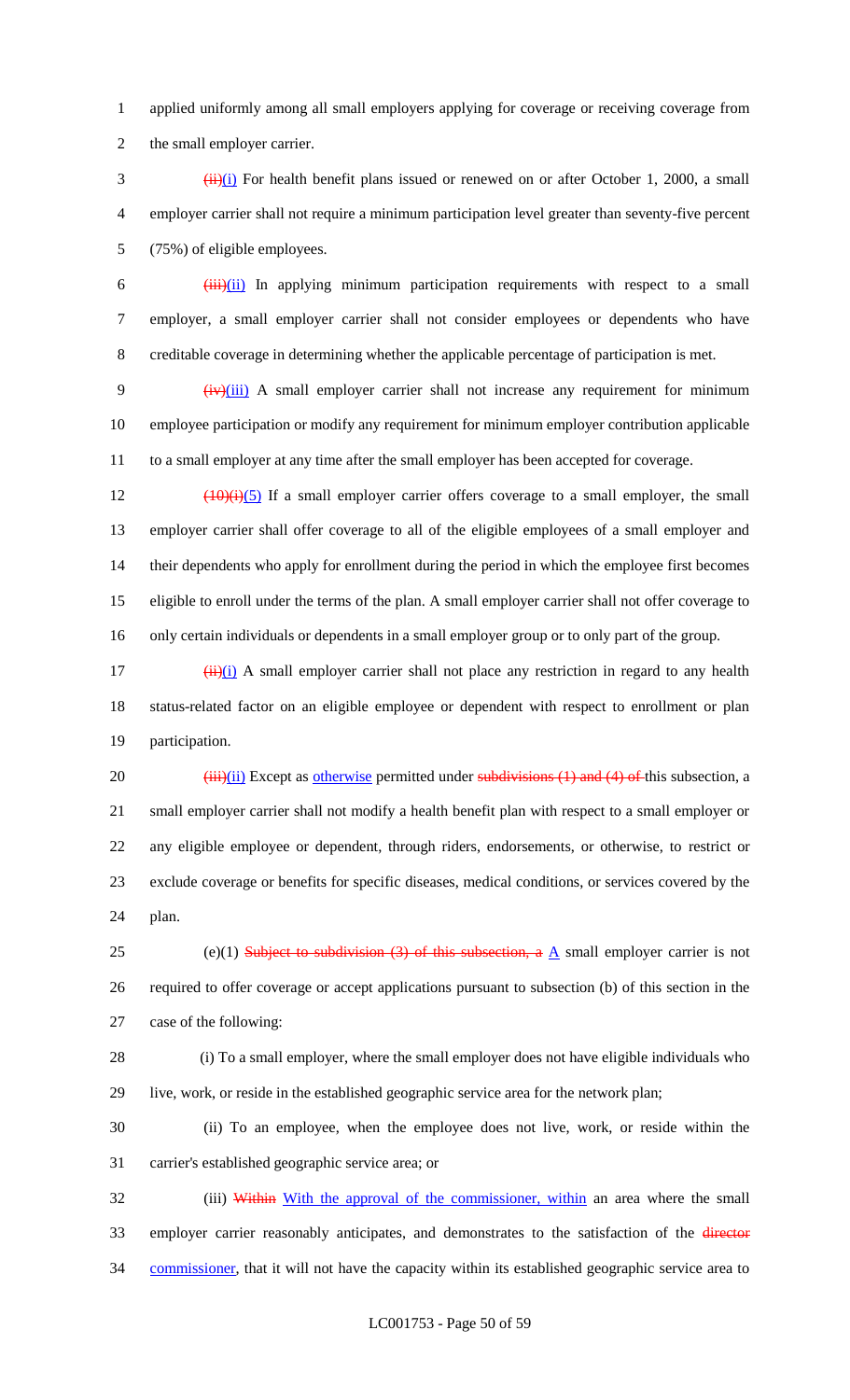deliver services adequately to enrollees of any additional groups because of its obligations to existing group policyholders and enrollees.

3 (2) A small employer carrier that cannot offer coverage pursuant to paragraph (1)(iii) of 4 this subsection may not offer coverage in the applicable area to new cases of employer groups until the later of one hundred and eighty (180) days following each refusal or the date on which the carrier notifies the director that it has regained capacity to deliver services to new employer groups.

 (3) A small employer carrier shall apply the provisions of this subsection uniformly to all small employers without regard to the claims experience of a small employer and its employees and their dependents or any health status-related factor relating to the employees and their dependents.

12 (f)  $\leftrightarrow$  A small employer carrier is not required to provide coverage to small employers pursuant to subsection (b) of this section if:

14  $(1)(i)$  For any period of time the director commissioner determines the small employer carrier does not have the financial reserves necessary to underwrite additional coverage; and

 (ii) The small employer carrier is applying this subsection uniformly to all small employers in the small group market in this state consistent with applicable state law and without regard to the claims experience of a small employer and its employees and their dependents or any health status-related factor relating to the employees and their dependents.

 (2) A small employer carrier that denies coverage in accordance with subdivision (1) of this subsection may not offer coverage in the small group market for the later of:

 (i) A period of one hundred and eighty (180) days after the date the coverage is denied; or

24 (ii) Until the small employer has demonstrated to the *director* commissioner that it has sufficient financial reserves to underwrite additional coverage.

 (g)(1) A small employer carrier is not required to provide coverage to small employers pursuant to subsection (b) of this section if the small employer carrier, in accordance with a plan 28 approved by the commissioner, elects not to offer new coverage to small employers in this state.

 (2) A small employer carrier that elects not to offer new coverage to small employers 30 under this subsection may be allowed, as determined by the director commissioner, to maintain its existing policies in this state.

 (3) A small employer carrier that elects not to offer new coverage to small employers under subdivision (g)(1) shall provide at least one hundred and twenty (120) days notice of its election to the director and is prohibited from writing new business in the small employer market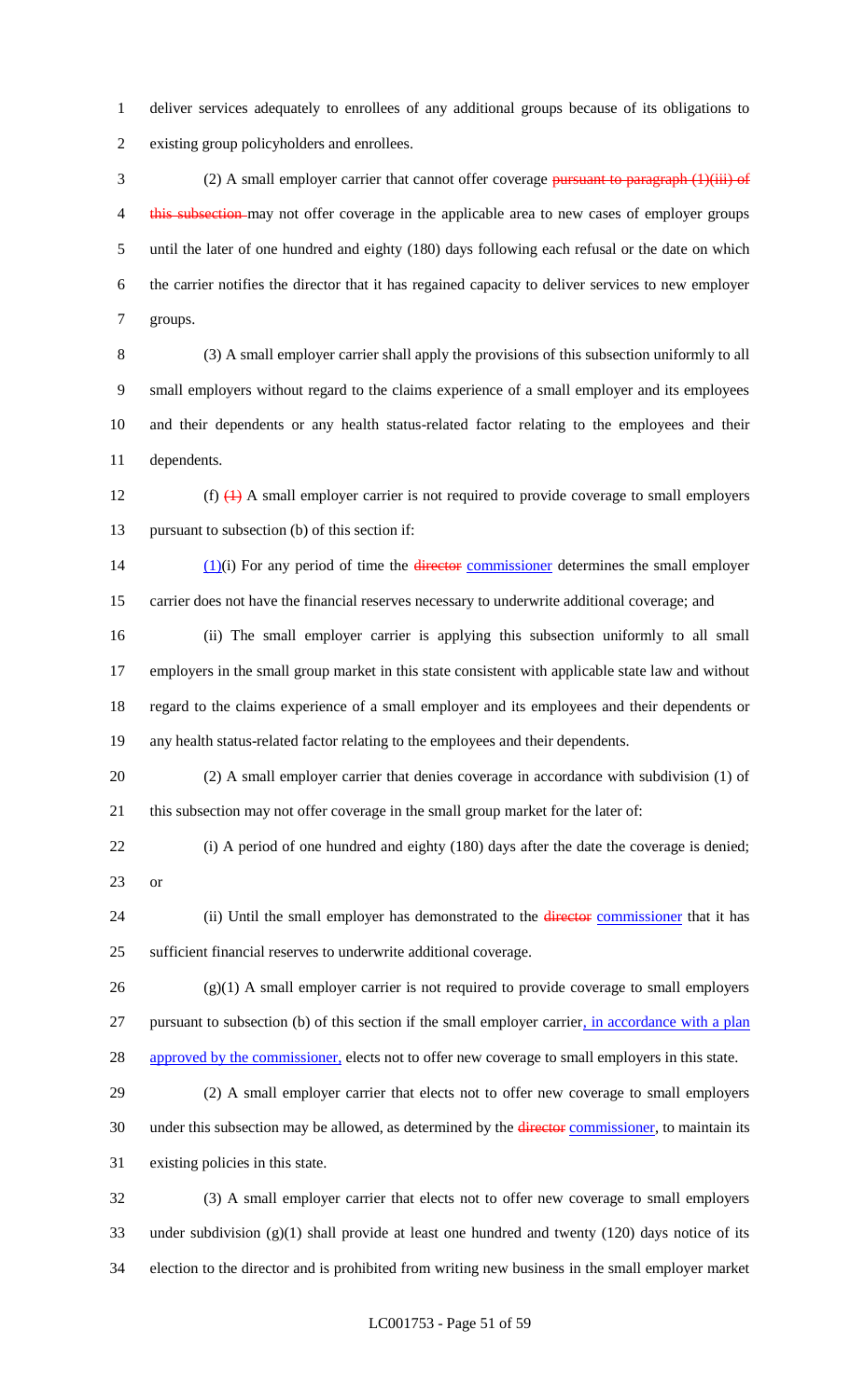1 in this state for a period of five (5) years beginning on the date the carrier ceased offering new coverage in this state.

 (h) No small group carrier may impose a pre-existing condition exclusion pursuant to the provisions of subdivisions 27-50-7(d)(1), 27-50-7(d)(2), 27-50-7(d)(3), 27-50-7(d)(4), 27-50- 7(d)(5) and 27-50-7(d)(6) with regard to an individual that is less than nineteen (19) years of age. With respect to health benefit plans issued on and after January 1, 2014 a small employer carrier shall offer and issue coverage to small employers and eligible individuals notwithstanding any pre-existing condition of an employee, member, or individual, or their dependents.

 **27-50-11. Administrative procedures. --** The director commissioner shall issue regulations in accordance with chapter 35 of this title for the implementation and administration of the Small Employer Health Insurance Availability Act.

 **27-50-12. Standards to assure fair marketing. --** (a) Each Unless permitted by the 13 commissioner for a limited period of time, each small employer carrier shall actively market and offer all health benefit plans sold by the carrier to eligible small employers in the state.

 (b) (1) Except as provided in subdivision (2) of this subsection, no small employer carrier or producer shall, directly or indirectly, engage in the following activities:

 (i) Encouraging or directing small employers to refrain from filing an application for coverage with the small employer carrier because of any health status-related factor, age, gender, industry, occupation, or geographic location of the small employer; or

 (ii) Encouraging or directing small employers to seek coverage from another carrier because of any health status-related factor, age, gender, industry, occupation, or geographic location of the small employer.

 (2) The provisions of subdivision (1) of this subsection do not apply with respect to information provided by a small employer carrier or producer to a small employer regarding the established geographic service area or a restricted network provision of a small employer carrier.

 (c) (1) Except as provided in subdivision (2) of this subsection, no small employer carrier shall, directly or indirectly, enter into any contract, agreement or arrangement with a producer that provides for or results in the compensation paid to a producer for the sale of a health benefit plan to be varied because of any initial or renewal, industry, occupation, or geographic location of the small employer.

 (2) Subdivision (1) of this subsection does not apply with respect to a compensation arrangement that provides compensation to a producer on the basis of percentage of premium, provided that the percentage shall not vary because of any health status-related factor, industry, occupation, or geographic area of the small employer.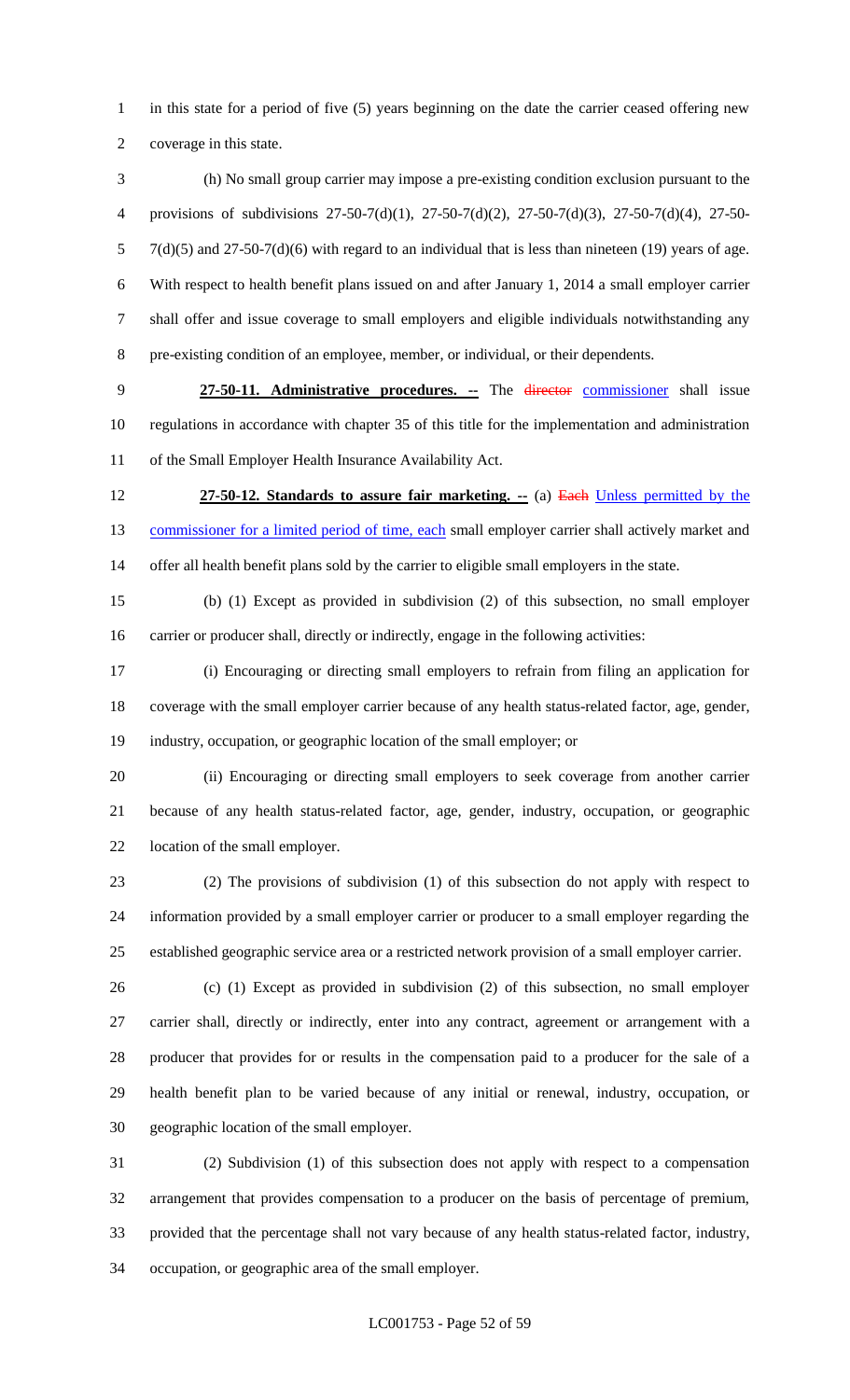(d) A small employer carrier shall provide reasonable compensation, as provided under the plan of operation of the program, to a producer, if any, for the sale of any health benefit plan subject to § 27-50-10.

 (e) No small employer carrier may terminate, fail to renew, or limit its contract or agreement of representation with a producer for any reason related to health status-related factor, occupation, or geographic location of the small employers placed by the producer with the small employer carrier.

 (f) No small employer carrier or producer shall induce or encourage a small employer to separate or exclude an employee or dependent from health coverage or benefits provided in 10 connection with the employee's employment.

 (g) Denial by a small employer carrier of an application for coverage from a small employer shall be in writing and shall state the reason or reasons for the denial.

 (h) The director may establish regulations setting forth additional standards to provide for the fair marketing and broad availability of health benefit plans to small employers in this state.

 (i) (1) A violation of this section by a small employer carrier or a producer is an unfair trade practice under chapter 13 of title 6.

 (2) If a small employer carrier enters into a contract, agreement, or other arrangement with a third-party administrator to provide administrative, marketing, or other services related to the offering of health benefit plans to small employers in this state, the third-party administrator is subject to this section as if it were a small employer carrier.

 **27-50-15. Restoration of terminated coverage. --** The director commissioner may promulgate regulations to require small employer carriers, as a condition of transacting business with small employers in this state after July 13, 2000, to reissue a health benefit plan to any small employer whose health benefit plan has been terminated or not renewed by the carrier on or after 26 July 1, 2000. The director commissioner may prescribe any terms for the reissue of coverage that 27 the director commissioner finds are reasonable and necessary to provide continuity of coverage to small employers.

 SECTION 6. Sections 27-50-8, 27-50-9, 27-50-10, 27-50-16 and 27-50-17 of the General Laws in Chapter 27-50 entitled "Small Employer Health Insurance Availability Act" are hereby repealed.

 **27-50-8. Certification of creditable coverage. --** (a) Small employer carriers shall provide written certification of creditable coverage to individuals in accordance with subsection 34 (b) of this section.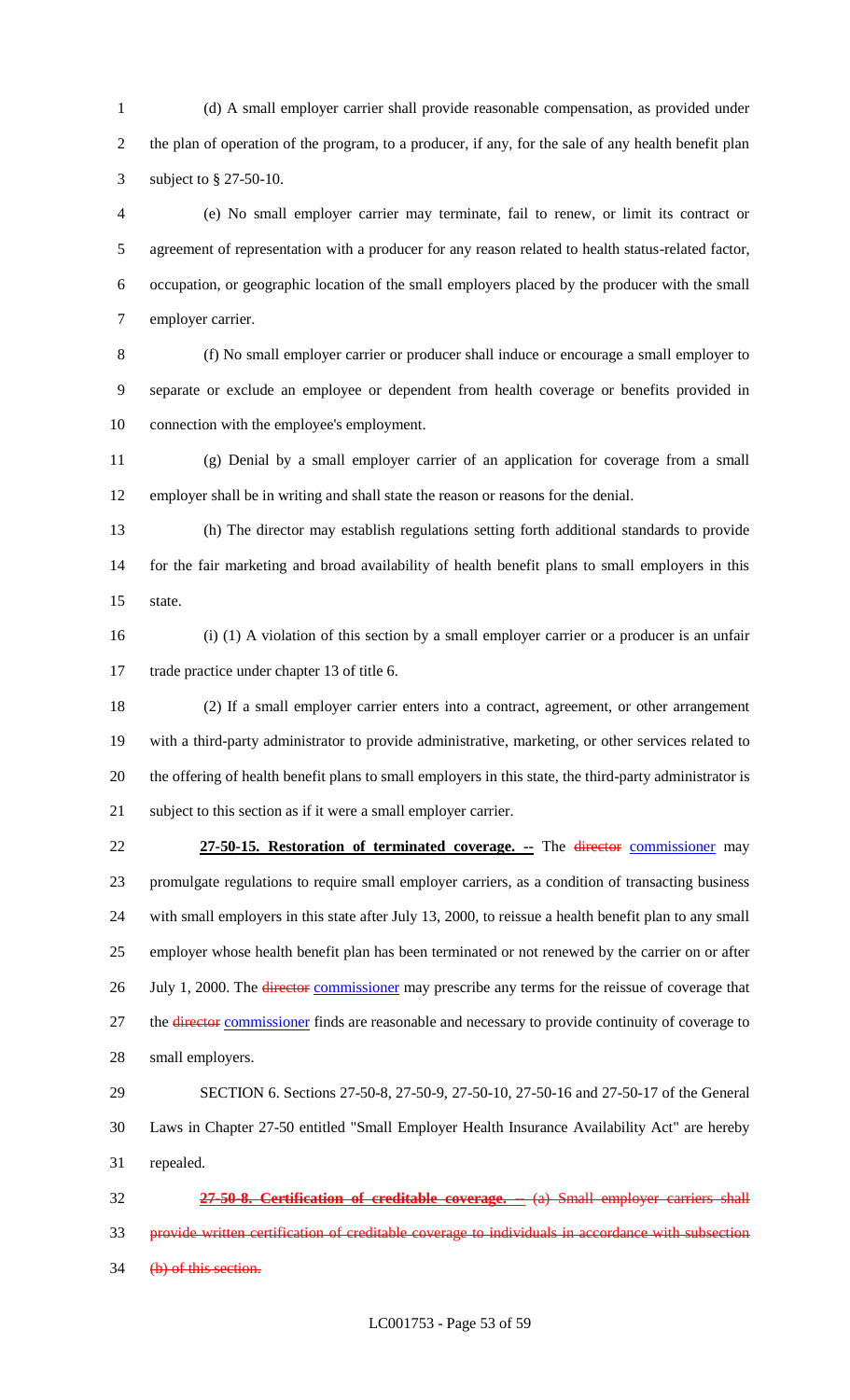(b) The certification of creditable coverage shall be provided: (1) At the time an individual ceases to be covered under the health benefit plan or otherwise becomes covered under a COBRA continuation provision; (2) In the case of an individual who becomes covered under a COBRA continuation provision, at the time the individual ceases to be covered under that provision; and  $(3)$  At the time a request is made on behalf of an individual if the request is made not later than twenty-four (24) months after the date of cessation of coverage described in subdivision (1) or (2) of this subsection, whichever is later. (c) Small employer carriers may provide the certification of creditable coverage required 10 under subdivision (b)(1) of this section at a time consistent with notices required under any 11 applicable COBRA continuation provision. 12 (d) The certificate of creditable coverage required to be provided pursuant to subsection 13 (a) shall contain: (1) Written certification of the period of creditable coverage of the individual under the health benefit plan and the coverage, if any, under the applicable COBRA continuation provision;  $16$  and (2) The waiting period, if any, and, if applicable, affiliation period imposed with respect 18 to the individual for any coverage under the health benefit plan. (e) To the extent medical care under a group health plan consists of group health 20 insurance coverage, the plan is deemed to have satisfied the certification requirement under subsection (a) of this section if the carrier offering the coverage provides for certification in 22 accordance with subsection (b) of this section.  $(f)$  (1) If an individual enrolls in a group health plan that uses the alternative method of counting creditable coverage pursuant to § 27-50-7(c)(3) of this act and the individual provides a certificate of coverage that was provided to the individual pursuant to subsection (b) of this section, on request of the group health plan, the entity that issued the certification to the 27 individual promptly shall disclose to the group health plan information on the classes and 28 categories of health benefits available under the entity's health benefit plan.  $(2)$  The entity providing the information pursuant to subdivision  $(1)$  of this subsection may charge the requesting group health plan the reasonable cost of disclosing the information. **27-50-9. Periodic market evaluation. --** Within three (3) months after March 31, 2002, 32 and every thirty-six (36) months after this, the director shall obtain an independent actuarial study and report. The director shall assess a fee to the health plans to commission the report. The report 34 shall analyze the effectiveness of the chapter in promoting rate stability, product availability, and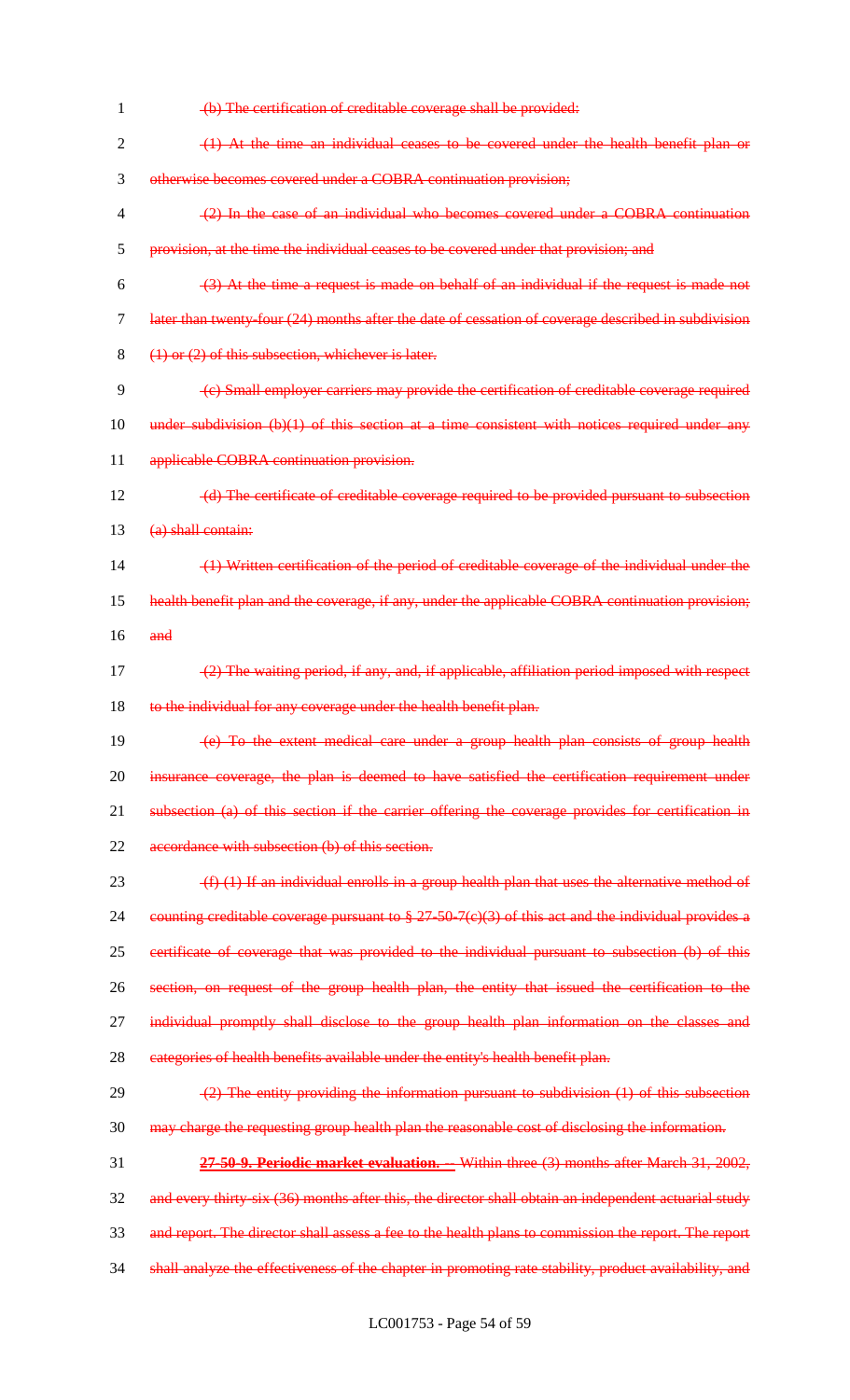coverage affordability. The report may contain recommendations for actions to improve the overall effectiveness, efficiency, and fairness of the small group health insurance marketplace. The report shall address whether carriers and producers are fairly actively marketing or issuing health benefit plans to small employers in fulfillment of the purposes of the chapter. The report may contain recommendations for market conduct or other regulatory standards or action. **27-50-10. Wellness health benefit plan. --** (a) No provision contained in this chapter prohibits the sale of health benefit plans which differ from the wellness health benefit plans provided for in this section. (b) The wellness health benefit plan shall be determined by regulations promulgated by 10 the office of health insurance commissioner (OHIC). The OHIC shall develop the criteria for the wellness health benefit plan, including, but not limited to, benefit levels, cost-sharing levels, 12 exclusions, and limitations, in accordance with the following: (1) (i) The OHIC shall form an advisory committee to include representatives of employers, health insurance brokers, local chambers of commerce, and consumers who pay directly for individual health insurance coverage. (ii) The advisory committee shall make recommendations to the OHIC concerning the 17 following: (A) The wellness health benefit plan requirements document. This document shall be 19 disseminated to all Rhode Island small group and individual market health plans for responses, 20 and shall include, at a minimum, the benefit limitations and maximum cost sharing levels for the 21 wellness health benefit plan. If the wellness health benefit product requirements document is not created by November 1, 2006, it will be determined by regulations promulgated by the OHIC. (B) The wellness health benefit plan design. The health plans shall bring proposed 24 wellness health plan designs to the advisory committee for review on or before January 1, 2007. 25 The advisory committee shall review these proposed designs and provide recommendations to the

health plans and the commissioner regarding the final wellness plan design to be approved by the

27 commissioner in accordance with subsection 27-50-5(h)(4), and as specified in regulations

28 promulgated by the commissioner on or before March 1, 2007.

29 (2) Set a target for the average annualized individual premium rate for the wellness health benefit plan to be less than ten percent (10%) of the average annual statewide wage, as reported by the Rhode Island department of labor and training, in their report entitled "Quarterly Census of Rhode Island Employment and Wages." In the event that this report is no longer available, or the OHIC determines that it is no longer appropriate for the determination of maximum annualized premium, an alternative method shall be adopted in regulation by the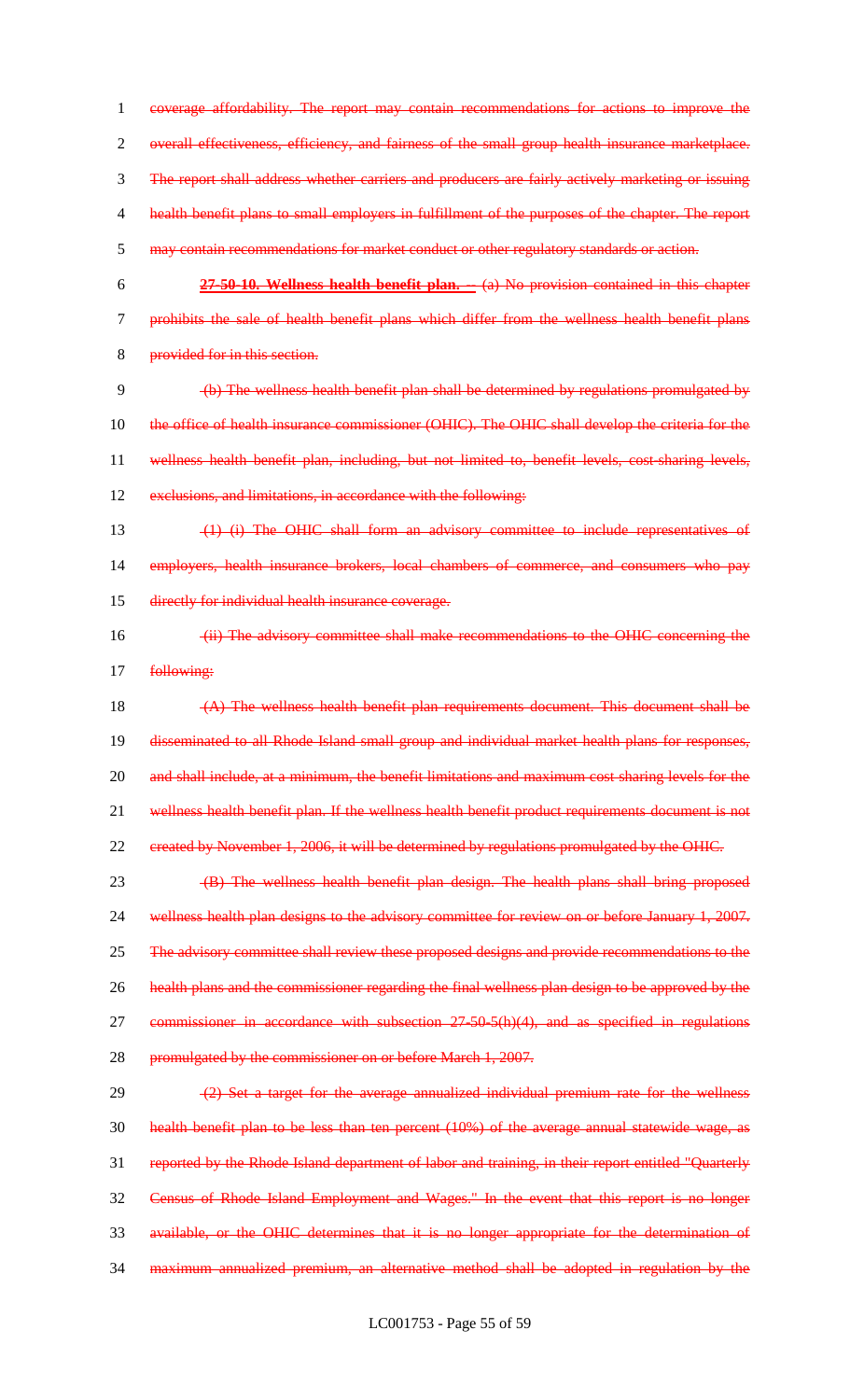OHIC. The maximum annualized individual premium rate shall be determined no later than 2 August 1st of each year, to be applied to the subsequent calendar year premium rates. (3) Ensure that the wellness health benefit plan creates appropriate incentives for 4 employers, providers, health plans and consumers to, among other things: (i) Focus on primary care, prevention and wellness; (ii) Actively manage the chronically ill population; (iii) Use the least cost, most appropriate setting; and 8 (iv) Use evidence based, quality care. (4) To the extent possible, the health plans may be permitted to utilize existing products 10 to meet the objectives of this section. (5) The plan shall be made available in accordance with title 27, chapter 50 as required 12 by regulation on or before May 1, 2007. **27-50-16. Risk adjustment mechanism. --** The director may establish a payment 14 mechanism to adjust for the amount of risk covered by each small employer carrier. The director may appoint an advisory committee composed of individuals that have risk adjustment and 16 actuarial expertise to help establish the risk adjusters. **27-50-17. Affordable health plan reinsurance program for small businesses. --** (a) The commissioner shall allocate funds from the affordable health plan reinsurance fund for the 19 affordable health reinsurance program. (b) The affordable health reinsurance program for small businesses shall only be available to low wage firms, as defined in § 27-50-3, who pay a minimum of fifty percent (50%), as defined in § 27-50-3, of single coverage premiums for their eligible employees, and who 23 purchase the wellness health benefit plan pursuant to § 27-50-10. Eligibility shall be determined 24 based on state and federal corporate tax filings. All eligible employees, as defined in § 27-50-3, 25 employed by low wage firms as defined in § 27-50-3 (oo) shall be eligible for the reinsurance program if at least one low wage eligible employee as defined in regulation is enrolled in the 27 employer's wellness health benefit plan.  $\left\langle \epsilon \right\rangle$  The affordable health plan reinsurance shall be in the firms of a carrier cost-sharing arrangement, which encourages carriers to offer a discounted premium rate to participating individuals, and whereby the reinsurance fund subsidizes the carriers' losses within a prescribed 31 corridor of risk as determined by regulation. (d) The specific structure of the reinsurance arrangement shall be defined by regulations promulgated by the commissioner. (e) All carriers who participate in the Rhode Island RIte Care program as defined in §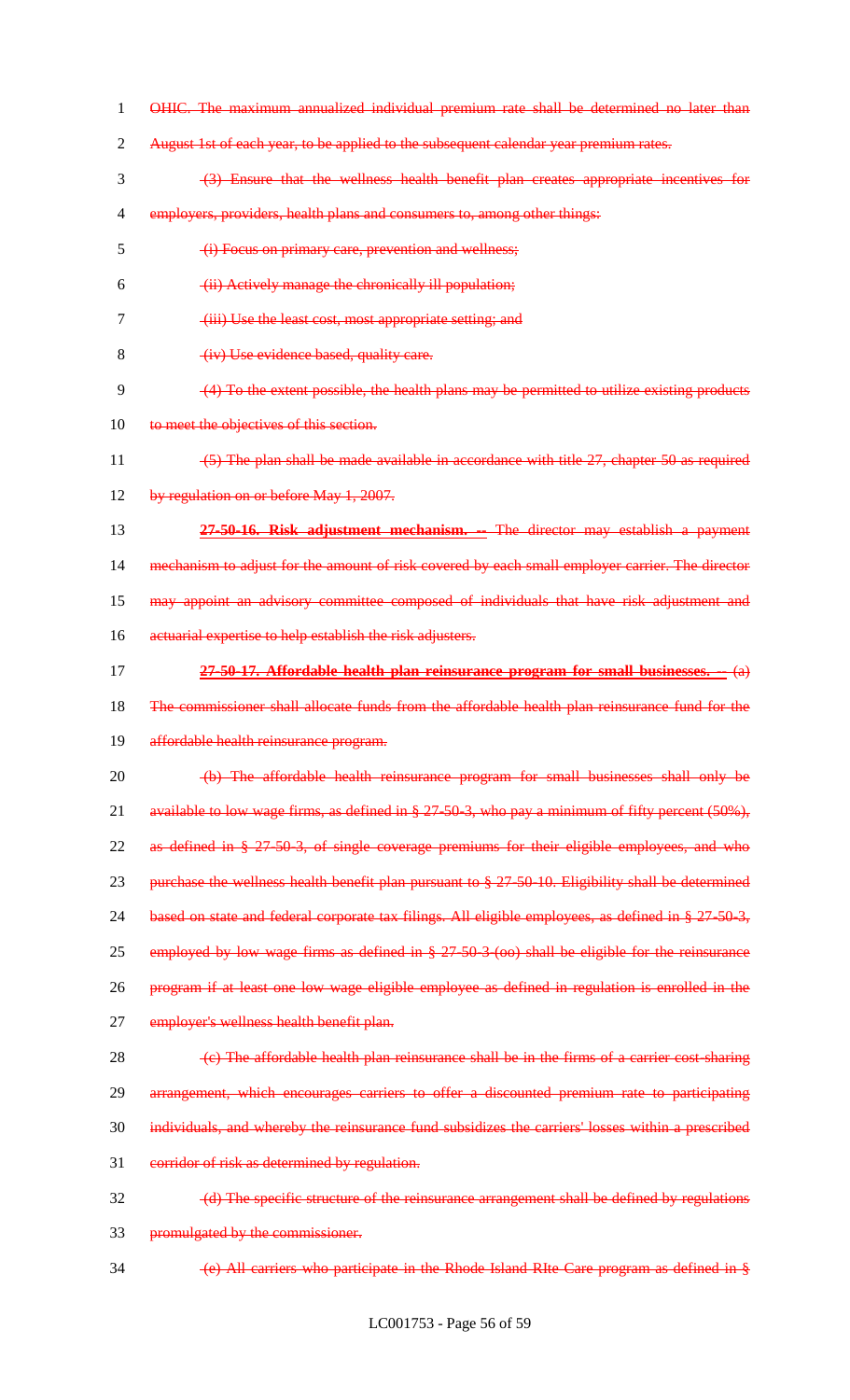1 42-12.3-4 and the procurement process for the Rhode Island state employee account, as described

2 in chapter 36-12, must participate in the affordable health plan reinsurance program.

 (f) The commissioner shall determine total eligible enrollment under qualifying small 4 group health insurance contracts by dividing the funds available for distribution from the reinsurance fund by the estimated per member annual cost of claims reimbursement from the reinsurance fund.

7 (g) The commissioner shall suspend the enrollment of new employers under qualifying 8 small group health insurance contracts if the director determines that the total enrollment reported 9 under such contracts is projected to exceed the total eligible enrollment, thereby resulting in 10 anticipated annual expenditures from the reinsurance fund in excess of ninety-five percent (95%) 11 of the total funds available for distribution from the fund.

12 (h) In the event the available funds in the affordable health reinsurance fund as created in 13 § 42-14.5-3 are insufficient to satisfy all claims submitted to the fund in any calendar year, those 14 claims in excess of the available funds shall be due and payable in the succeeding calendar year, 15 or when sufficient funds become available whichever shall first occur. Unpaid claims from any 16 prior year shall take precedence over new claims submitted in any one year.

17 (i) The commissioner shall provide the health maintenance organization, health insurers 18 and health plans with notification of any enrollment suspensions as soon as practicable after 19 receipt of all enrollment data. However, the suspension of issuance of qualifying small group 20 health insurance contracts shall not preclude the addition of new employees of an employer 21 already covered under such a contract or new dependents of employees already covered under 22 such contracts.

23 (i) The premiums of qualifying small group health insurance contracts must be no more 24 than ninety percent (90%) of the actuarially-determined and commissioner approved premium for 25 this health plan without the reinsurance program assistance.

26 (k) The commissioner shall prepare periodic public reports in order to facilitate 27 evaluation and ensure orderly operation of the funds, including, but not limited to, an annual 28 report of the affairs and operations of the fund, containing an accounting of the administrative

29 expenses charged to the fund. Such reports shall be delivered to the co-chairs of the joint

30 legislative committee on health care oversight by March 1st of each year.

31 SECTION 7. Chapter 27-50 of the General Laws entitled "Small Employer Health

- 32 Insurance Availability Act" is hereby amended by adding thereto the following section:
- 33 **27-50-18. Compliance with federal law. --** A carrier shall comply with all federal laws
- 34 and regulations relating to health insurance coverage in the small group market, as interpreted and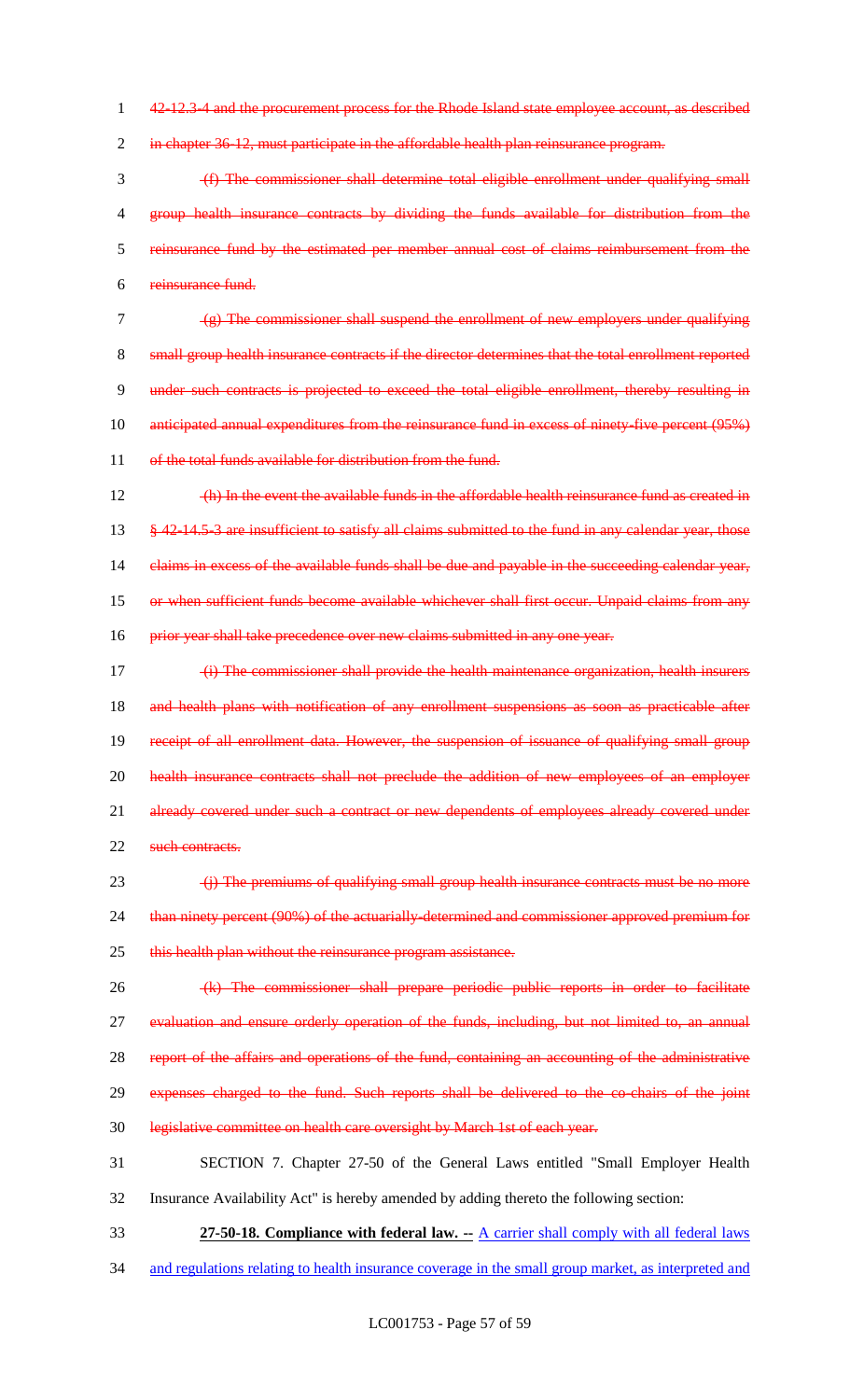- 1 enforced by the commissioner. The commissioner may establish additional standards relating to
- 2 health insurance coverage in the small group market that the commissioner determines are
- 3 necessary to provide greater protection for Rhode Island consumers, to ensure the stability and
- 4 proper functioning of the small group health insurance market, and to clarify the meaning of the
- 5 requirements of federal laws and regulations.
- 6 SECTION 8. This act shall take effect upon passage, and shall apply to small employer
- 7 health benefit plans issued on and after January 1, 2016.

======== LC001753 ========